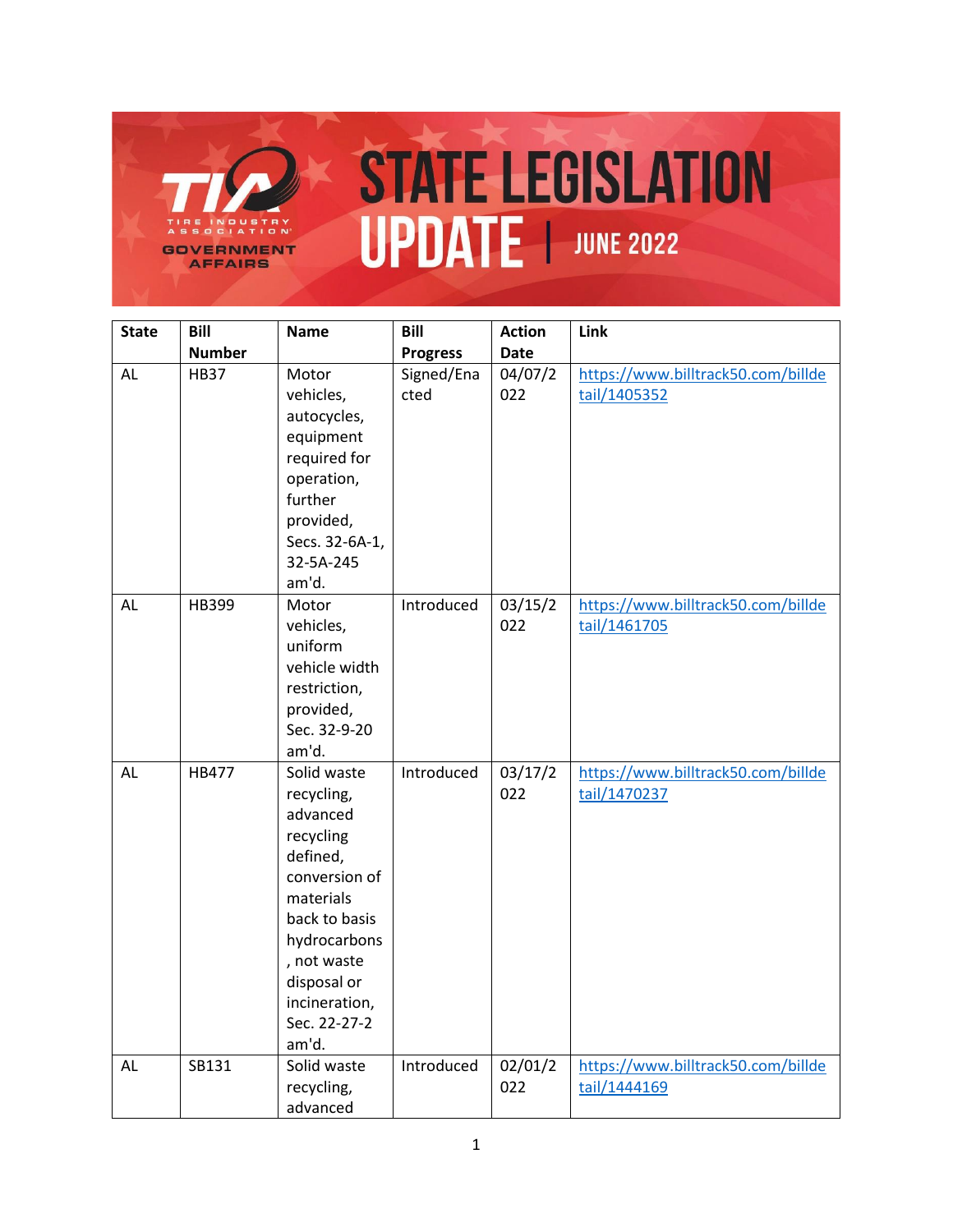|    |        | recycling<br>defined,<br>conversion of<br>materials<br>back to basis<br>hydrocarbons<br>, not waste<br>disposal or<br>incineration,<br>Sec. 22-27-2<br>am'd.                                                                                    |                    |                |                                                    |
|----|--------|-------------------------------------------------------------------------------------------------------------------------------------------------------------------------------------------------------------------------------------------------|--------------------|----------------|----------------------------------------------------|
| AL | SB134  | Crimes and<br>offenses,<br>secondary<br>metals<br>recyclers,<br>requirements<br>for purchase,<br>possession,<br>and sale of<br>detached<br>catalytic<br>converters,<br>Secs. 13A-8-<br>37.3 added;<br>Sec. 13A-8-<br>31.1, 13A-8-<br>37.1 am'd. | Signed/Ena<br>cted | 03/02/2<br>022 | https://www.billtrack50.com/billde<br>tail/1444335 |
| AL | SB154  | Motor<br>vehicles,<br>uniform<br>vehicle width<br>restriction,<br>provided,<br>Sec. 32-9-20<br>am'd.                                                                                                                                            | Signed/Ena<br>cted | 03/17/2<br>022 | https://www.billtrack50.com/billde<br>tail/1444362 |
| AR | HB1018 | An Act For<br>The<br>Department<br>Of Energy<br>And<br>Environment<br>- Division Of<br>Environment<br>al Quality<br>Appropriation<br>For The 2022-                                                                                              | Signed/Ena<br>cted | 03/08/2<br>022 | https://www.billtrack50.com/billde<br>tail/1450493 |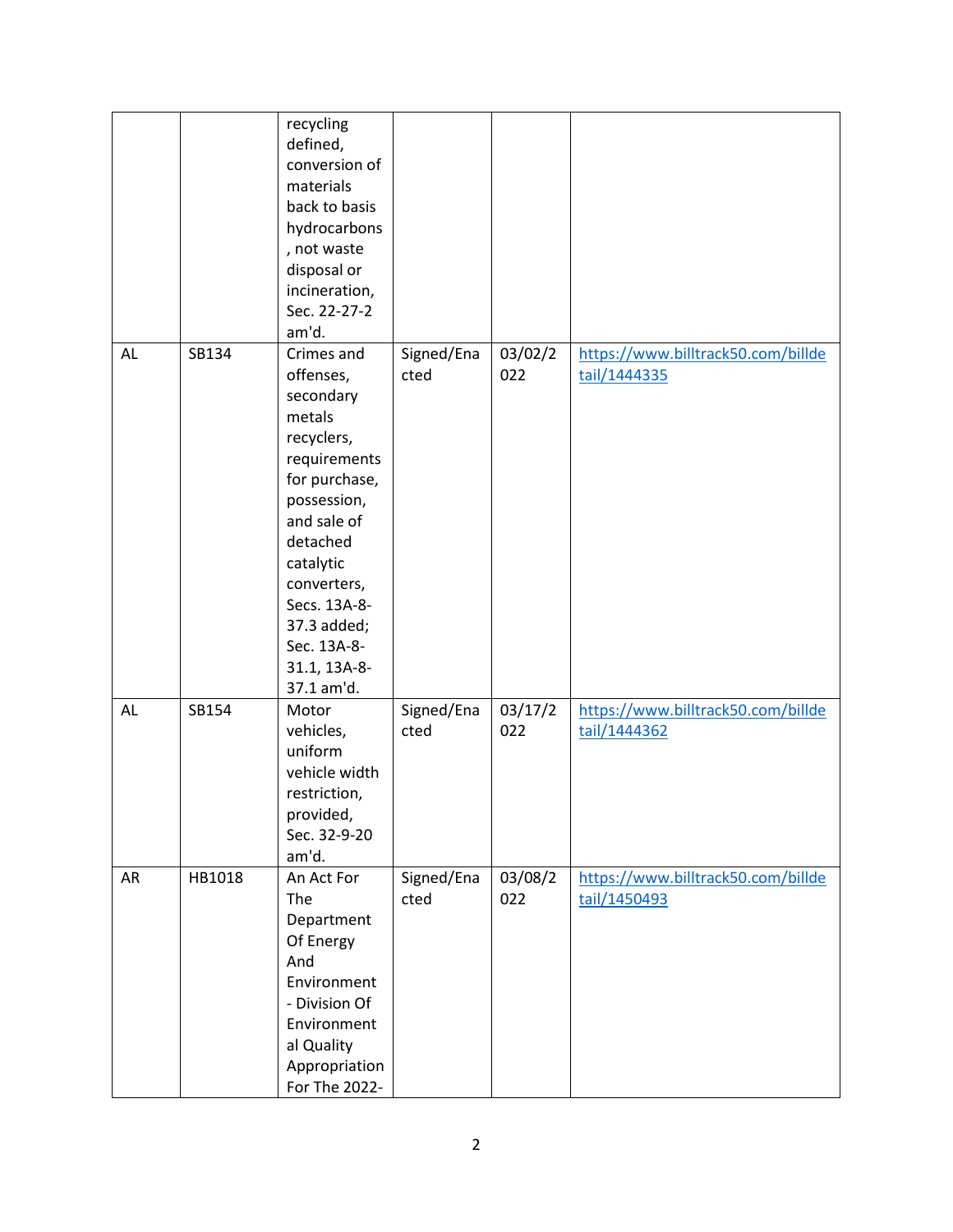|    |        | 2023 Fiscal          |            |         |                                                    |
|----|--------|----------------------|------------|---------|----------------------------------------------------|
|    |        | Year.                |            |         |                                                    |
| AZ | HB2014 | Autonomous           | Crossed    | 03/28/2 | https://www.billtrack50.com/billde                 |
|    |        | vehicles;            | Over       | 022     | tail/1405241                                       |
|    |        | safety               |            |         |                                                    |
|    |        | features;            |            |         |                                                    |
|    |        | prohibitions         |            |         |                                                    |
| AZ | HB2829 | Hydraulic            | Introduced | 02/14/2 | https://www.billtrack50.com/billde                 |
|    |        | fracturing;          |            | 022     | tail/1449812                                       |
|    |        | prohibitions         |            |         |                                                    |
| CA | AB111  | Transportatio        | Dead/Faile | 02/01/2 | https://www.billtrack50.com/billde                 |
|    |        | n: zero-             | d          | 022     | tail/1252902                                       |
|    |        | emission             |            |         |                                                    |
|    |        | vehicles.            |            |         |                                                    |
| CA | AB158  | <b>Budget Act of</b> | Crossed    | 02/16/2 | https://www.billtrack50.com/billde                 |
|    |        | 2022.                | Over       | 022     | tail/1262735                                       |
| CA | AB659  | Dumping.             | Dead/Faile | 02/01/2 | https://www.billtrack50.com/billde                 |
|    |        |                      | d          | 022     | tail/1315617                                       |
| CA | AB1857 | Solid waste.         | In         | 05/23/2 | https://www.billtrack50.com/billde                 |
|    |        |                      | Committee  | 022     | tail/1450907                                       |
| CA | AB2152 | Vehicles: off-       | In         | 05/19/2 | https://www.billtrack50.com/billde                 |
|    |        | highway              | Committee  | 022     | tail/1457467                                       |
|    |        | vehicle              |            |         |                                                    |
|    |        | recreation:          |            |         |                                                    |
|    |        | City of              |            |         |                                                    |
| CA | AB2374 | Needles.<br>Crimes   | Crossed    | 05/17/2 |                                                    |
|    |        | against public       | Over       | 022     | https://www.billtrack50.com/billde<br>tail/1457703 |
|    |        | health and           |            |         |                                                    |
|    |        | safety: illegal      |            |         |                                                    |
|    |        | dumping.             |            |         |                                                    |
| CA | AB2398 | Catalytic            | In         | 04/26/2 | https://www.billtrack50.com/billde                 |
|    |        | converters.          | Committee  | 022     | tail/1458879                                       |
| CA | AB2432 | Neighborhoo          | Crossed    | 05/18/2 | https://www.billtrack50.com/billde                 |
|    |        | d electric           | Over       | 022     | tail/1458624                                       |
|    |        | vehicles:            |            |         |                                                    |
|    |        | County of Los        |            |         |                                                    |
|    |        | Angeles:             |            |         |                                                    |
|    |        | South Bay            |            |         |                                                    |
|    |        | cities area.         |            |         |                                                    |
| CA | AB2462 | Neighborhoo          | Crossed    | 05/18/2 | https://www.billtrack50.com/billde                 |
|    |        | d electric           | Over       | 022     | tail/1458659                                       |
|    |        | vehicles:            |            |         |                                                    |
|    |        | County of Los        |            |         |                                                    |
|    |        | Angeles:             |            |         |                                                    |
|    |        | Westside             |            |         |                                                    |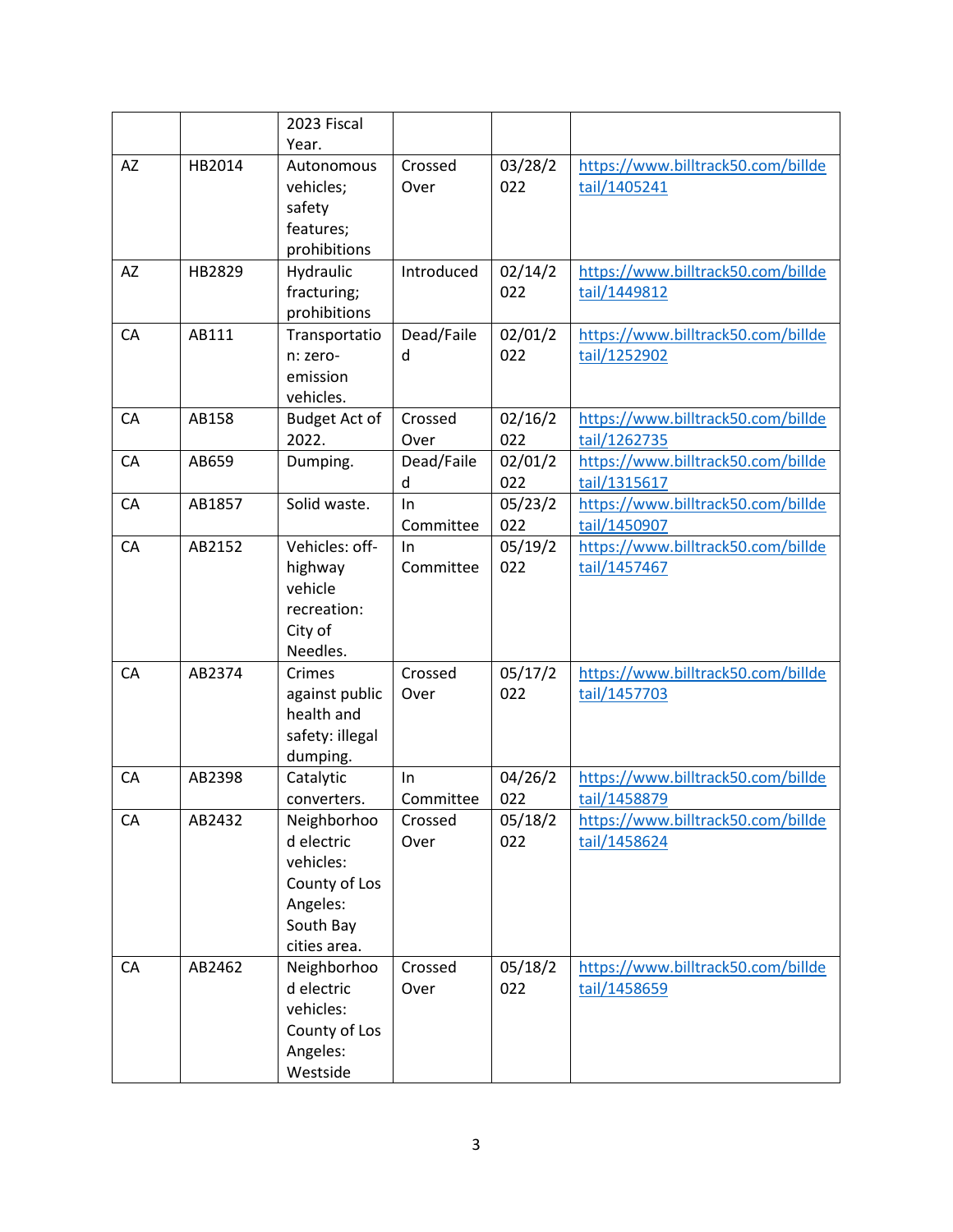|    |               | Planned                                                                                                                                                               |                    |                |                                                    |
|----|---------------|-----------------------------------------------------------------------------------------------------------------------------------------------------------------------|--------------------|----------------|----------------------------------------------------|
|    |               | Communities.                                                                                                                                                          |                    |                |                                                    |
| CA | AB2622        | Sales and use<br>taxes:<br>exemptions:<br>California<br>Hybrid and<br>Zero-<br>Emission<br><b>Truck and Bus</b><br>Voucher<br>Incentive<br>Project:<br>transit buses. | In<br>Committee    | 05/19/2<br>022 | https://www.billtrack50.com/billde<br>tail/1459611 |
| CA | AB2775        | Automobiles<br>and<br>recreational<br>vehicles:<br>registration<br>fees.                                                                                              | In<br>Committee    | 05/19/2<br>022 | https://www.billtrack50.com/billde<br>tail/1459723 |
| CA | AB2965        | California<br>Environment<br>al Quality Act:<br>administrativ<br>e and judicial<br>procedures.                                                                        | Crossed<br>Over    | 06/01/2<br>022 | https://www.billtrack50.com/billde<br>tail/1471891 |
| CA | <b>ACR124</b> | National<br>Passenger<br>Safety Week.                                                                                                                                 | Signed/Ena<br>cted | 03/08/2<br>022 | https://www.billtrack50.com/billde<br>tail/1432184 |
| CA | SB922         | California<br>Environment<br>al Quality Act:<br>exemptions:<br>transportatio<br>n-related<br>projects.                                                                | Crossed<br>Over    | 05/16/2<br>022 | https://www.billtrack50.com/billde<br>tail/1447914 |
| CA | SB1015        | <b>State Energy</b><br>Resources<br>Conservation<br>and<br>Development<br>Commission:<br>electric and<br>zero-emission<br>vehicles:<br>charging and<br>refueling      | In<br>Committee    | 05/19/2<br>022 | https://www.billtrack50.com/billde<br>tail/1455573 |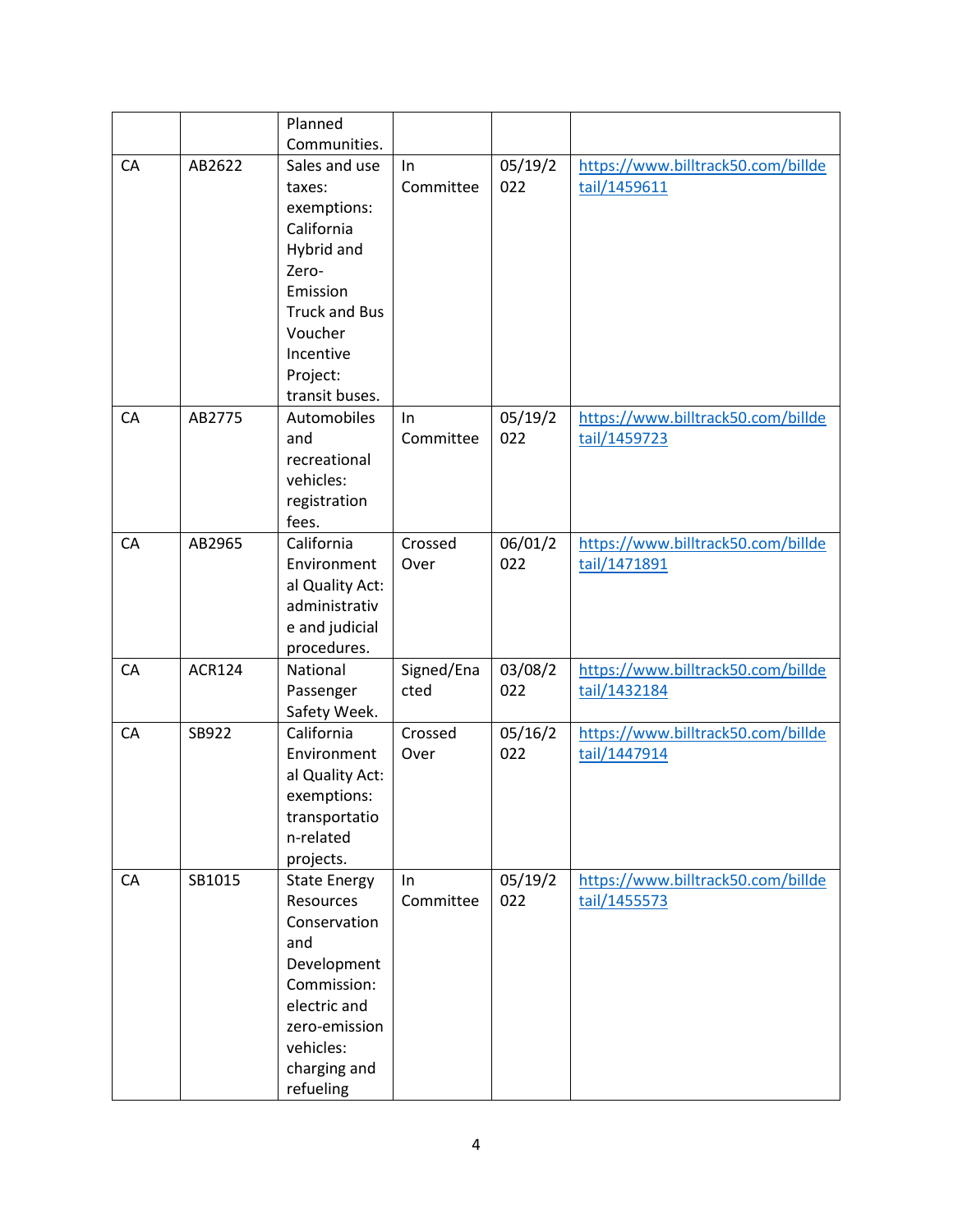|           |         | infrastructure<br>: ports.                                                                                                      |                    |                |                                                    |
|-----------|---------|---------------------------------------------------------------------------------------------------------------------------------|--------------------|----------------|----------------------------------------------------|
| CA        | SB1087  | Vehicles:<br>catalytic<br>converters.                                                                                           | In<br>Committee    | 05/23/2<br>022 | https://www.billtrack50.com/billde<br>tail/1457654 |
| CA        | SB1181  | Used tires:<br>sale and<br>export.                                                                                              | Crossed<br>Over    | 05/23/2<br>022 | https://www.billtrack50.com/billde<br>tail/1458935 |
| CA        | SB1305  | State vehicle<br>fleet:<br>alternative<br>fuel vehicles.                                                                        | Crossed<br>Over    | 05/19/2<br>022 | https://www.billtrack50.com/billde<br>tail/1459862 |
| CA        | SB1410  | California<br>Environment<br>al Quality Act:<br>transportatio<br>n impacts.                                                     | In<br>Committee    | 05/19/2<br>022 | https://www.billtrack50.com/billde<br>tail/1459940 |
| CO        | HB1253  | Adaptive<br>Equipment In<br><b>Rental Motor</b><br>Vehicles                                                                     | Passed             | 04/22/2<br>022 | https://www.billtrack50.com/billde<br>tail/1460191 |
| CO        | SB170   | Permissible<br>Uses Of<br><b>Waste Tire</b><br>Fund                                                                             | Crossed<br>Over    | 05/20/2<br>022 | https://www.billtrack50.com/billde<br>tail/1473865 |
| CO        | SB179   | Deter<br>Tampering<br>Motor<br>Vehicle<br>Emission<br>Control<br>System                                                         | Passed             | 05/20/2<br>022 | https://www.billtrack50.com/billde<br>tail/1475597 |
| <b>CT</b> | HB05139 | An Act<br>Concerning<br>Extended<br>Producer<br>Responsibility<br>For Tires.                                                    | In<br>Committee    | 03/22/2<br>022 | https://www.billtrack50.com/billde<br>tail/1457331 |
| <b>CT</b> | HB05255 | An Act<br>Concerning<br>Recommenda<br>tions By The<br>Department<br>Of<br>Transportatio<br>n And Various<br><b>Revisions To</b> | Signed/Ena<br>cted | 05/17/2<br>022 | https://www.billtrack50.com/billde<br>tail/1461806 |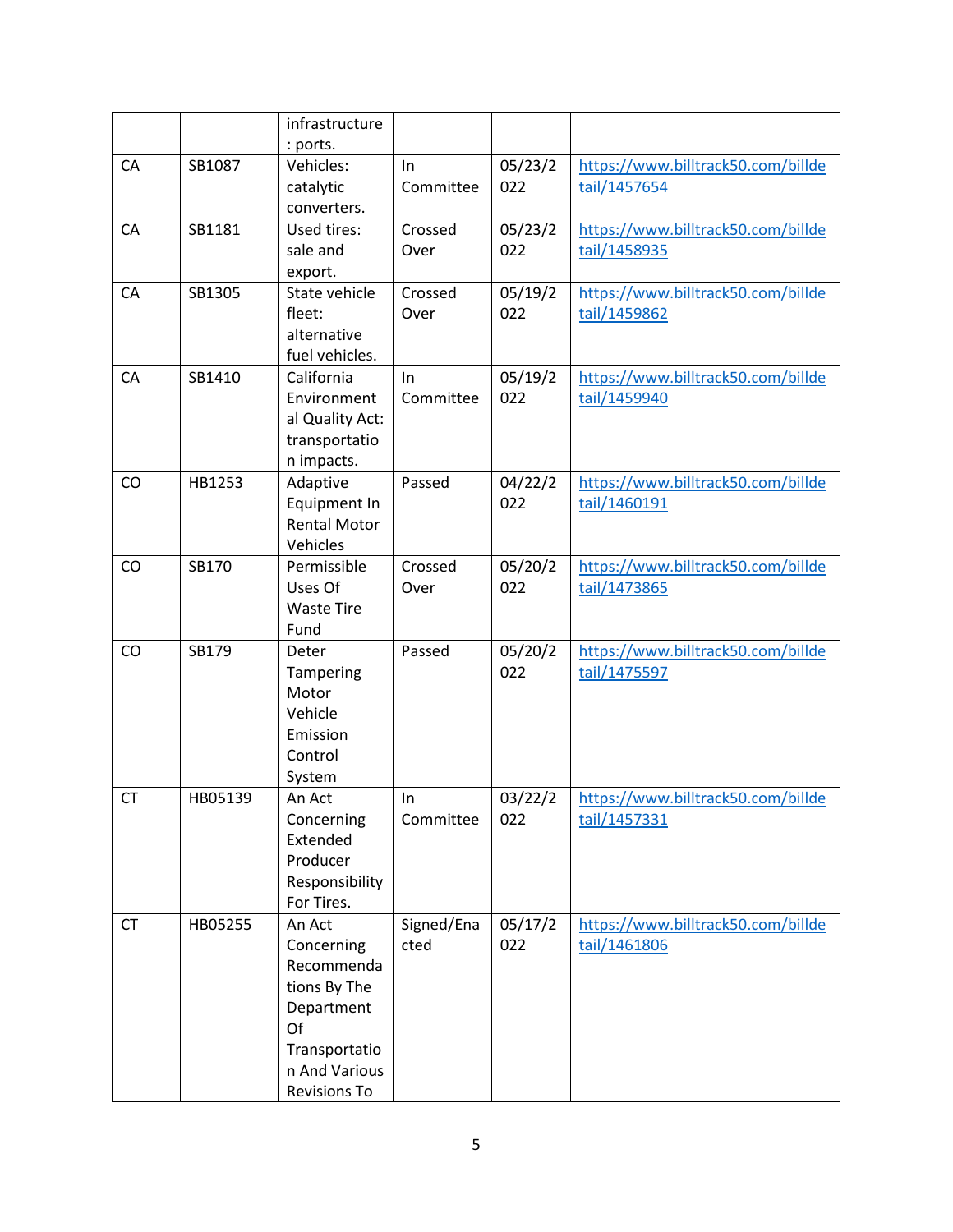|           |          | The                  |                    |         |                                    |
|-----------|----------|----------------------|--------------------|---------|------------------------------------|
|           |          | Transportatio        |                    |         |                                    |
|           |          | n Statutes.          |                    |         |                                    |
| <b>CT</b> | SB00333  | An Act               | Signed/Ena         | 05/17/2 | https://www.billtrack50.com/billde |
|           |          | Concerning           | cted               | 022     | tail/1465909                       |
|           |          | Recommenda           |                    |         |                                    |
|           |          | tions By The         |                    |         |                                    |
|           |          | Department           |                    |         |                                    |
|           |          | Of Motor             |                    |         |                                    |
|           |          | <b>Vehicles And</b>  |                    |         |                                    |
|           |          | Various              |                    |         |                                    |
|           |          | <b>Revisions To</b>  |                    |         |                                    |
|           |          | The Motor            |                    |         |                                    |
|           |          | Vehicle              |                    |         |                                    |
|           |          | Statutes.            |                    |         |                                    |
| DC        | B24-0721 | Illegal              | In                 | 04/05/2 | https://www.billtrack50.com/billde |
|           |          | Dumping and          | Committee          | 022     | tail/1474071                       |
|           |          | Vehicle              |                    |         |                                    |
|           |          | Abandonmen           |                    |         |                                    |
|           |          | t Patrol Act of      |                    |         |                                    |
| DE        | HB296    | 2022<br>An Act To    |                    | 04/28/2 | https://www.billtrack50.com/billde |
|           |          | <b>Amend Title</b>   | Signed/Ena<br>cted | 022     | tail/1440367                       |
|           |          | 24 Of The            |                    |         |                                    |
|           |          | Delaware             |                    |         |                                    |
|           |          | <b>Code Relating</b> |                    |         |                                    |
|           |          | To Scrap             |                    |         |                                    |
|           |          | Metal                |                    |         |                                    |
|           |          | Processors.          |                    |         |                                    |
| FL        | H0643    | Motor                | Dead/Faile         | 03/14/2 | https://www.billtrack50.com/billde |
|           |          | Vehicle              | d                  | 022     | tail/1402029                       |
|           |          | <b>Repair Shops</b>  |                    |         |                                    |
| FL.       | H1419    | Financial            | Dead/Faile         | 03/08/2 | https://www.billtrack50.com/billde |
|           |          | Assistance for       | d                  | 022     | tail/1414006                       |
|           |          | Municipal            |                    |         |                                    |
|           |          | Solid Waste-         |                    |         |                                    |
|           |          | to-Energy            |                    |         |                                    |
|           |          | Facilities           |                    |         |                                    |
| FL.       | S0474    | Recreational         | Signed/Ena         | 05/06/2 | https://www.billtrack50.com/billde |
|           |          | Off-highway          | cted               | 022     | tail/1390683                       |
|           |          | Vehicles             |                    |         |                                    |
| FL.       | S1088    | Motor                | Dead/Faile         | 03/14/2 | https://www.billtrack50.com/billde |
|           |          | Vehicle<br>Repair    | d                  | 022     | tail/1403096                       |
|           |          | Estimates            |                    |         |                                    |
| FL.       | S1764    | Municipal            | Passed             | 03/10/2 | https://www.billtrack50.com/billde |
|           |          | Solid Waste-         |                    | 022     | tail/1413711                       |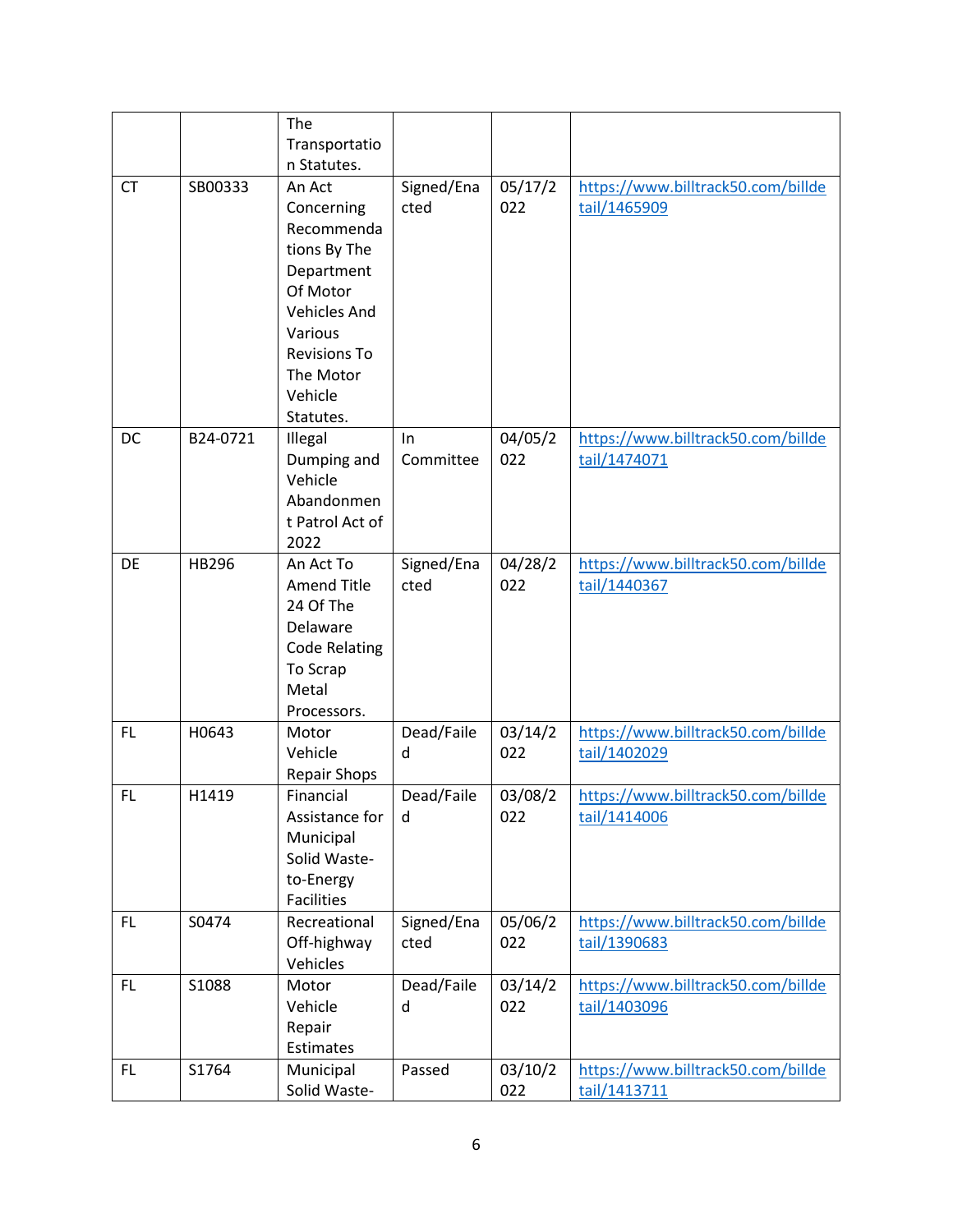|    |        | to-Energy                    |            |         |                                    |
|----|--------|------------------------------|------------|---------|------------------------------------|
|    |        | Program                      |            |         |                                    |
| GA | HB1055 | Motor                        | Signed/Ena | 05/02/2 | https://www.billtrack50.com/billde |
|    |        | vehicles;                    | cted       | 022     | tail/1439411                       |
|    |        | revise                       |            |         |                                    |
|    |        | definition of                |            |         |                                    |
|    |        | all-terrain                  |            |         |                                    |
|    |        | vehicle                      |            |         |                                    |
| GA | HB1421 | Conservation                 | Dead/Faile | 04/01/2 | https://www.billtrack50.com/billde |
|    |        | and natural                  | d          | 022     | tail/1461025                       |
|    |        | resources;                   |            |         |                                    |
|    |        | Hazardous                    |            |         |                                    |
|    |        | <b>Waste Trust</b>           |            |         |                                    |
|    |        | Fund;<br>dedicate the        |            |         |                                    |
|    |        | proceeds of                  |            |         |                                    |
|    |        | certain                      |            |         |                                    |
|    |        | hazardous                    |            |         |                                    |
|    |        | waste fees                   |            |         |                                    |
| GA | HR1168 | House Study                  | Dead/Faile | 04/04/2 | https://www.billtrack50.com/billde |
|    |        | Committee                    | d          | 022     | tail/1477020                       |
|    |        | on Motor                     |            |         |                                    |
|    |        | Vehicle Safety               |            |         |                                    |
|    |        | Inspections;                 |            |         |                                    |
|    |        | create                       |            |         |                                    |
| GA | SB492  | Public                       | Dead/Faile | 03/03/2 | https://www.billtrack50.com/billde |
|    |        | Utilities and                | d          | 022     | tail/1453314                       |
|    |        | Transportatio                |            |         |                                    |
|    |        | n; the                       |            |         |                                    |
|    |        | deployment                   |            |         |                                    |
|    |        | of electric                  |            |         |                                    |
|    |        | vehicle                      |            |         |                                    |
|    |        | charging                     |            |         |                                    |
|    |        | equipment;                   |            |         |                                    |
|    |        | provide                      |            |         |                                    |
| GA | SB516  | Solid Waste                  | Dead/Faile | 04/04/2 | https://www.billtrack50.com/billde |
|    |        | Management                   | d          | 022     | tail/1455647                       |
|    |        | $\pmb{\cdot}$                |            |         |                                    |
|    |        | Environment                  |            |         |                                    |
|    |        | al Protection                |            |         |                                    |
|    |        | Division to<br>contract with |            |         |                                    |
|    |        |                              |            |         |                                    |
|    |        | the                          |            |         |                                    |
|    |        | Department<br>of Revenue to  |            |         |                                    |
|    |        | collect                      |            |         |                                    |
|    |        |                              |            |         |                                    |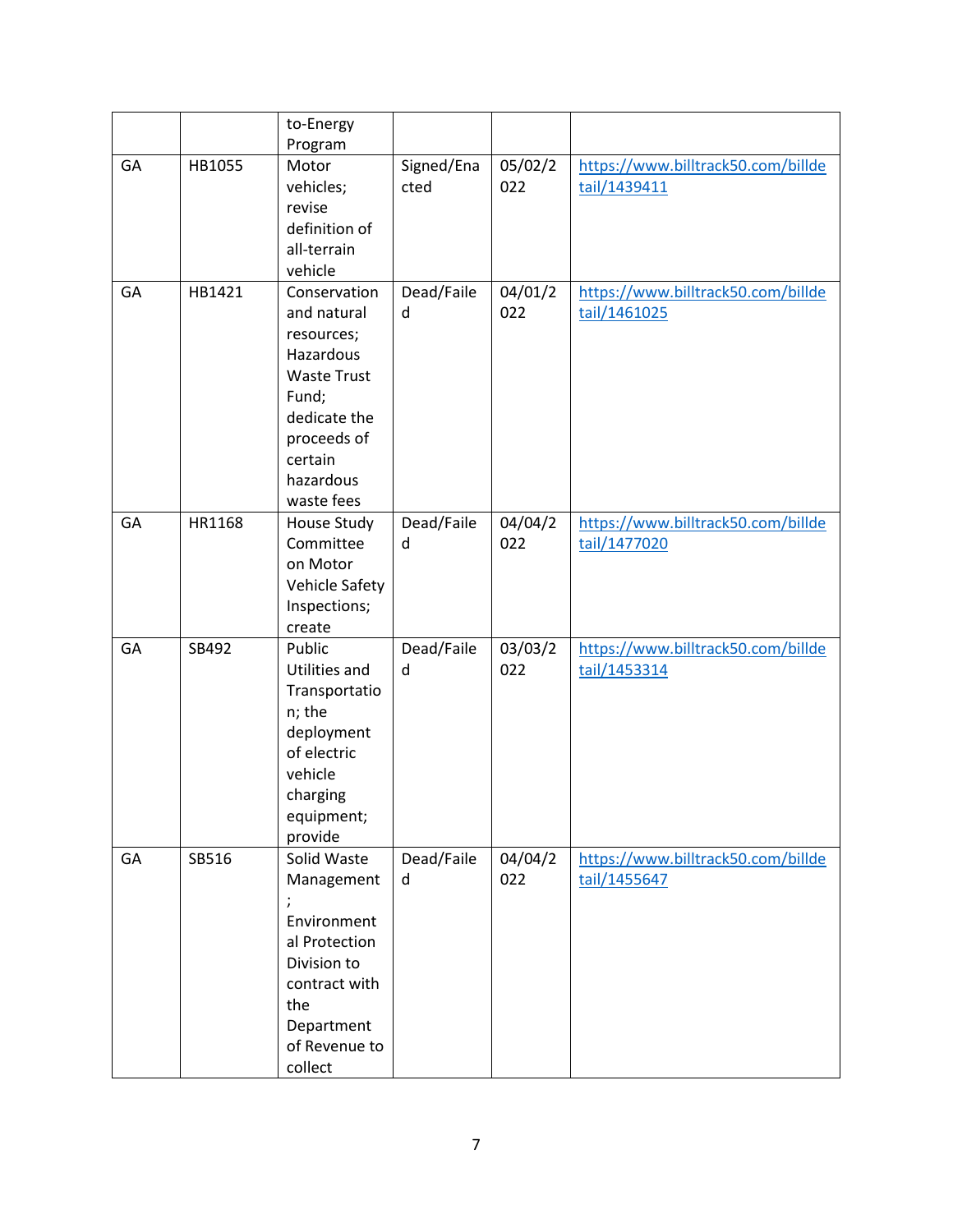|    |        | certain fees;            |                 |                |                                    |
|----|--------|--------------------------|-----------------|----------------|------------------------------------|
|    |        | require                  |                 |                |                                    |
| GA | SB591  | Secondary                | Dead/Faile      | 04/01/2        | https://www.billtrack50.com/billde |
|    |        | <b>Metals</b>            | d               | 022            | tail/1467657                       |
|    |        | Recyclers;               |                 |                |                                    |
|    |        | shall be illegal         |                 |                |                                    |
|    |        | for certain              |                 |                |                                    |
|    |        | persons to               |                 |                |                                    |
|    |        | purchase,                |                 |                |                                    |
|    |        | possess,                 |                 |                |                                    |
|    |        | obtain, or sell          |                 |                |                                    |
|    |        | used,                    |                 |                |                                    |
|    |        | detached                 |                 |                |                                    |
|    |        | catalytic                |                 |                |                                    |
|    |        | converters,              |                 |                |                                    |
|    |        | used utility             |                 |                |                                    |
|    |        | wire, or used            |                 |                |                                    |
|    |        | communicati              |                 |                |                                    |
|    |        | ons copper;              |                 |                |                                    |
|    |        | provide                  |                 |                |                                    |
| HI | HB463  | <b>Relating To</b>       | In              | 12/10/2        | https://www.billtrack50.com/billde |
|    |        | Climate                  | Committee       | 021            | tail/1284430                       |
|    |        | Change.                  |                 |                |                                    |
| HI | HB717  | <b>Relating To</b>       | In<br>Committee | 12/10/2<br>021 | https://www.billtrack50.com/billde |
|    |        | Transportatio            |                 |                | tail/1285612                       |
| HI | HB1141 | n.<br><b>Relating To</b> | In              | 12/10/2        | https://www.billtrack50.com/billde |
|    |        | Zero-                    | Committee       | 021            | tail/1289046                       |
|    |        | emission                 |                 |                |                                    |
|    |        | Vehicles.                |                 |                |                                    |
| HI | HB1438 | <b>Relating To</b>       | In              | 01/26/2        | https://www.billtrack50.com/billde |
|    |        | Unlawful                 | Committee       | 022            | tail/1427712                       |
|    |        | Chop Shop                |                 |                |                                    |
|    |        | Activity.                |                 |                |                                    |
| HI | HB1445 | <b>Relating To</b>       | In.             | 01/26/2        | https://www.billtrack50.com/billde |
|    |        | Unlawful                 | Committee       | 022            | tail/1427492                       |
|    |        | Chop Shop                |                 |                |                                    |
|    |        | Activity.                |                 |                |                                    |
| HI | HB1595 | <b>Relating To</b>       | In              | 02/04/2        | https://www.billtrack50.com/billde |
|    |        | Energy.                  | Committee       | 022            | tail/1431945                       |
| HI | SB500  | <b>Relating To</b>       | In              | 12/10/2        | https://www.billtrack50.com/billde |
|    |        | The                      | Committee       | 021            | tail/1284152                       |
|    |        | Environment.             |                 |                |                                    |
| HI | SB582  | <b>Relating To</b>       | Crossed         | 12/10/2        | https://www.billtrack50.com/billde |
|    |        | The                      | Over            | 021            | tail/1284956                       |
|    |        | Environment.             |                 |                |                                    |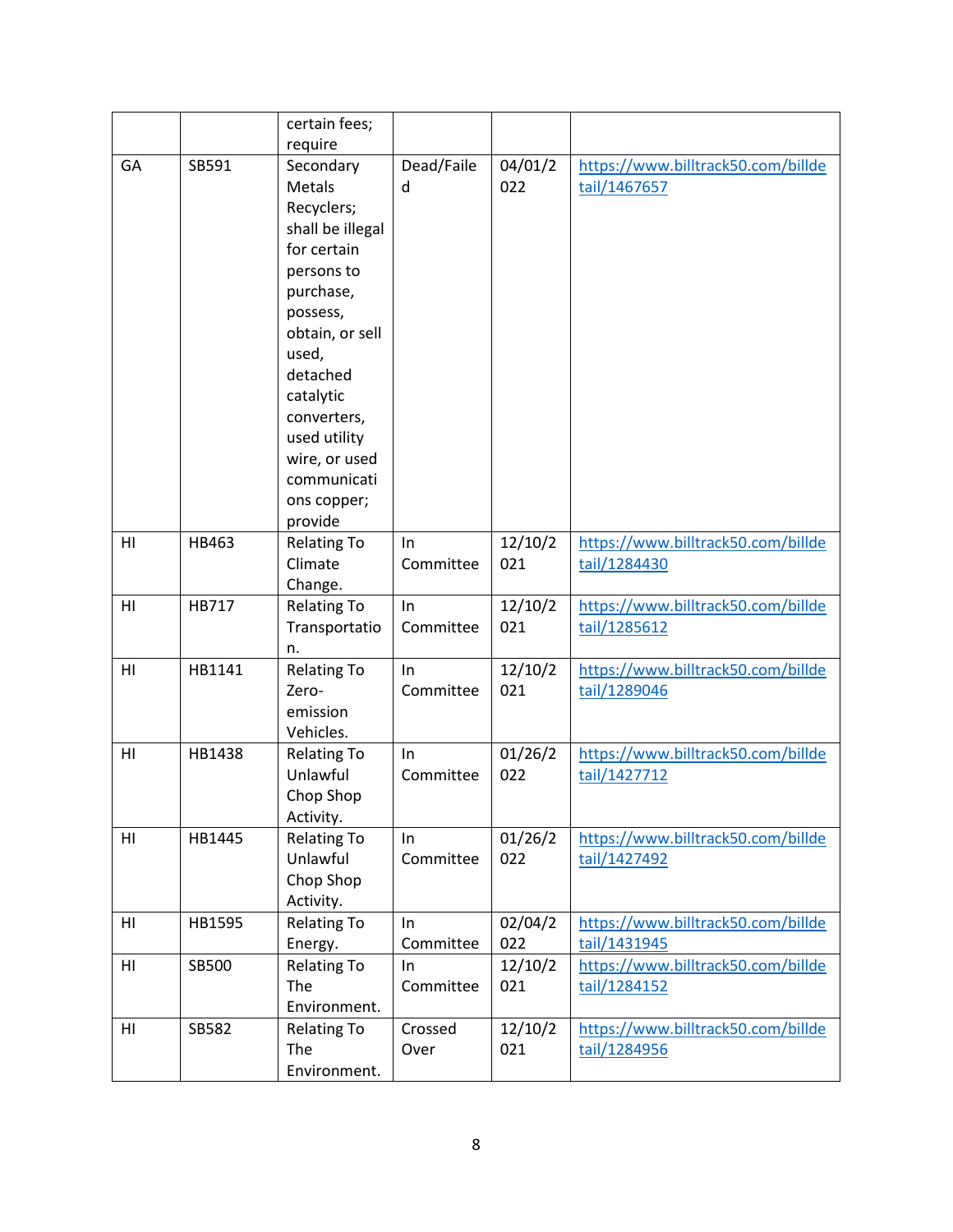| H1             | SB774   | <b>Relating To</b> | In         | 12/10/2 | https://www.billtrack50.com/billde |
|----------------|---------|--------------------|------------|---------|------------------------------------|
|                |         | Transportatio      | Committee  | 021     | tail/1284594                       |
|                |         | n.                 |            |         |                                    |
| HI             | SB1371  | <b>Relating To</b> | In         | 12/10/2 | https://www.billtrack50.com/billde |
|                |         | Energy.            | Committee  | 021     | tail/1291099                       |
| HI             | SB2048  | <b>Relating To</b> | Crossed    | 03/22/2 | https://www.billtrack50.com/billde |
|                |         | Unlawful           | Over       | 022     | tail/1427632                       |
|                |         | Chop Shop          |            |         |                                    |
|                |         | Activity.          |            |         |                                    |
| HI             | SB2097  | <b>Relating To</b> | In         | 01/21/2 | https://www.billtrack50.com/billde |
|                |         | Unlawful           | Committee  | 022     | tail/1427573                       |
|                |         | Chop Shop          |            |         |                                    |
|                |         | Activity.          |            |         |                                    |
| HI             | SB2171  | <b>Relating To</b> | In         | 02/23/2 | https://www.billtrack50.com/billde |
|                |         | Energy.            | Committee  | 022     | tail/1429491                       |
| HI             | SB2559  | <b>Relating To</b> | In         | 01/24/2 | https://www.billtrack50.com/billde |
|                |         | Synthetic          | Committee  | 022     | tail/1434382                       |
|                |         | Turf.              |            |         |                                    |
| H <sub>l</sub> | SB3158  | <b>Relating To</b> | Passed     | 05/06/2 | https://www.billtrack50.com/billde |
|                |         | Transportatio      |            | 022     | tail/1435659                       |
|                |         | n.                 |            |         |                                    |
| HI             | SB3162  | <b>Relating To</b> | Crossed    | 03/10/2 | https://www.billtrack50.com/billde |
|                |         | Audible            | Over       | 022     | tail/1435873                       |
|                |         | Vehicle            |            |         |                                    |
|                |         | Reverse            |            |         |                                    |
|                |         | Warning            |            |         |                                    |
|                |         | Systems.           |            |         |                                    |
| HI             | SB3311  | <b>Relating To</b> | Passed     | 04/19/2 | https://www.billtrack50.com/billde |
|                |         | Transportatio      |            | 022     | tail/1439211                       |
|                |         | n.                 |            |         |                                    |
| IA             | SSB3160 | A bill for an      | Introduced | 04/19/2 | https://www.billtrack50.com/billde |
|                |         | act relating to    |            | 022     | tail/1480070                       |
|                |         | motor vehicle      |            |         |                                    |
|                |         | registration       |            |         |                                    |
|                |         | fees for           |            |         |                                    |
|                |         | disabled           |            |         |                                    |
|                |         | veterans.          |            |         |                                    |
| ID             | H0700   | Amends             | Signed/Ena | 03/25/2 | https://www.billtrack50.com/billde |
|                |         | existing law       | cted       | 022     | tail/1463392                       |
|                |         | to allow for       |            |         |                                    |
|                |         | certain off-       |            |         |                                    |
|                |         | highway            |            |         |                                    |
|                |         | vehicle travel     |            |         |                                    |
|                |         | on highways        |            |         |                                    |
|                |         | with speed         |            |         |                                    |
|                |         | limits of up to    |            |         |                                    |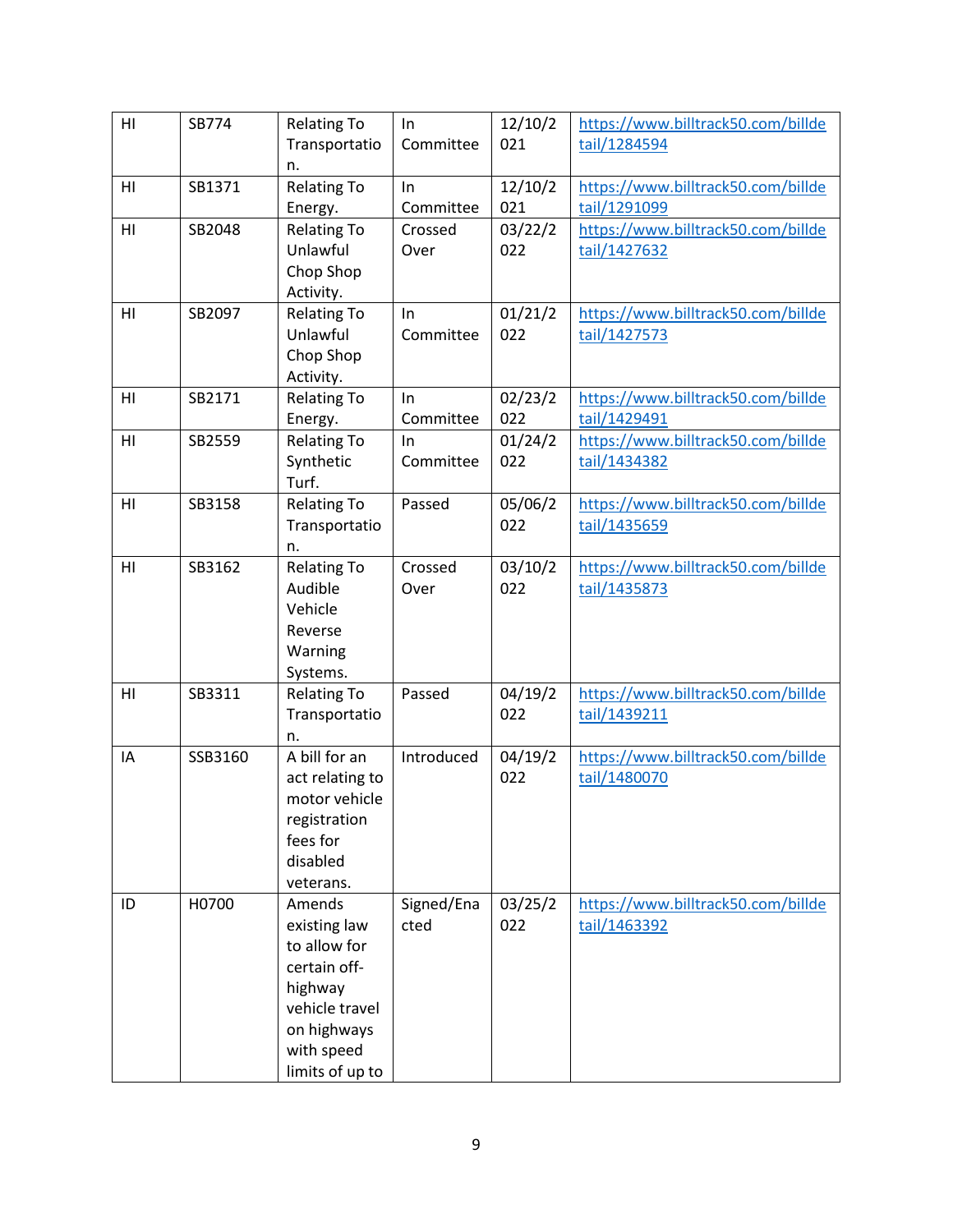|    |              | 65 miles per<br>hour. |            |         |                                    |
|----|--------------|-----------------------|------------|---------|------------------------------------|
| IL | HB5286       | <b>UNLAWFULLY</b>     | In         | 03/04/2 | https://www.billtrack50.com/billde |
|    |              | <b>RECYCLED</b>       | Committee  | 022     | tail/1440643                       |
|    |              | <b>METALS</b>         |            |         |                                    |
| IL | HR0623       | <b>SUPPORTS-</b>      | Signed/Ena | 03/17/2 | https://www.billtrack50.com/billde |
|    |              | PASSENGER             | cted       | 022     | tail/1429038                       |
|    |              | <b>SAFETY WEEK</b>    |            |         |                                    |
| IL | SB3040       | <b>CARPET</b>         | In         | 02/16/2 | https://www.billtrack50.com/billde |
|    |              | <b>STEWARDSHI</b>     | Committee  | 022     | tail/1411195                       |
|    |              | P ACT                 |            |         |                                    |
| IN | HB1226       | Solid waste           | Signed/Ena | 03/14/2 | https://www.billtrack50.com/billde |
|    |              | matters.              | cted       | 022     | tail/1411758                       |
| KY | <b>HB45</b>  | <b>AN ACT</b>         | Signed/Ena | 03/31/2 | https://www.billtrack50.com/billde |
|    |              | relating to           | cted       | 022     | tail/1410880                       |
|    |              | resource              |            |         |                                    |
|    |              | recovery.             |            |         |                                    |
| KY | HB295        | AN ACT                | Introduced | 01/13/2 | https://www.billtrack50.com/billde |
|    |              | relating to           |            | 022     | tail/1424268                       |
|    |              | recycling and         |            |         |                                    |
|    |              | making an             |            |         |                                    |
|    |              | appropriation         |            |         |                                    |
|    |              | therefor.             |            |         |                                    |
| KY | <b>HB508</b> | <b>AN ACT</b>         | Introduced | 02/16/2 | https://www.billtrack50.com/billde |
|    |              | relating to           |            | 022     | tail/1457856                       |
|    |              | sales and use         |            |         |                                    |
|    |              | tax.                  |            |         |                                    |
| KY | <b>HB568</b> | AN ACT                | Introduced | 02/23/2 | https://www.billtrack50.com/billde |
|    |              | relating to           |            | 022     | tail/1461827                       |
|    |              | electric              |            |         |                                    |
|    |              | vehicles and          |            |         |                                    |
|    |              | making an             |            |         |                                    |
|    |              | appropriation         |            |         |                                    |
|    |              | therefor.             |            |         |                                    |
| KY | HB591        | <b>AN ACT</b>         | In         | 03/29/2 | https://www.billtrack50.com/billde |
|    |              | relating to           | Committee  | 022     | tail/1462363                       |
|    |              | the taxation          |            |         |                                    |
|    |              | of                    |            |         |                                    |
|    |              | recreational          |            |         |                                    |
|    |              | vehicles.             |            |         |                                    |
| KY | SB198        | AN ACT                | In         | 02/24/2 | https://www.billtrack50.com/billde |
|    |              | relating to           | Committee  | 022     | tail/1460879                       |
|    |              | vehicle               |            |         |                                    |
|    |              | recyclers.            |            |         |                                    |
| LA | HB374        | Increases the         | Crossed    | 05/19/2 | https://www.billtrack50.com/billde |
|    |              | fine for gross        | Over       | 022     | tail/1465585                       |
|    |              | littering of          |            |         |                                    |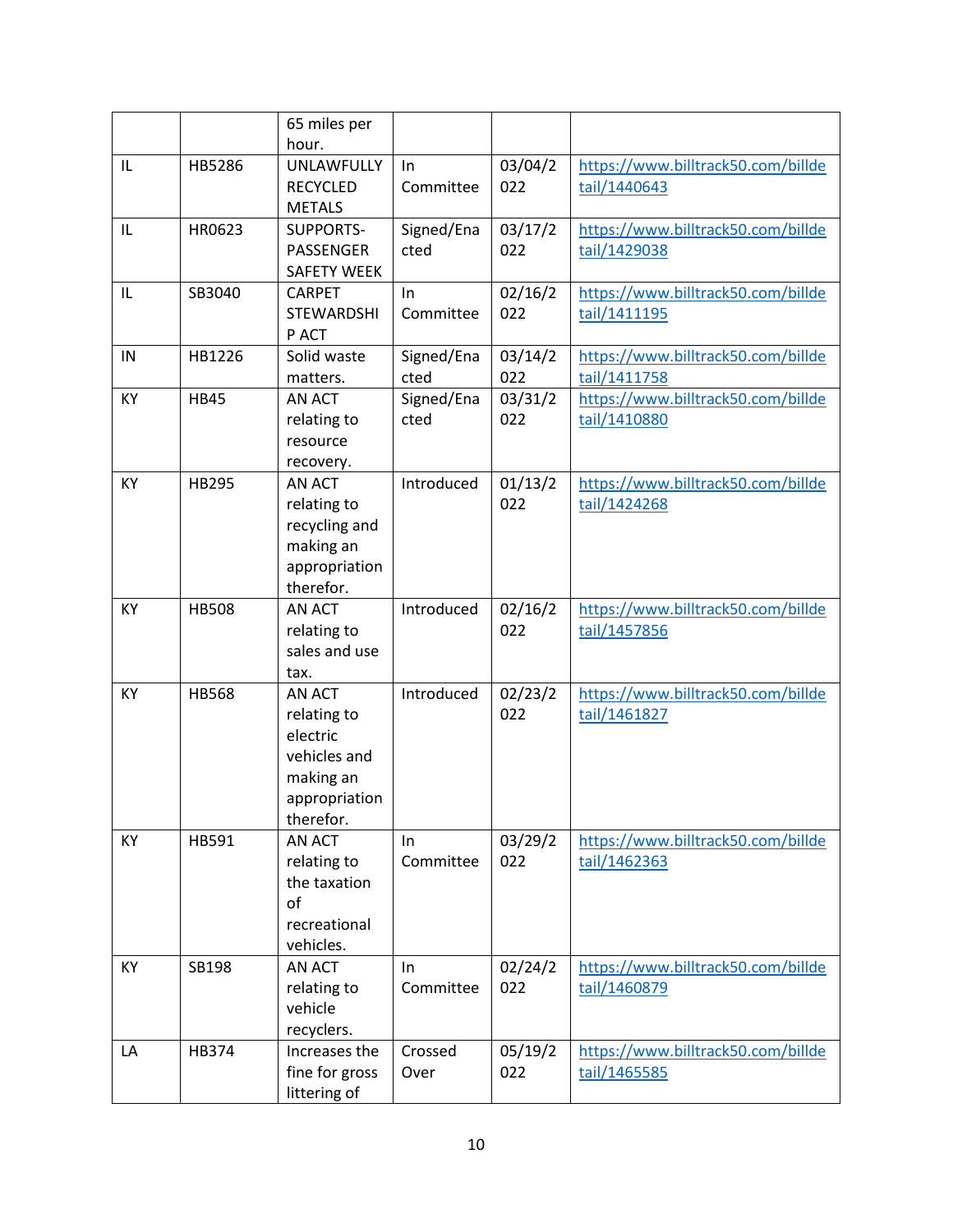|    |        | tires and<br>failure to<br>obtain a<br>generator<br>identification<br>number                                                                                       |                  |                |                                                    |
|----|--------|--------------------------------------------------------------------------------------------------------------------------------------------------------------------|------------------|----------------|----------------------------------------------------|
| LA | HB458  | Provides<br>relative to<br>the powers<br>granted to<br>the city of<br>Franklin to<br>regulate the<br>storing and<br>abandoning<br>of junk or<br>junked<br>vehicles | In<br>Committee  | 05/05/2<br>022 | https://www.billtrack50.com/billde<br>tail/1466399 |
| LA | HB742  | Provides<br>relative to<br>fuel sales<br>requirements<br>and amenity<br>requirements<br>for qualified<br>truck stop<br>facilities                                  | Crossed<br>Over  | 05/19/2<br>022 | https://www.billtrack50.com/billde<br>tail/1467882 |
| LA | HB801  | Provides<br>relative to<br>scrap metal<br>recyclers                                                                                                                | In<br>Committee  | 05/03/2<br>022 | https://www.billtrack50.com/billde<br>tail/1468156 |
| LA | HB1016 | Establishes a<br>catalytic<br>converter<br>sellers license                                                                                                         | In<br>Committee  | 04/06/2<br>022 | https://www.billtrack50.com/billde<br>tail/1478355 |
| LA | HB1043 | Establishes a<br>rebate for<br>certain<br>Louisiana<br>residents<br>who paid<br>state excise<br>taxes levied<br>on gasoline,<br>diesel, and<br>special fuels       | In.<br>Committee | 05/04/2<br>022 | https://www.billtrack50.com/billde<br>tail/1478386 |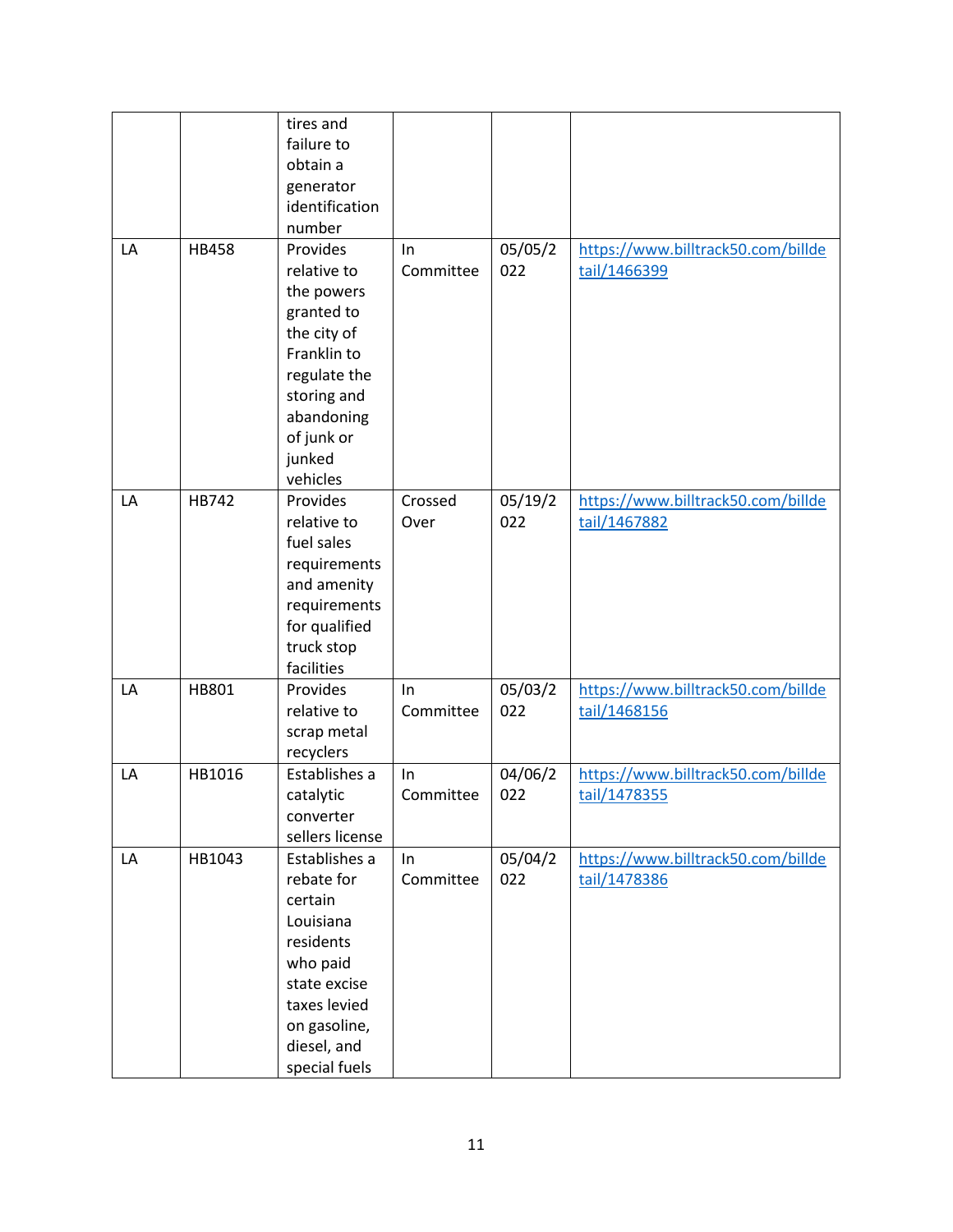| LA | HCR69 | Requests<br>establishmen<br>t of<br>credentials<br>for<br>commercial<br>driver's<br>license<br>classroom<br>training                 | Crossed<br>Over    | 05/04/2<br>022 | https://www.billtrack50.com/billde<br>tail/1479555 |
|----|-------|--------------------------------------------------------------------------------------------------------------------------------------|--------------------|----------------|----------------------------------------------------|
| LA | SB108 | Provides<br>relative to<br>definition of<br>utility terrain<br>vehicles and<br>recreational<br>off-highway<br>vehicles. (gov<br>sig) | Crossed<br>Over    | 05/18/2<br>022 | https://www.billtrack50.com/billde<br>tail/1463818 |
| LA | SB497 | Restricts<br>alteration of<br>a vehicle's<br>wheel well.<br>(8/1/22)                                                                 | Crossed<br>Over    | 05/23/2<br>022 | https://www.billtrack50.com/billde<br>tail/1483824 |
| LA | SCR46 | Creates a task<br>force to study<br>fees for<br>electric<br>vehicles.                                                                | Signed/Ena<br>cted | 05/23/2<br>022 | https://www.billtrack50.com/billde<br>tail/1481908 |
| MA | H365  | Relative to<br>the right to<br>repair motor<br>vehicle data<br>law                                                                   | Introduced         | 01/10/2<br>022 | https://www.billtrack50.com/billde<br>tail/1359037 |
| MA | H377  | Modernizing<br>protections<br>for<br>consumers in<br>automobile<br>transactions                                                      | In<br>Committee    | 03/09/2<br>022 | https://www.billtrack50.com/billde<br>tail/1362757 |
| MA | H948  | Establishing<br>the<br>commission<br>on extended<br>producer<br>responsibility                                                       | Introduced         | 05/16/2<br>022 | https://www.billtrack50.com/billde<br>tail/1358957 |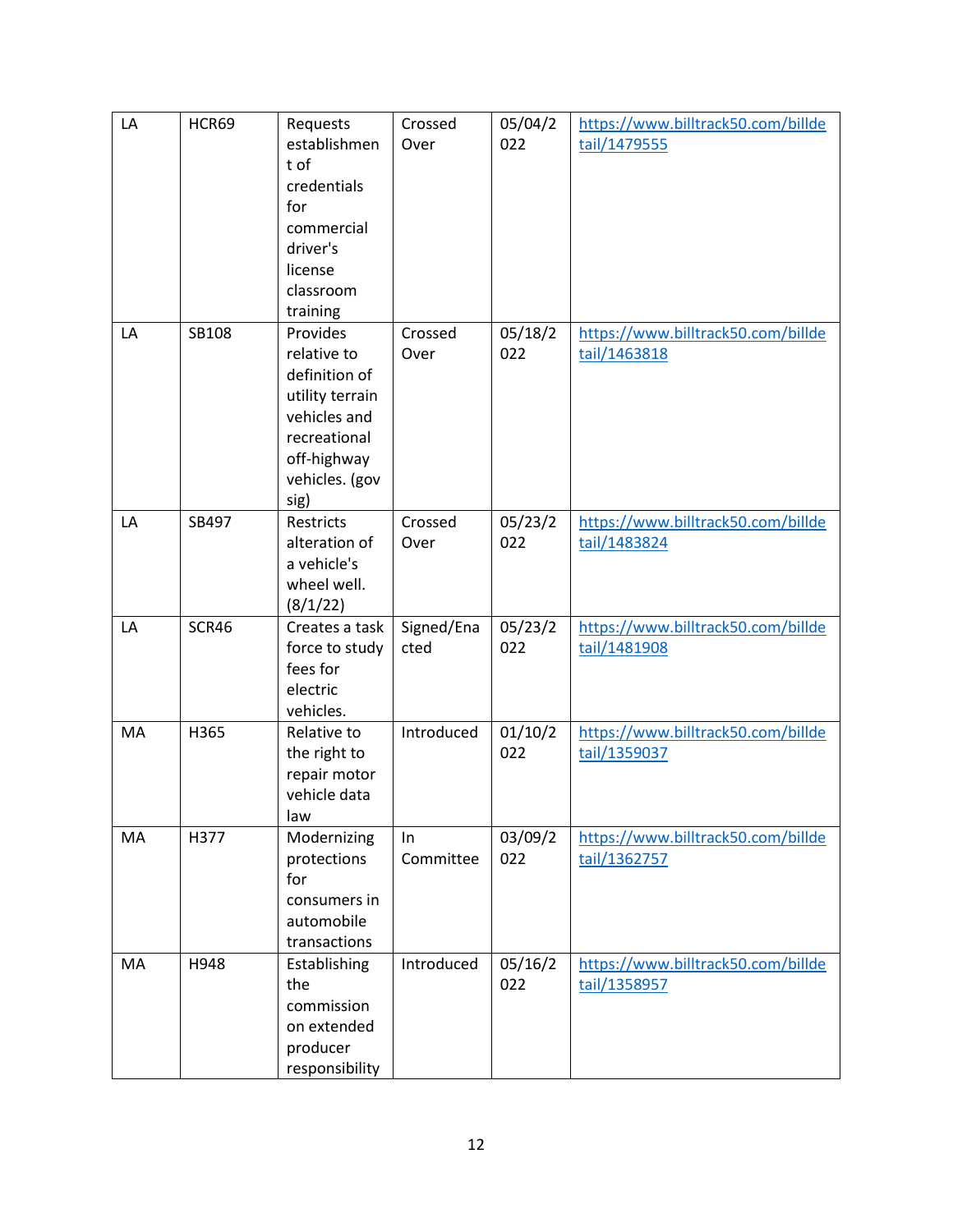| MA        | H3500       | Relative to            | Introduced      | 12/13/2        | https://www.billtrack50.com/billde                 |
|-----------|-------------|------------------------|-----------------|----------------|----------------------------------------------------|
|           |             | spare tires            |                 | 021            | tail/1361790                                       |
| MA        | H4722       | Relative to            | In              | 05/25/2        | https://www.billtrack50.com/billde                 |
|           |             | the theft of           | Committee       | 022            | tail/1481088                                       |
|           |             | vehicle                |                 |                |                                                    |
|           |             | catalytic              |                 |                |                                                    |
|           |             | converters             |                 |                |                                                    |
| MA        | S2323       | Modernizing            | In              | 02/22/2        | https://www.billtrack50.com/billde                 |
|           |             | protections            | Committee       | 022            | tail/1364284                                       |
|           |             | for                    |                 |                |                                                    |
|           |             | consumers in           |                 |                |                                                    |
|           |             | automobile             |                 |                |                                                    |
|           |             | transactions           |                 |                |                                                    |
| MA        | S2378       | Promoting              | In              | 05/17/2        | https://www.billtrack50.com/billde                 |
|           |             | motor vehicle          | Committee       | 022            | tail/1362314                                       |
|           |             | safety                 |                 |                |                                                    |
| MA        | S2819       | Similar Bills          | Introduced      | 04/14/2        | https://www.billtrack50.com/billde                 |
|           |             |                        |                 | 022            | tail/1479250                                       |
| MA        | S2842       | Site                   | Introduced      | 04/14/2        | https://www.billtrack50.com/billde                 |
|           |             | Information            |                 | 022            | tail/1480916                                       |
|           |             | & Links                |                 |                |                                                    |
| <b>MD</b> | <b>HB18</b> | Maryland               | Dead/Faile      | 03/14/2        | https://www.billtrack50.com/billde                 |
|           |             | Paint                  | d               | 022            | tail/1407683                                       |
| <b>MD</b> | <b>HB46</b> | Stewardship<br>Vehicle |                 |                |                                                    |
|           |             | Emissions              | Dead/Faile<br>d | 01/20/2<br>022 | https://www.billtrack50.com/billde<br>tail/1407693 |
|           |             | Inspection             |                 |                |                                                    |
|           |             | Program-               |                 |                |                                                    |
|           |             | Not Subject            |                 |                |                                                    |
|           |             | to Inspection          |                 |                |                                                    |
|           |             | $-$ Fee                |                 |                |                                                    |
| <b>MD</b> | HB131       | Environment            | Dead/Faile      | 02/28/2        | https://www.billtrack50.com/billde                 |
|           |             | - Synthetic            | d               | 022            | tail/1407637                                       |
|           |             | <b>Turf and Turf</b>   |                 |                |                                                    |
|           |             | Infill - Chain         |                 |                |                                                    |
|           |             | of Custody             |                 |                |                                                    |
| <b>MD</b> | HB831       | Reducing               | Dead/Faile      | 02/25/2        | https://www.billtrack50.com/billde                 |
|           |             | Greenhouse             | d               | 022            | tail/1446463                                       |
|           |             | <b>Gas Emissions</b>   |                 |                |                                                    |
|           |             | - Commercial           |                 |                |                                                    |
|           |             | and                    |                 |                |                                                    |
|           |             | Residential            |                 |                |                                                    |
|           |             | <b>Buildings</b>       |                 |                |                                                    |
| <b>MD</b> | HB1079      | Vehicle                | Dead/Faile      | 02/24/2        | https://www.billtrack50.com/billde                 |
|           |             | <b>Emissions</b>       | d               | 022            | tail/1452319                                       |
|           |             | Inspection             |                 |                |                                                    |
|           |             | Program -              |                 |                |                                                    |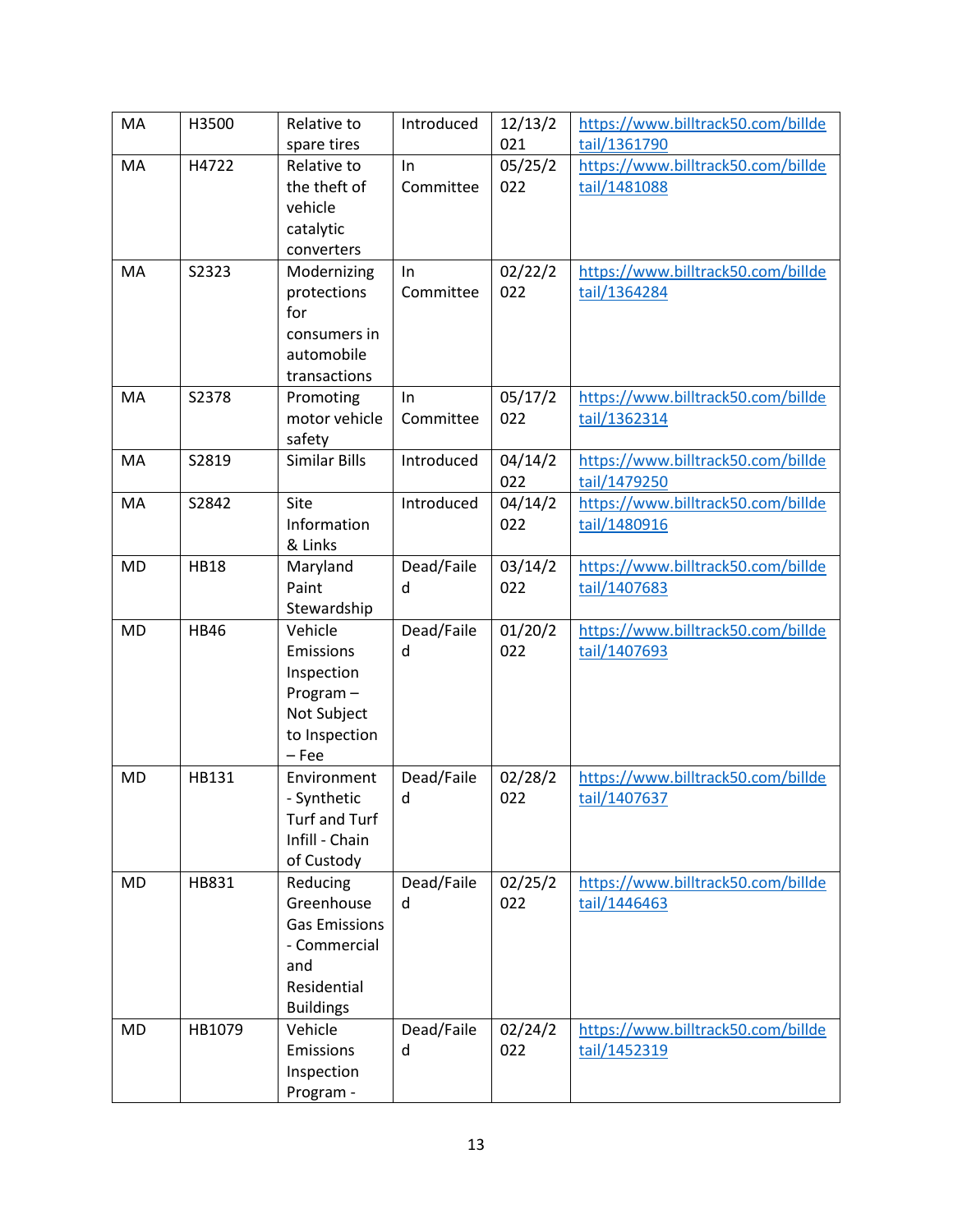|           |              | Standards,<br>Requirements<br>, and<br>Application                                                             |                    |                |                                                    |
|-----------|--------------|----------------------------------------------------------------------------------------------------------------|--------------------|----------------|----------------------------------------------------|
| <b>MD</b> | HB1391       | <b>Clean Cars</b><br>Act of 2022                                                                               | Signed/Ena<br>cted | 04/21/2<br>022 | https://www.billtrack50.com/billde<br>tail/1455615 |
| <b>MD</b> | SB104        | Vehicle<br>Emissions<br>Inspection<br>Program -<br>Not Subject<br>to Inspection<br>- Fee                       | Dead/Faile<br>d    | 01/18/2<br>022 | https://www.billtrack50.com/billde<br>tail/1407856 |
| <b>MD</b> | SB149        | Rental<br>Vehicle<br>Agreements -<br>Disclosures -<br><b>Spare Tires</b>                                       | Dead/Faile<br>d    | 01/26/2<br>022 | https://www.billtrack50.com/billde<br>tail/1407836 |
| <b>MD</b> | SB292        | Environment<br>- Packaging<br>Materials -<br>Producer<br>Responsibility                                        | Dead/Faile<br>d    | 02/17/2<br>022 | https://www.billtrack50.com/billde<br>tail/1427755 |
| <b>MD</b> | SB321        | Environment<br>- Synthetic<br>Turf and Turf<br>Infill - Chain<br>of Custody                                    | Dead/Faile<br>d    | 02/02/2<br>022 | https://www.billtrack50.com/billde<br>tail/1429537 |
| <b>MD</b> | <b>SB528</b> | Climate<br>Solutions<br>Now Act of<br>2022                                                                     | Signed/Ena<br>cted | 04/09/2<br>022 | https://www.billtrack50.com/billde<br>tail/1440904 |
| <b>MD</b> | SB612        | <b>Street Racing</b><br>and<br>Exhibition<br>Driving -<br>Prohibited<br>Acts,<br>Enforcement,<br>and Penalties | Passed             | 04/11/2<br>022 | https://www.billtrack50.com/billde<br>tail/1444615 |
| <b>MD</b> | SB922        | Vehicle<br>Emissions<br>Inspection<br>Program-<br>Standards,<br>Requirements                                   | Dead/Faile<br>d    | 02/11/2<br>022 | https://www.billtrack50.com/billde<br>tail/1455604 |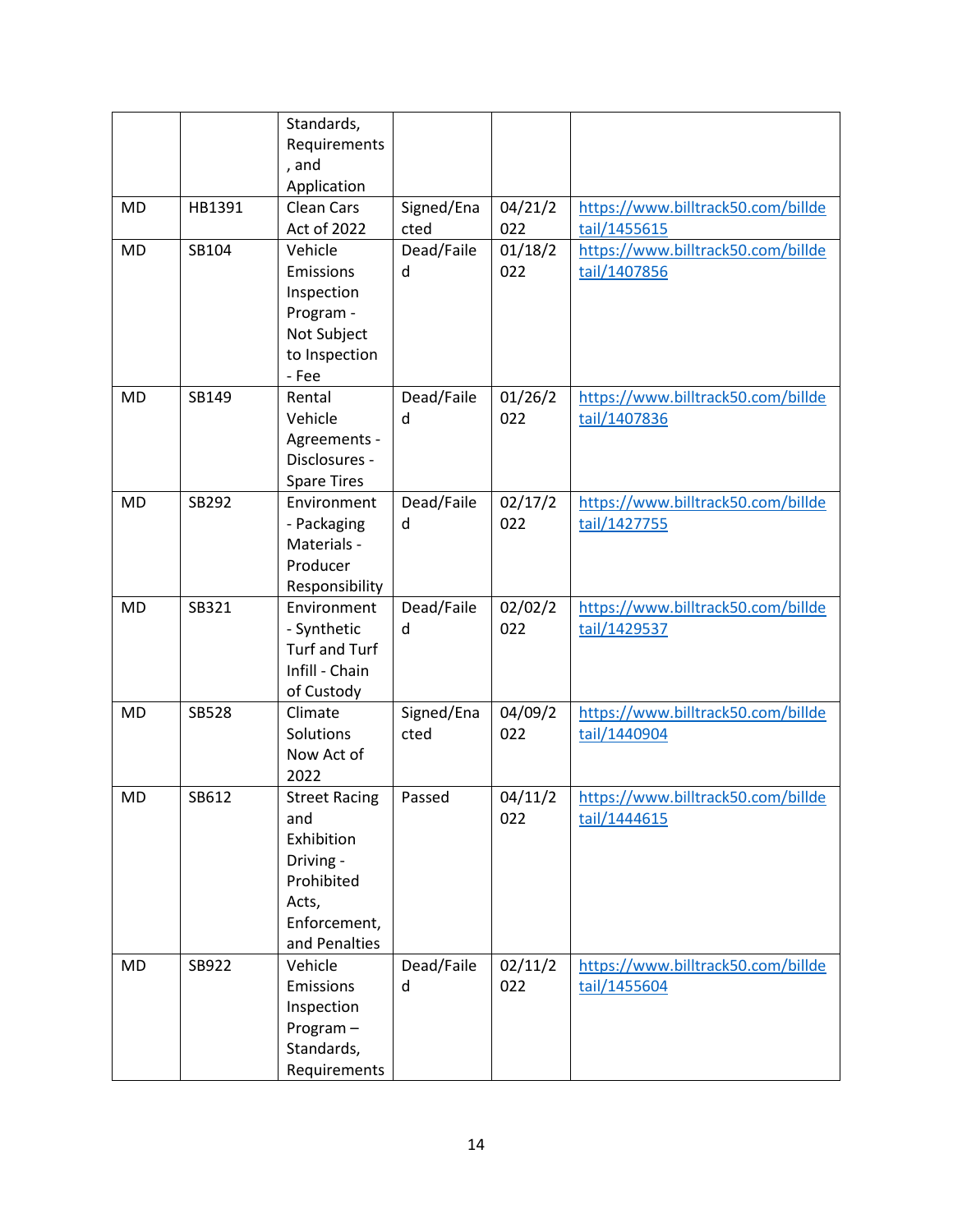|           |        | , and<br>Application                                                                                                                                                      |                 |                |                                                    |
|-----------|--------|---------------------------------------------------------------------------------------------------------------------------------------------------------------------------|-----------------|----------------|----------------------------------------------------|
| MI        | HB6089 | Environment<br>al protection:<br>recycling and<br>waste<br>utilization;<br>junkyards and<br>scrapping<br>yards;<br>provide<br>liability for<br>environment<br>al damages. | Introduced      | 05/11/2<br>022 | https://www.billtrack50.com/billde<br>tail/1484028 |
| <b>MN</b> | HF3150 | Motor vehicle<br>parts sales<br>tax revenue<br>deposits<br>modified.                                                                                                      | Introduced      | 03/17/2<br>022 | https://www.billtrack50.com/billde<br>tail/1447614 |
| <b>MN</b> | HF3206 | Fuel<br>consumer<br>choice<br>provided,<br>rulemaking<br>authority<br>modified, and<br>Clean Car<br>rules<br>eliminated.                                                  | Introduced      | 04/24/2<br>022 | https://www.billtrack50.com/billde<br>tail/1452856 |
| MN        | HF3313 | All-terrain<br>vehicle<br>definition<br>modified.                                                                                                                         | Introduced      | 02/10/2<br>022 | https://www.billtrack50.com/billde<br>tail/1452755 |
| MN        | HF3573 | Motor vehicle<br>registration<br>period<br>increased to<br>24 months.                                                                                                     | Introduced      | 02/17/2<br>022 | https://www.billtrack50.com/billde<br>tail/1458695 |
| MN        | HF3931 | State general<br>sales tax<br>revenue<br>related to<br>motor vehicle<br>repair and<br>replacement<br>parts<br>allocated.                                                  | In<br>Committee | 04/04/2<br>022 | https://www.billtrack50.com/billde<br>tail/1466819 |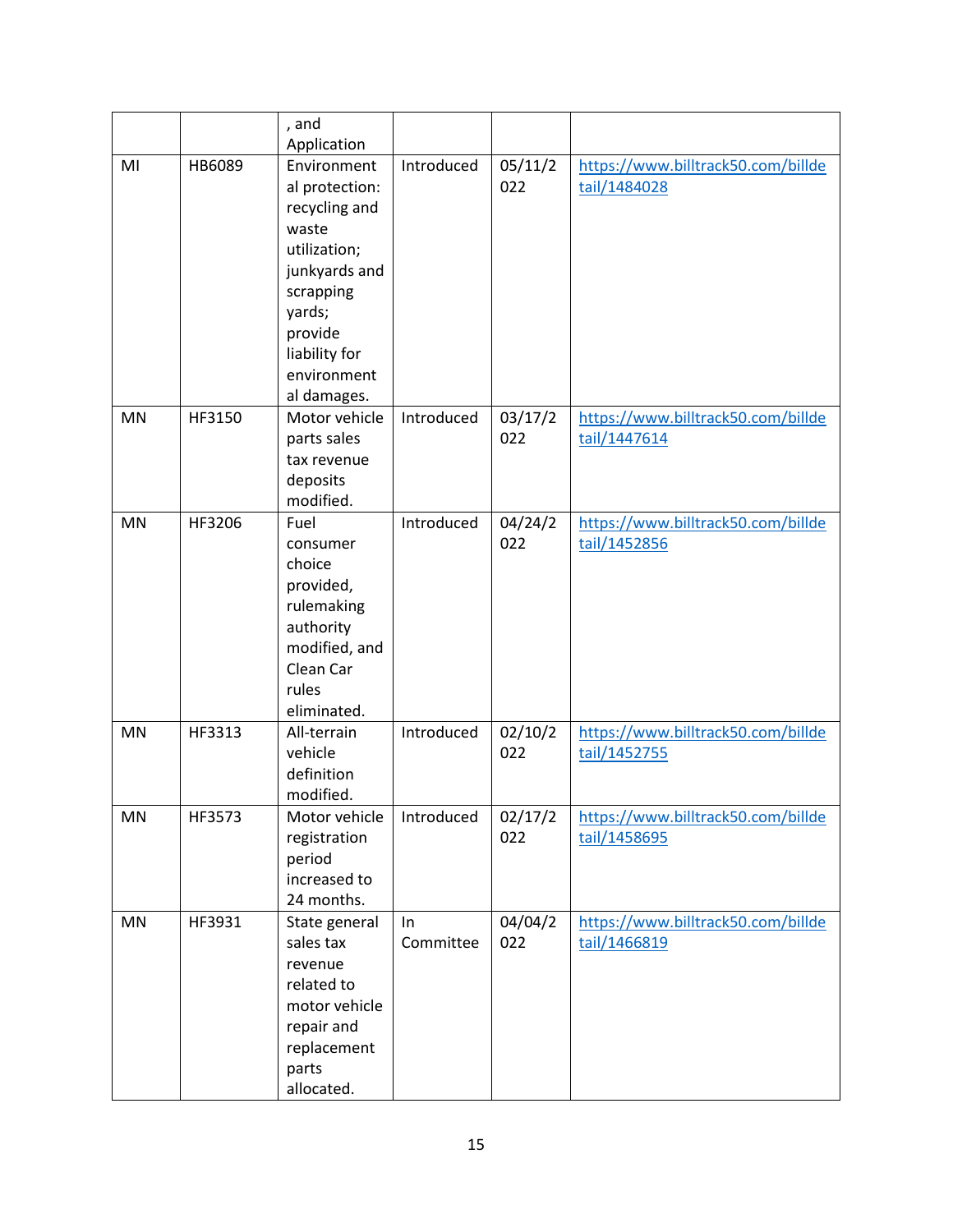| MN        | HF4066 | Infrastructure | In         | 03/21/2 | https://www.billtrack50.com/billde |
|-----------|--------|----------------|------------|---------|------------------------------------|
|           |        | required to    | Committee  | 022     | tail/1468586                       |
|           |        | support the    |            |         |                                    |
|           |        | charging of    |            |         |                                    |
|           |        | electric       |            |         |                                    |
|           |        | vehicles.      |            |         |                                    |
| <b>MN</b> | HF4205 | Automobile     | Introduced | 03/31/2 | https://www.billtrack50.com/billde |
|           |        | theft          |            | 022     | tail/1470476                       |
|           |        | prevention     |            |         |                                    |
|           |        | program        |            |         |                                    |
|           |        | funding        |            |         |                                    |
|           |        | provided, and  |            |         |                                    |
|           |        | money          |            |         |                                    |
|           |        | appropriated.  |            |         |                                    |
| <b>MN</b> | HF4870 | Racing, drag   | Introduced | 05/11/2 | https://www.billtrack50.com/billde |
|           |        | racing, and    |            | 022     | tail/1484249                       |
|           |        | related        |            |         |                                    |
|           |        | activities     |            |         |                                    |
|           |        | prohibited;    |            |         |                                    |
|           |        | vehicle        |            |         |                                    |
|           |        | forfeitures    |            |         |                                    |
|           |        | authorized     |            |         |                                    |
|           |        | for certain    |            |         |                                    |
|           |        | violations;    |            |         |                                    |
|           |        | criminal       |            |         |                                    |
|           |        | penalties      |            |         |                                    |
|           |        | imposed;       |            |         |                                    |
|           |        | grant          |            |         |                                    |
|           |        | program        |            |         |                                    |
|           |        | established;   |            |         |                                    |
|           |        | and money      |            |         |                                    |
|           |        | appropriated.  |            |         |                                    |
| MN        | SF2983 | Automobile     | Introduced | 02/10/2 | https://www.billtrack50.com/billde |
|           |        | theft          |            | 022     | tail/1451992                       |
|           |        | prevention     |            |         |                                    |
|           |        | program        |            |         |                                    |
|           |        | appropriation  |            |         |                                    |
| MN        | SF2997 | Certain        | Introduced | 02/10/2 | https://www.billtrack50.com/billde |
|           |        | requirements   |            | 022     | tail/1451725                       |
|           |        | elimination to |            |         |                                    |
|           |        | display        |            |         |                                    |
|           |        | validation     |            |         |                                    |
|           |        | stickers that  |            |         |                                    |
|           |        | indicate       |            |         |                                    |
|           |        | motor vehicle  |            |         |                                    |
|           |        | registration   |            |         |                                    |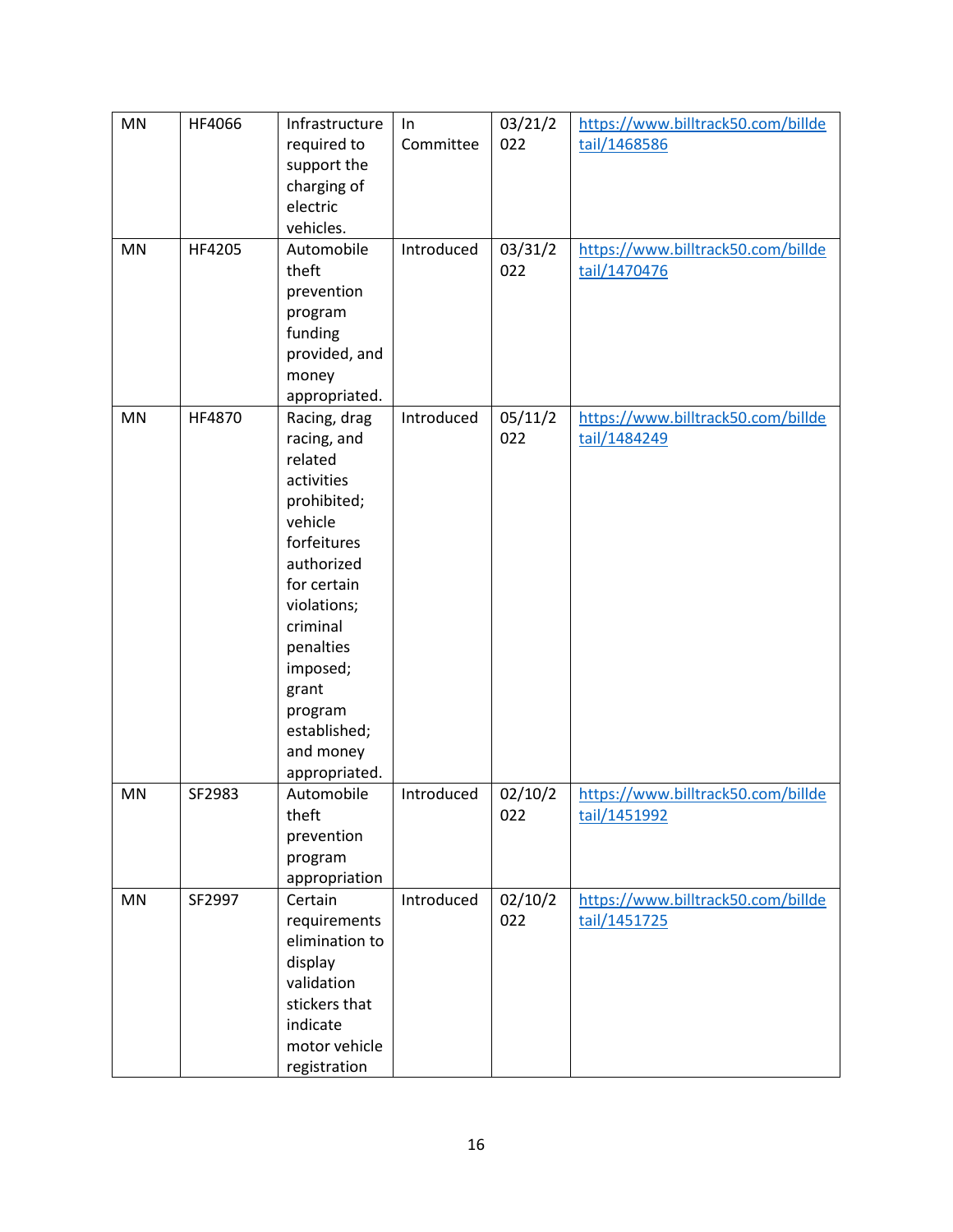| MN | SF3081 | State general<br>sales tax<br>revenue<br>related to<br>motor vehicle<br>repair and<br>replacement<br>parts<br>allocation<br>exclusively to<br>fund roads | In<br>Committee | 03/22/2<br>022 | https://www.billtrack50.com/billde<br>tail/1451794 |
|----|--------|----------------------------------------------------------------------------------------------------------------------------------------------------------|-----------------|----------------|----------------------------------------------------|
| MN | SF3086 | Allocation<br>modification<br>of sales tax<br>revenue<br>related to<br>motor vehicle<br>repair and<br>replacement<br>parts                               | Crossed<br>Over | 04/29/2<br>022 | https://www.billtrack50.com/billde<br>tail/1453931 |
| MN | SF3495 | Motor vehicle<br>repair and<br>replacement<br>parts deposit<br>of sales tax<br>revenue<br>modification                                                   | Introduced      | 02/28/2<br>022 | https://www.billtrack50.com/billde<br>tail/1462816 |
| MN | SF3591 | Allocation<br>modification<br>of state<br>general sales<br>tax revenue<br>related to<br>motor vehicle<br>repair and<br>replacement<br>parts              | Introduced      | 03/07/2<br>022 | https://www.billtrack50.com/billde<br>tail/1462820 |
| MN | SF3668 | Allocation<br>modification<br>of state<br>general sales<br>tax revenue<br>related to<br>motor vehicle<br>repair and<br>replacement<br>parts              | Introduced      | 03/02/2<br>022 | https://www.billtrack50.com/billde<br>tail/1464672 |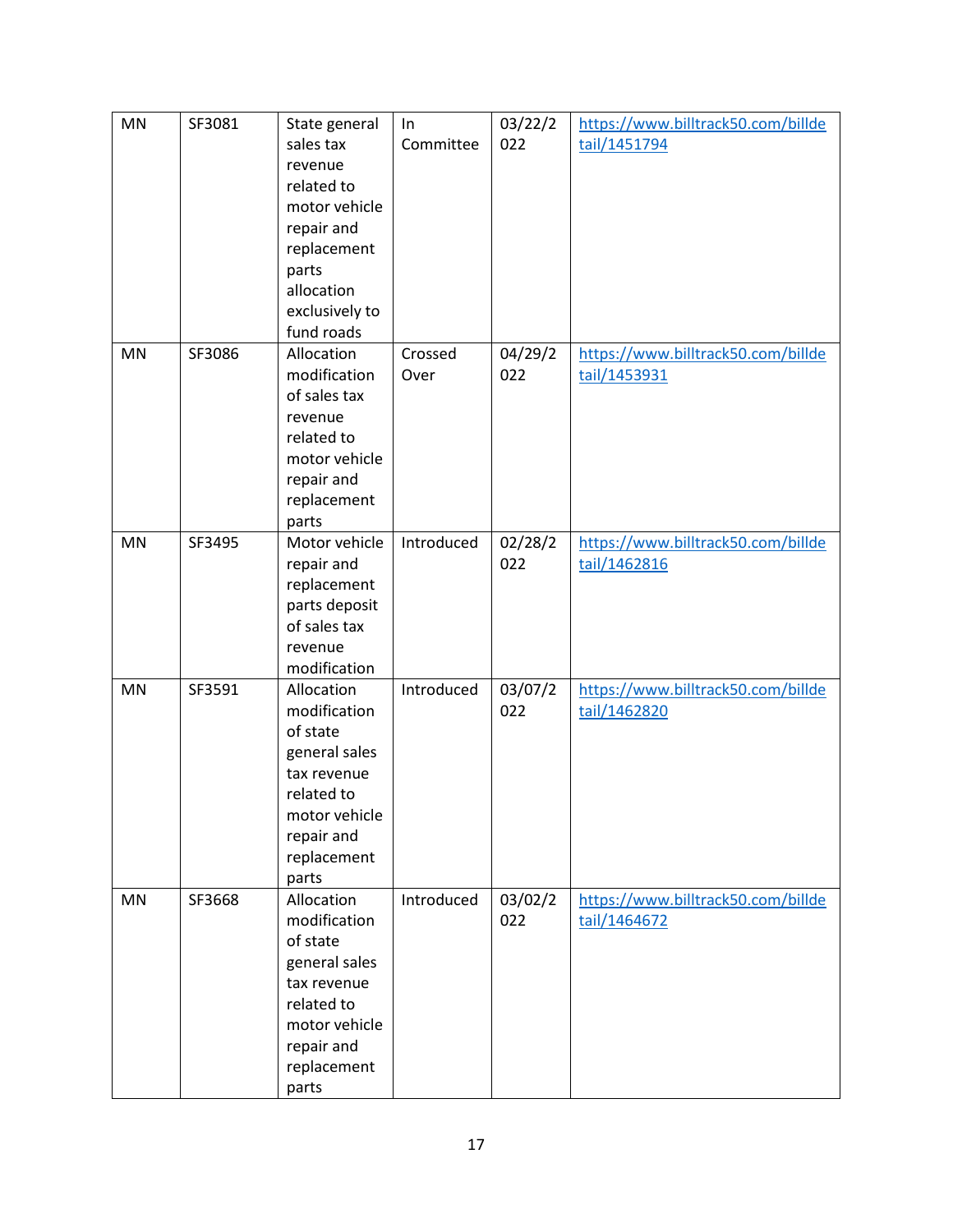| <b>MN</b> | SF3686 | General tax<br>revenue<br>related to<br>motor vehicle<br>repair and                                                                                    | Introduced      | 03/03/2<br>022 | https://www.billtrack50.com/billde<br>tail/1465581 |
|-----------|--------|--------------------------------------------------------------------------------------------------------------------------------------------------------|-----------------|----------------|----------------------------------------------------|
|           |        | replacement<br>parts<br>allocation<br>modification;<br>sales tax<br>revenue<br>dedication to<br>small cities<br>assistance<br>account and<br>town road |                 |                |                                                    |
|           |        | account<br>authorization                                                                                                                               |                 |                |                                                    |
| MN        | SF3687 | All-terrain<br>vehicle<br>definition<br>modification                                                                                                   | Introduced      | 03/23/2<br>022 | https://www.billtrack50.com/billde<br>tail/1466284 |
| MN        | SF3958 | Certain<br>requirements<br>governing<br>retrieval of<br>towed<br>vehicles and<br>towed vehicle<br>contents<br>amendment                                | Introduced      | 03/14/2<br>022 | https://www.billtrack50.com/billde<br>tail/1471112 |
| MN        | SF3965 | Infrastructure<br>requirement<br>to support<br>the charging<br>of electric<br>vehicles                                                                 | Introduced      | 03/14/2<br>022 | https://www.billtrack50.com/billde<br>tail/1471158 |
| MN        | SF4036 | Environment<br>al and natural<br>resources<br>fund<br>appropriation                                                                                    | Introduced      | 03/23/2<br>022 | https://www.billtrack50.com/billde<br>tail/1471993 |
| MN        | SF4043 | Environment<br>and natural<br>resources<br>trust fund<br>appropriation                                                                                 | In<br>Committee | 05/05/2<br>022 | https://www.billtrack50.com/billde<br>tail/1472087 |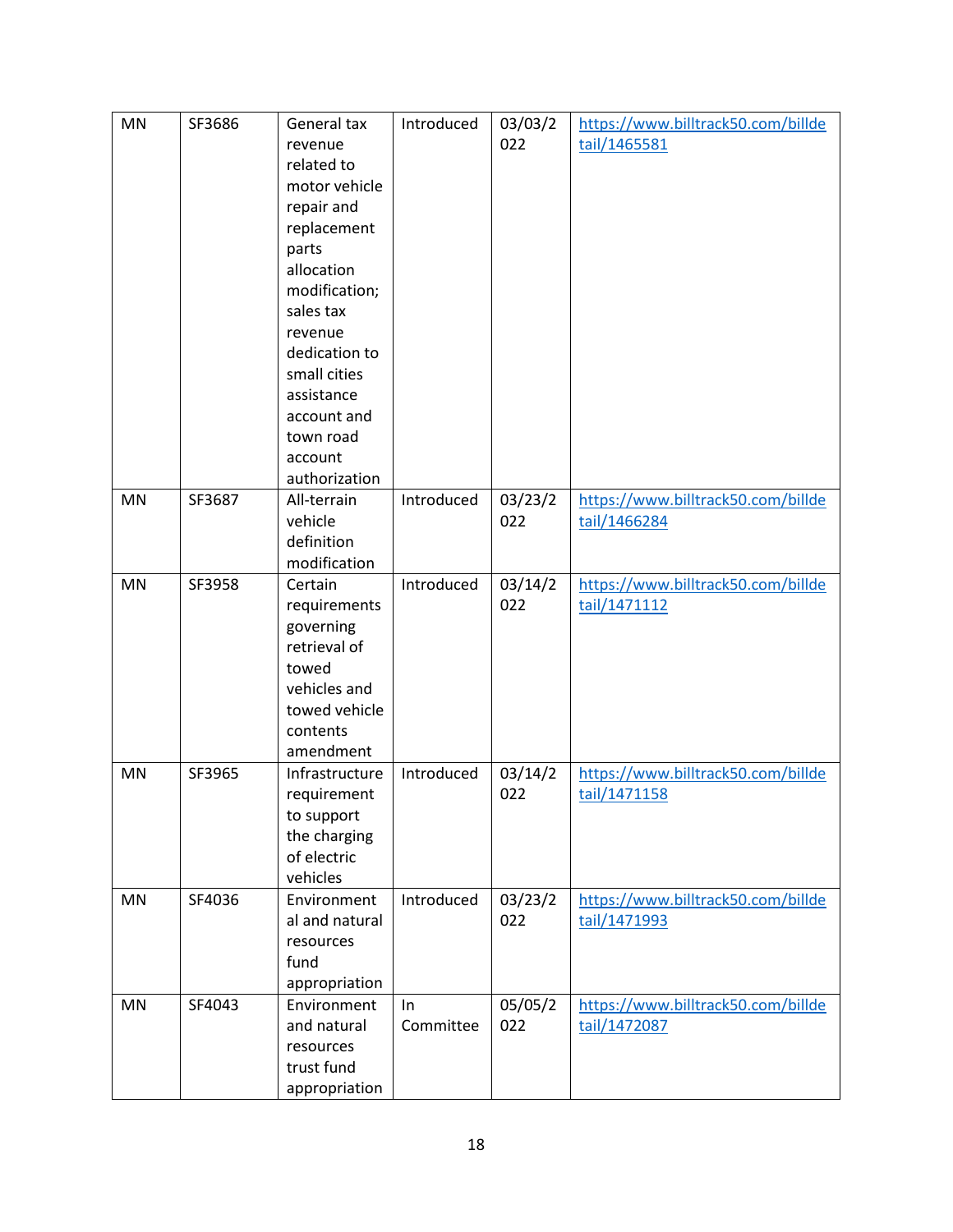|           |        | extensions                                                                                                                                           |                 |                |                                                    |
|-----------|--------|------------------------------------------------------------------------------------------------------------------------------------------------------|-----------------|----------------|----------------------------------------------------|
|           |        | provision                                                                                                                                            |                 |                |                                                    |
| MN        | SF4584 | Racing, drag<br>racing, and<br>related<br>activities<br>prohibition                                                                                  | Introduced      | 05/10/2<br>022 | https://www.billtrack50.com/billde<br>tail/1483749 |
| <b>MO</b> | HB2164 | <b>Modifies</b><br>provisions<br>relating to<br>taxation of<br>vehicles over<br>10 years old                                                         | In<br>Committee | 05/09/2<br>022 | https://www.billtrack50.com/billde<br>tail/1410641 |
| <b>MO</b> | HB2293 | Exempts<br>certain motor<br>vehicles from<br>sales tax                                                                                               | In<br>Committee | 05/09/2<br>022 | https://www.billtrack50.com/billde<br>tail/1412209 |
| <b>MO</b> | HB2485 | Enacts<br>provisions<br>relating to<br>environment<br>al regulation                                                                                  | Passed          | 05/18/2<br>022 | https://www.billtrack50.com/billde<br>tail/1427861 |
| <b>MO</b> | HB2586 | Directs the<br>deposit and<br>transfer of<br>funds<br>forfeited<br>from solid<br>waste<br>facilities                                                 | In<br>Committee | 03/21/2<br>022 | https://www.billtrack50.com/billde<br>tail/1439776 |
| <b>MO</b> | HB2654 | Allows<br>purchasers of<br>motor fuel to<br>donate fuel<br>purchase<br>receipts to<br>tax exempt<br>organizations<br>for refund<br>claim<br>purposes | In<br>Committee | 04/06/2<br>022 | https://www.billtrack50.com/billde<br>tail/1450238 |
| <b>MO</b> | HB2694 | <b>Modifies</b><br>provisions<br>relating to<br>motor vehicle<br>assessment                                                                          | Crossed<br>Over | 05/09/2<br>022 | https://www.billtrack50.com/billde<br>tail/1454312 |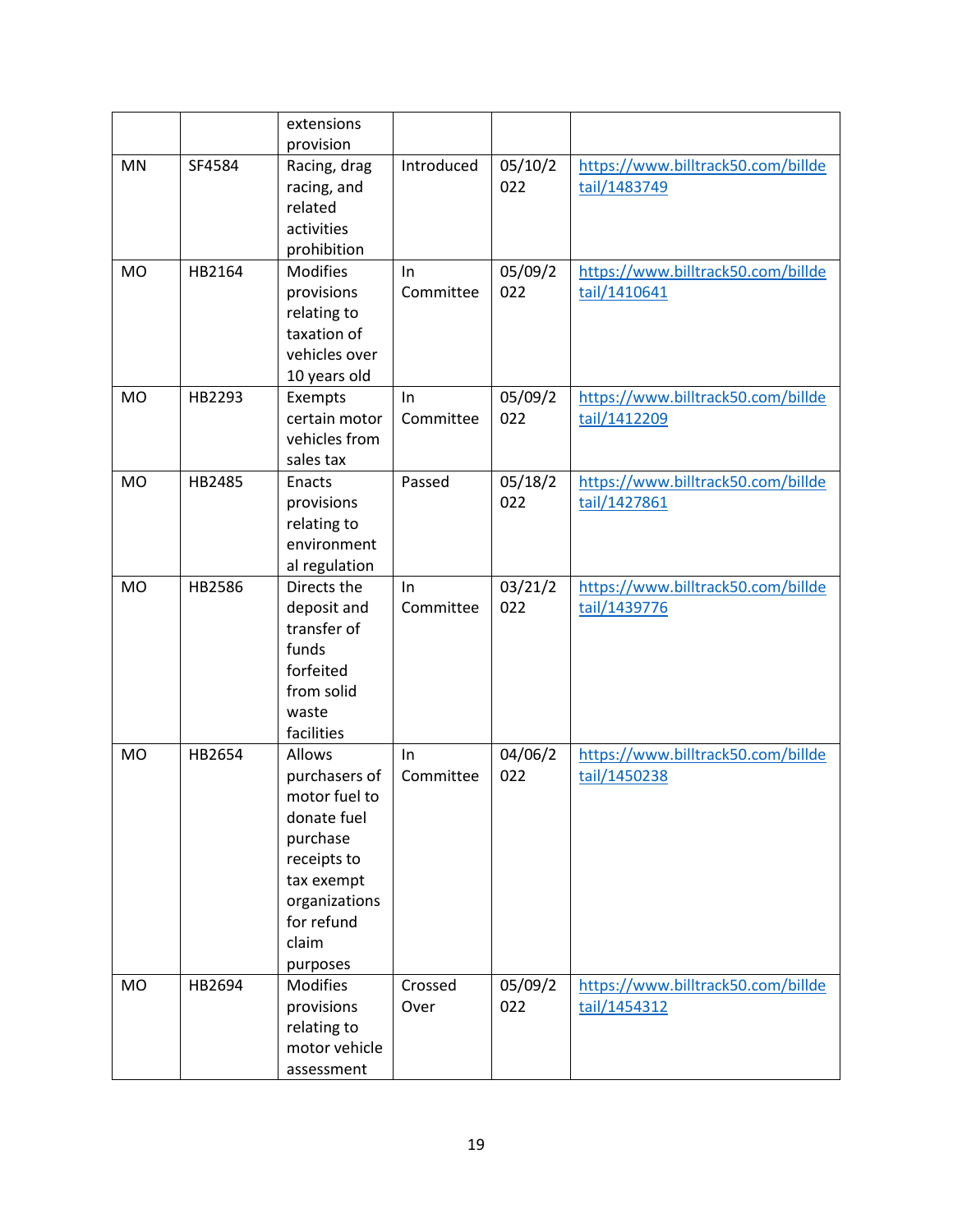| MO        | HB2773 | Establishes a<br>permit<br>process that<br>allows trucks<br>to exceed<br>weight<br>limitations<br>when certain<br>conditions<br>are met                          | Introduced      | 02/28/2<br>022 | https://www.billtrack50.com/billde<br>tail/1461321 |
|-----------|--------|------------------------------------------------------------------------------------------------------------------------------------------------------------------|-----------------|----------------|----------------------------------------------------|
| <b>MO</b> | HB2794 | <b>Modifies</b><br>provisions<br>relating to<br>the<br>assessment<br>of used<br>vehicles                                                                         | In<br>Committee | 04/28/2<br>022 | https://www.billtrack50.com/billde<br>tail/1462258 |
| <b>MO</b> | HB2914 | Prohibits<br>taxpayer<br>resources<br>from being<br>used to<br>enforce<br>federal laws<br>governing<br>emissions<br>control<br>equipment<br>on diesel<br>engines | In<br>Committee | 05/13/2<br>022 | https://www.billtrack50.com/billde<br>tail/1464549 |
| <b>MO</b> | SB743  | <b>Modifies</b><br>provisions<br>relating to<br>taxation                                                                                                         | Crossed<br>Over | 04/20/2<br>022 | https://www.billtrack50.com/billde<br>tail/1404116 |
| <b>MO</b> | SB908  | <b>Modifies</b><br>provisions<br>relating to<br>taxation                                                                                                         | Crossed<br>Over | 05/12/2<br>022 | https://www.billtrack50.com/billde<br>tail/1403956 |
| MO        | SB1115 | <b>Modifies</b><br>provisions<br>relating to<br>solid waste<br>management<br>to include<br>advanced<br>recycling<br>facilities                                   | ln<br>Committee | 03/07/2<br>022 | https://www.billtrack50.com/billde<br>tail/1443654 |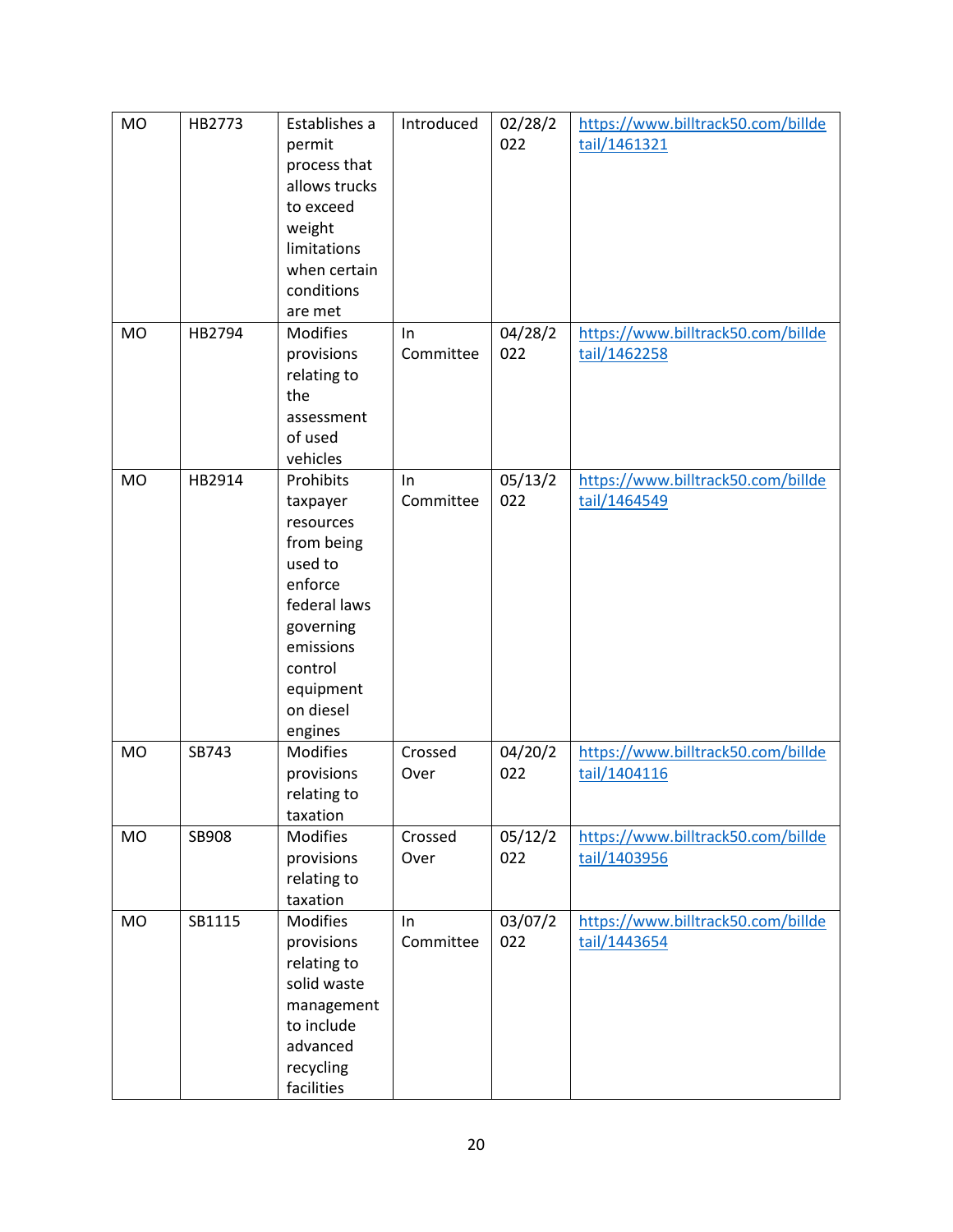| <b>MO</b> | SB1139       | Modifies             | In         | 03/10/2 | https://www.billtrack50.com/billde |
|-----------|--------------|----------------------|------------|---------|------------------------------------|
|           |              | provisions           | Committee  | 022     | tail/1452924                       |
|           |              | relating to          |            |         |                                    |
|           |              | the                  |            |         |                                    |
|           |              | determinatio         |            |         |                                    |
|           |              | n of assessed        |            |         |                                    |
|           |              | values of            |            |         |                                    |
|           |              | motor                |            |         |                                    |
|           |              | vehicles             |            |         |                                    |
| <b>MO</b> | SB1164       | <b>Modifies</b>      | In         | 03/10/2 | https://www.billtrack50.com/billde |
|           |              | provisions           | Committee  | 022     | tail/1461629                       |
|           |              | relating to          |            |         |                                    |
|           |              | solid waste          |            |         |                                    |
|           |              | management           |            |         |                                    |
| <b>MO</b> | SB1183       | <b>Modifies</b>      | In         | 03/10/2 | https://www.billtrack50.com/billde |
|           |              | provisions           | Committee  | 022     | tail/1462385                       |
|           |              | relating to          |            |         |                                    |
|           |              | solid waste          |            |         |                                    |
|           |              | management           |            |         |                                    |
| <b>MS</b> | <b>HB158</b> | Off-road             | Signed/Ena | 03/16/2 | https://www.billtrack50.com/billde |
|           |              | vehicles;            | cted       | 022     | tail/1409790                       |
|           |              | revise               |            |         |                                    |
|           |              | definitions of.      |            |         |                                    |
| <b>MS</b> | SB2169       | Mississippi          | Dead/Faile | 02/01/2 | https://www.billtrack50.com/billde |
|           |              | Motor                | d          | 022     | tail/1423882                       |
|           |              | Vehicle Safety       |            |         |                                    |
|           |              | Inspection           |            |         |                                    |
|           |              | Law;                 |            |         |                                    |
|           |              | reinstate.           |            |         |                                    |
| <b>NE</b> | LB924        | Include cities       | In         | 04/20/2 | https://www.billtrack50.com/billde |
|           |              | of the first         | Committee  | 022     | tail/1414540                       |
|           |              | class as grant       |            |         |                                    |
|           |              | recipients           |            |         |                                    |
|           |              | under the            |            |         |                                    |
|           |              | Waste                |            |         |                                    |
|           |              | Reduction            |            |         |                                    |
|           |              | and Recycling        |            |         |                                    |
|           |              | <b>Incentive Act</b> |            |         |                                    |
| <b>NH</b> | HB1040       | Establishing a       | Crossed    | 05/13/2 | https://www.billtrack50.com/billde |
|           |              | commission           | Over       | 022     | tail/1408262                       |
|           |              | to study             |            |         |                                    |
|           |              | revenue              |            |         |                                    |
|           |              | alternatives         |            |         |                                    |
|           |              | to the road          |            |         |                                    |
|           |              | toll for the         |            |         |                                    |
|           |              | funding of           |            |         |                                    |
|           |              | improvement          |            |         |                                    |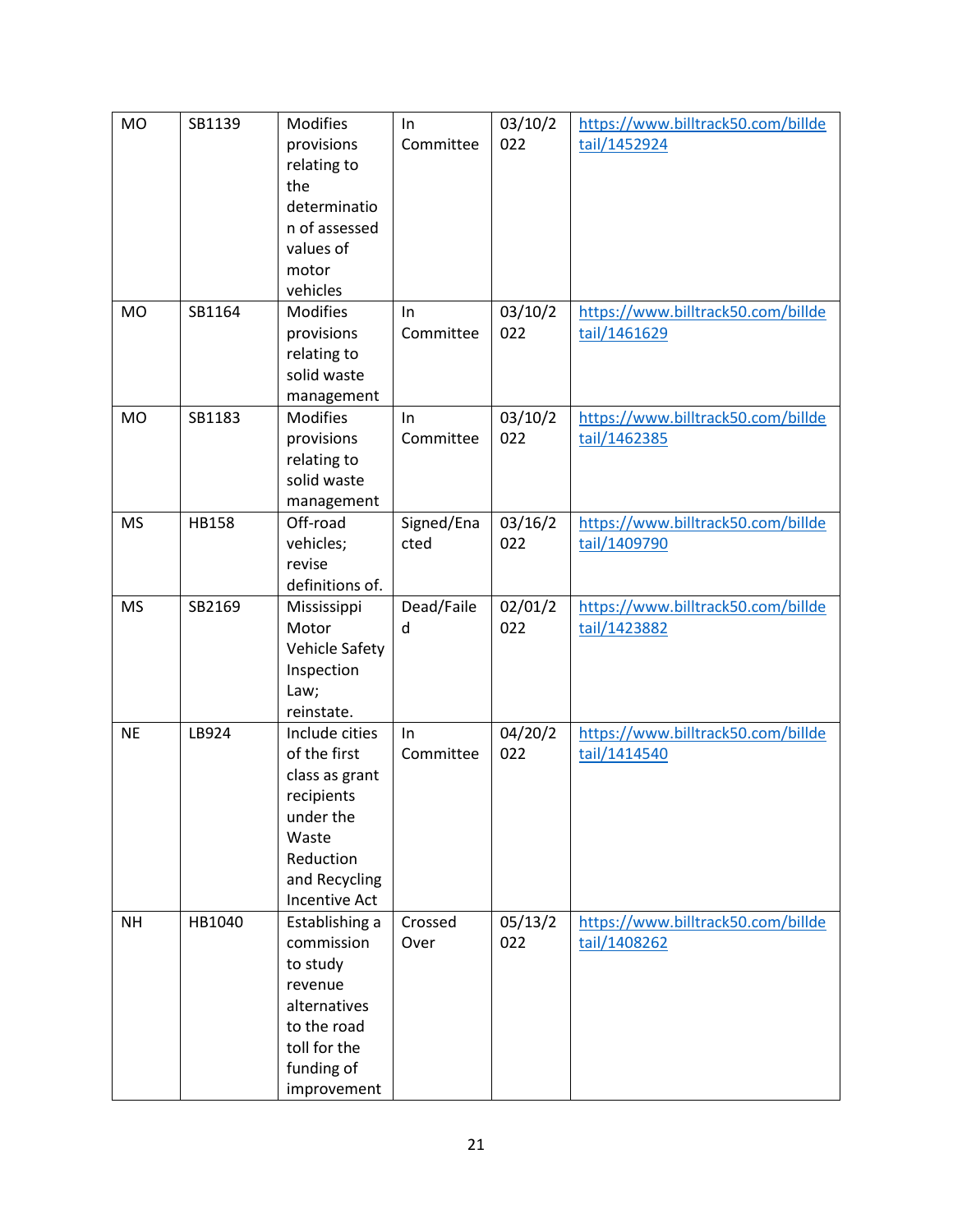|           |        | s to the<br>state's<br>highways and<br>bridges and<br>their resulting<br>improvement<br>s to the<br>environment.                                                        |                  |                |                                                    |
|-----------|--------|-------------------------------------------------------------------------------------------------------------------------------------------------------------------------|------------------|----------------|----------------------------------------------------|
| <b>NH</b> | HB1464 | Establishing a<br>committee to<br>study the<br>feasibility and<br>implementati<br>on of<br>furthering<br>electric<br>vehicle<br>adoption in<br><b>New</b><br>Hampshire. | Introduced       | 02/16/2<br>022 | https://www.billtrack50.com/billde<br>tail/1408412 |
| <b>NH</b> | HB1656 | Establishing a<br>road usage<br>registration<br>fee and<br>making an<br>appropriation<br>therefor.                                                                      | In<br>Committee  | 03/21/2<br>022 | https://www.billtrack50.com/billde<br>tail/1409527 |
| NJ        | A967   | <b>Dedicates</b><br>unencumbere<br>d revenue<br>collected<br>from motor<br>vehicle fees<br>and<br>surcharges to<br>Transportatio<br>n Trust Fund.                       | In<br>Committee  | 01/11/2<br>022 | https://www.billtrack50.com/billde<br>tail/1419987 |
| <b>NJ</b> | A1070  | Requires<br>continuing<br>identification<br>and<br>remediation<br>of waste tire<br>sites.                                                                               | Introduced       | 01/11/2<br>022 | https://www.billtrack50.com/billde<br>tail/1423109 |
| <b>NJ</b> | A1412  | Requires that<br>fuel stations<br>specify taxes                                                                                                                         | In.<br>Committee | 01/11/2<br>022 | https://www.billtrack50.com/billde<br>tail/1423018 |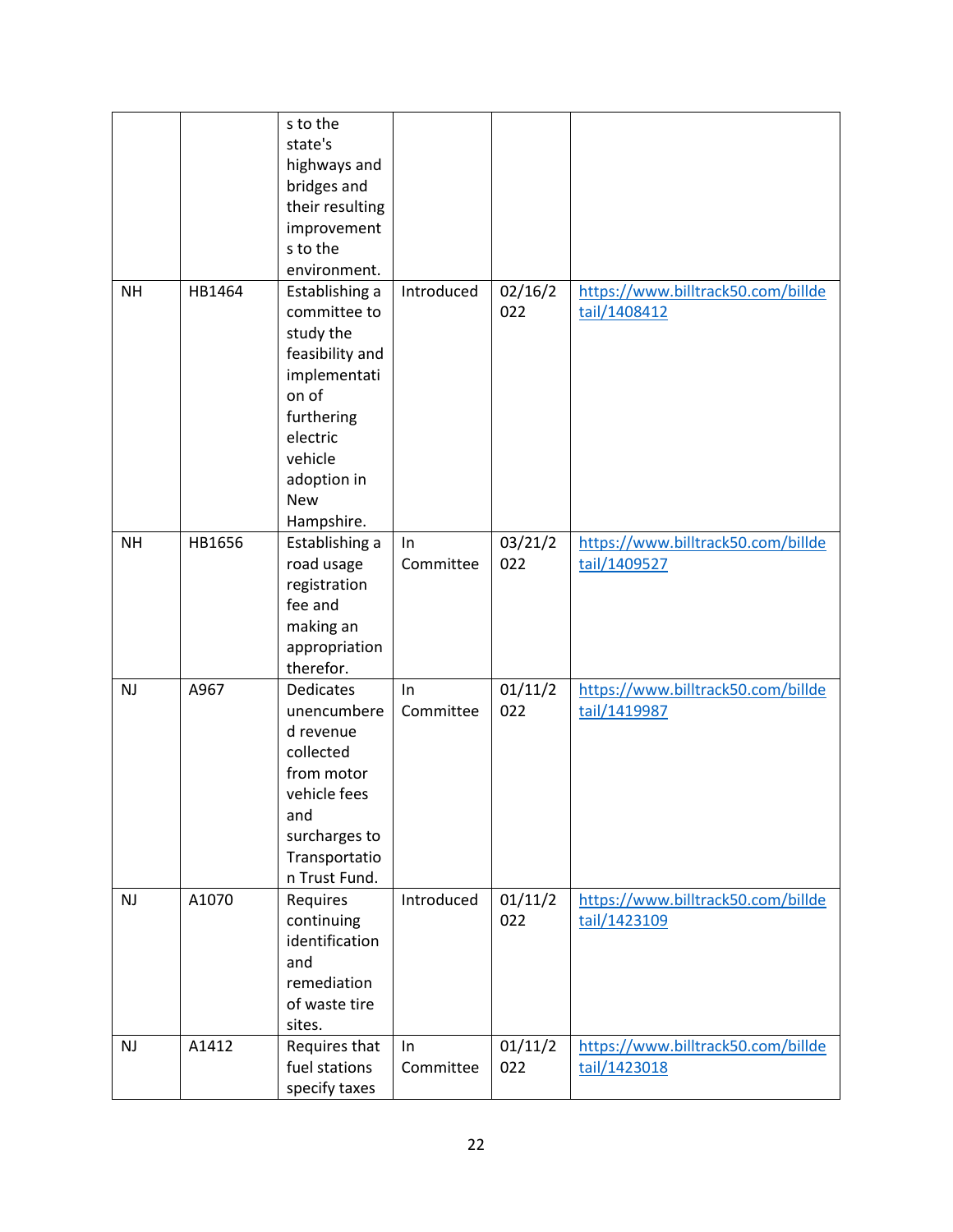|           |       | levied on          |           |         |                                    |
|-----------|-------|--------------------|-----------|---------|------------------------------------|
|           |       | motor fuel         |           |         |                                    |
|           |       | sales.             |           |         |                                    |
| <b>NJ</b> | A2212 | Decreases          | In        | 02/07/2 | https://www.billtrack50.com/billde |
|           |       | rental motor       | Committee | 022     | tail/1448009                       |
|           |       | vehicle            |           |         |                                    |
|           |       | surcharge          |           |         |                                    |
|           |       | from \$5 per       |           |         |                                    |
|           |       | day to \$2 per     |           |         |                                    |
|           |       | day.               |           |         |                                    |
| NJ        | A2294 | <b>Sets States</b> | In        | 02/07/2 | https://www.billtrack50.com/billde |
|           |       | mileage            | Committee | 022     | tail/1447756                       |
|           |       | reimburseme        |           |         |                                    |
|           |       | nt rate at IRS     |           |         |                                    |
|           |       | rate for           |           |         |                                    |
|           |       | business use       |           |         |                                    |
|           |       | of                 |           |         |                                    |
|           |       | automobile.        |           |         |                                    |
| NJ        | A3200 | Prohibits          | $\ln$     | 03/07/2 | https://www.billtrack50.com/billde |
|           |       | retail motor       | Committee | 022     | tail/1463681                       |
|           |       | fuel dealer        |           |         |                                    |
|           |       | from charging      |           |         |                                    |
|           |       | a credit card      |           |         |                                    |
|           |       | customer in        |           |         |                                    |
|           |       | excess of four     |           |         |                                    |
|           |       | percent            |           |         |                                    |
|           |       | above the          |           |         |                                    |
|           |       | purchase           |           |         |                                    |
|           |       | price for          |           |         |                                    |
|           |       | same fuel          |           |         |                                    |
|           |       | sold to            |           |         |                                    |
|           |       | customer           |           |         |                                    |
|           |       | paying by          |           |         |                                    |
|           |       | cash.              |           |         |                                    |
| NJ        | A3493 | Prohibits          | In        | 03/08/2 | https://www.billtrack50.com/billde |
|           |       | non-electric       | Committee | 022     | tail/1468745                       |
|           |       | vehicle from       |           |         |                                    |
|           |       | parking in         |           |         |                                    |
|           |       | electric           |           |         |                                    |
|           |       | vehicle            |           |         |                                    |
|           |       | charging           |           |         |                                    |
|           |       | location           |           |         |                                    |
|           |       | under certain      |           |         |                                    |
|           |       | circumstance       |           |         |                                    |
|           |       | S                  |           |         |                                    |
| <b>NJ</b> | A3545 | Prohibits          | In        | 03/10/2 | https://www.billtrack50.com/billde |
|           |       | vehicles from      | Committee | 022     | tail/1469387                       |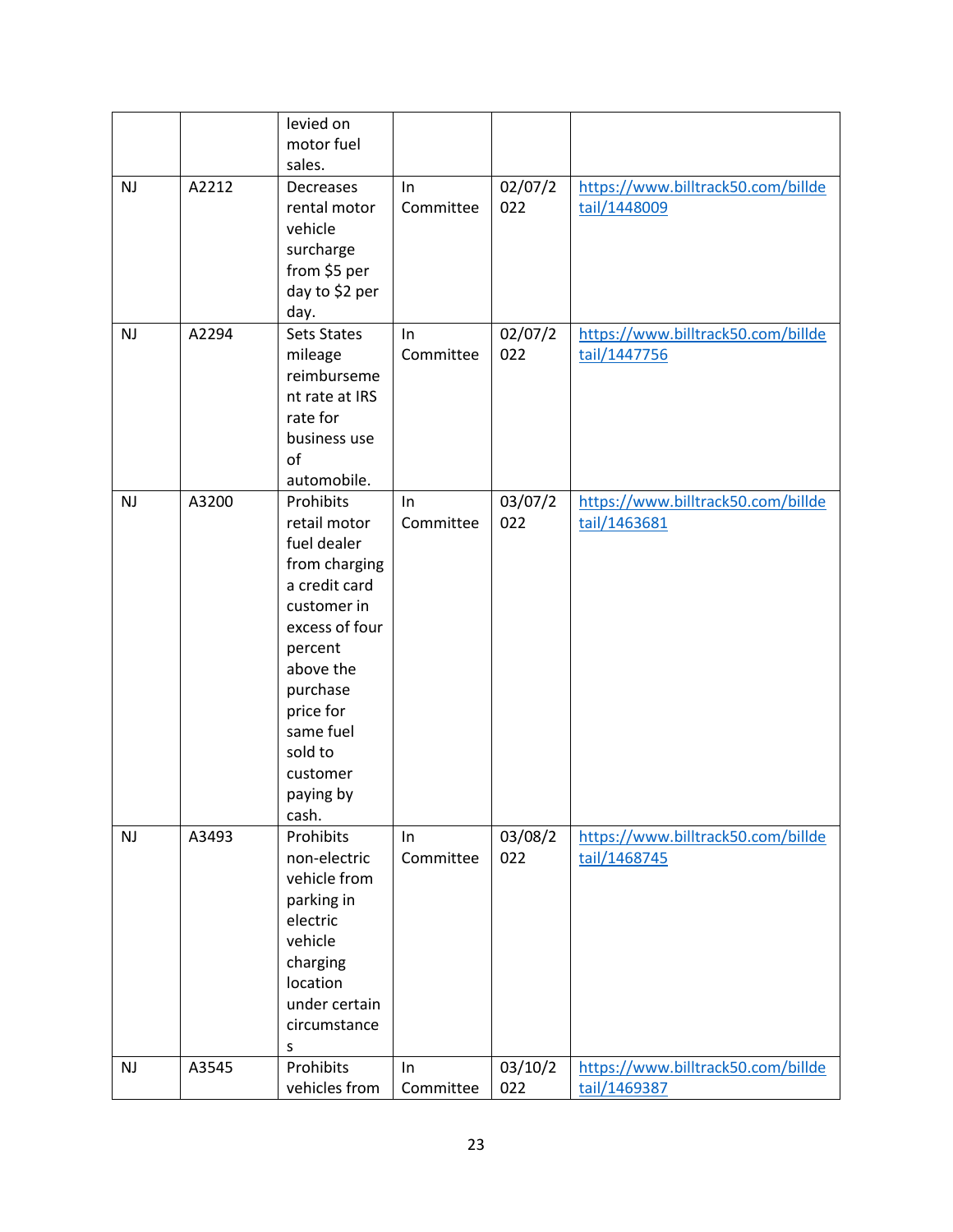|           |       | parking in<br>electric<br>vehicle<br>charging<br>location<br>under certain<br>circumstance<br>s                                                                                                    |                 |                |                                                    |
|-----------|-------|----------------------------------------------------------------------------------------------------------------------------------------------------------------------------------------------------|-----------------|----------------|----------------------------------------------------|
| <b>NJ</b> | A3722 | Prohibits<br>transport of<br>certain items<br>by motor<br>vehicle on<br>certain<br>roadways;<br>provides<br>standards for<br>loading of<br>motor vehicle<br>with certain<br>items.                 | ln<br>Committee | 05/02/2<br>022 | https://www.billtrack50.com/billde<br>tail/1474915 |
| NJ        | AR130 | Encourages<br>federal<br>Internal<br>Revenue<br>Service to<br>increase<br>standard<br>mileage<br>reimburseme<br>nt to alleviate<br>economic<br>hardship<br>resulting<br>from rising<br>gas prices. | In<br>Committee | 03/24/2<br>022 | https://www.billtrack50.com/billde<br>tail/1473745 |
| <b>NJ</b> | S262  | <b>Sets States</b><br>mileage<br>reimburseme<br>nt rate at IRS<br>rate for<br>business use<br>of<br>automobile.                                                                                    | Introduced      | 01/11/2<br>022 | https://www.billtrack50.com/billde<br>tail/1421388 |
| <b>NJ</b> | S432  | Establishes<br>certain State<br>goals for sale<br>of zero-                                                                                                                                         | In<br>Committee | 01/11/2<br>022 | https://www.billtrack50.com/billde<br>tail/1421094 |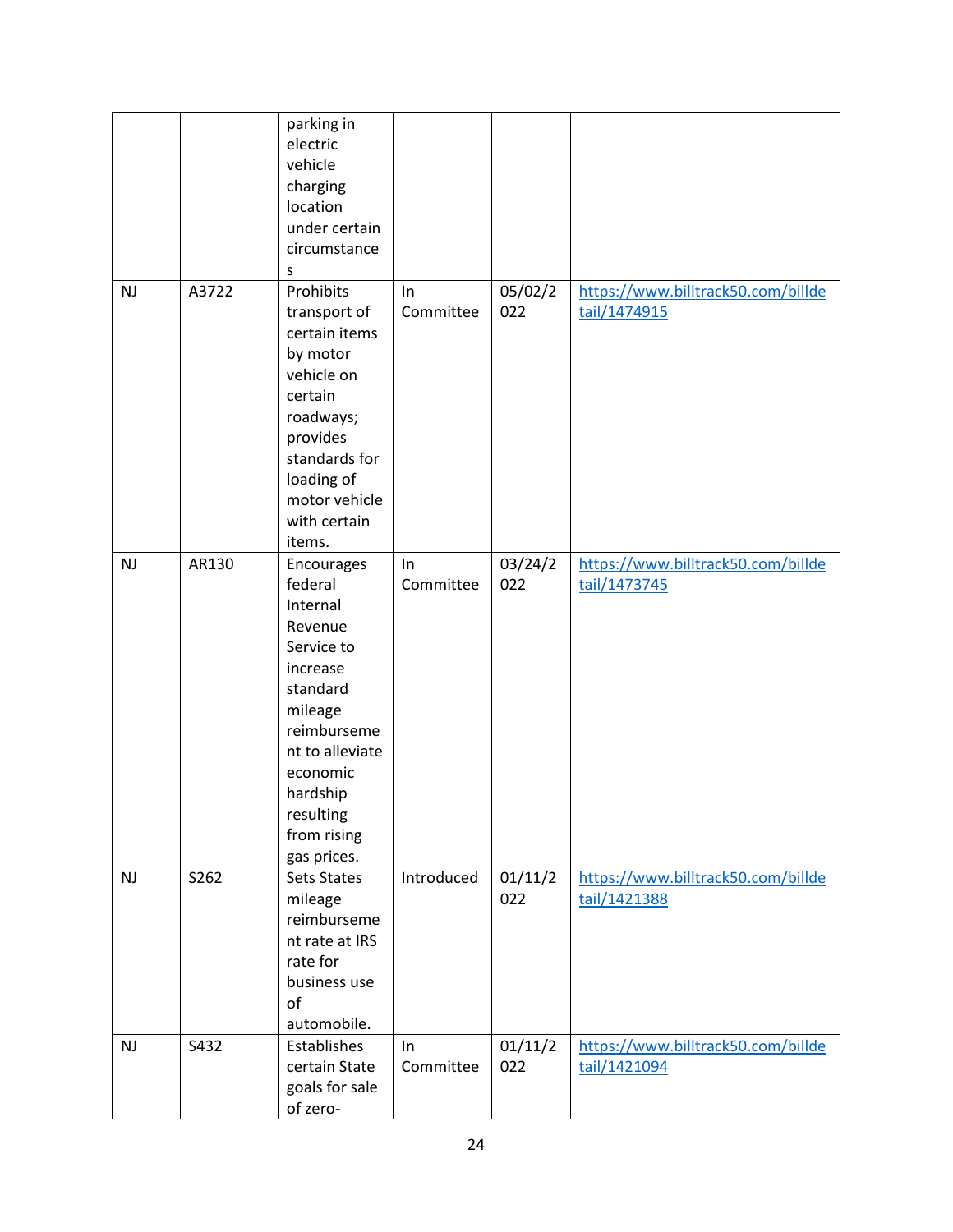|           |       | emission<br>medium-duty<br>and heavy-<br>duty trucks,<br>and certain<br>off-road<br>vehicles and<br>equipment.                                                                                                         |                 |                             |                                                    |
|-----------|-------|------------------------------------------------------------------------------------------------------------------------------------------------------------------------------------------------------------------------|-----------------|-----------------------------|----------------------------------------------------|
| <b>NJ</b> | S699  | Requires<br>dealerships<br>to notify<br>buyers of<br>recalls on<br>used motor<br>vehicles for<br>sales; limits<br>attorneys'<br>fees in<br>certain<br>consumer<br>actions.                                             | Introduced      | 01/11/2<br>022              | https://www.billtrack50.com/billde<br>tail/1419732 |
| NJ        | S1193 | Prohibits<br>retail motor<br>fuel dealer<br>from charging<br>a credit card<br>customer in<br>excess of four<br>percent<br>above the<br>purchase<br>price for<br>same fuel<br>sold to<br>customer<br>paying by<br>cash. | In<br>Committee | 01/31/2<br>022              | https://www.billtrack50.com/billde<br>tail/1440581 |
| NJ        | S1987 | Provides<br>corporation<br>business tax<br>credits and<br>gross income<br>tax credits for<br>purchase of<br>certain<br>compressed<br>natural gas<br>vehicles.                                                          | ln<br>Committee | $03/03/\overline{2}$<br>022 | https://www.billtrack50.com/billde<br>tail/1463581 |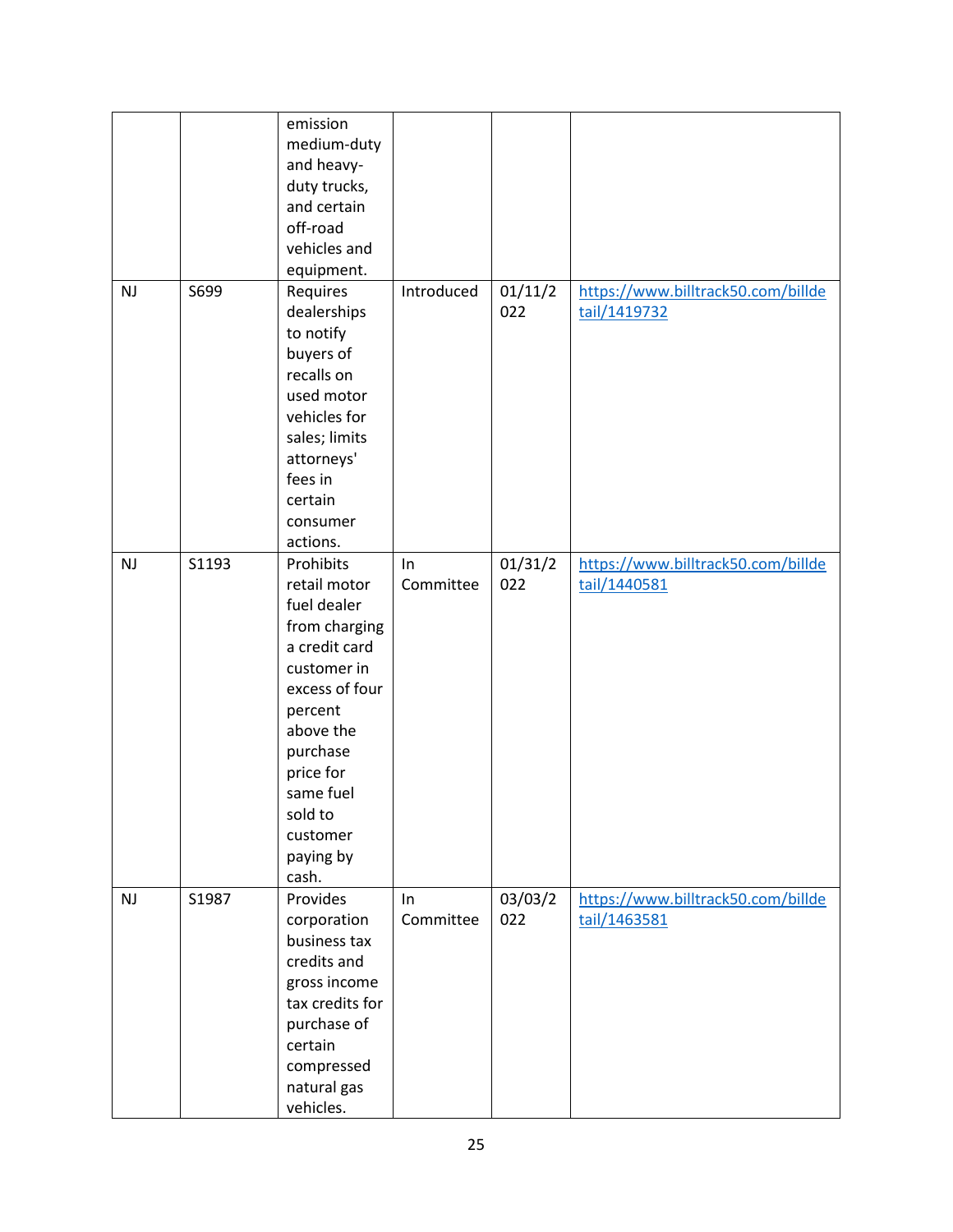| NJ<br><b>NM</b><br><b>NM</b> | S2496<br>HB144<br>SB21 | Extends<br>existing plug-<br>in electric<br>vehicle<br>incentives to<br>hydrogen fuel<br>cell vehicles.<br>Commercial<br>Driver's<br>License<br>Requirements<br>Electric<br>Vehicle<br><b>Income Tax</b>                                                                                                                                               | In<br>Committee<br>Signed/Ena<br>cted<br>Dead/Faile<br>d | 05/12/2<br>022<br>03/01/2<br>022<br>02/15/2<br>022 | https://www.billtrack50.com/billde<br>tail/1483673<br>https://www.billtrack50.com/billde<br>tail/1437288<br>https://www.billtrack50.com/billde<br>tail/1427419 |
|------------------------------|------------------------|--------------------------------------------------------------------------------------------------------------------------------------------------------------------------------------------------------------------------------------------------------------------------------------------------------------------------------------------------------|----------------------------------------------------------|----------------------------------------------------|----------------------------------------------------------------------------------------------------------------------------------------------------------------|
|                              |                        | Credit                                                                                                                                                                                                                                                                                                                                                 |                                                          |                                                    |                                                                                                                                                                |
| <b>NY</b>                    | A06307                 | Establishes a<br>moratorium<br>on the<br>installation of<br>synthetic turf<br>pending a<br>comprehensi<br>ve<br>environment<br>al and public<br>health study;<br>relates to<br>environment<br>al impact<br>assessments<br>of the use of<br>synthetic turf;<br>provides for<br>the repeal of<br>certain<br>provisions<br>upon<br>expiration<br>thereof. | In<br>Committee                                          | 01/05/2<br>022                                     | https://www.billtrack50.com/billde<br>tail/1345621                                                                                                             |
| <b>NY</b>                    | A08704                 | Relates to<br>operation of<br>a three-<br>wheeled<br>vehicle;<br>changes<br>certain<br>references to<br>the term                                                                                                                                                                                                                                       | Signed/Ena<br>cted                                       | 02/24/2<br>022                                     | https://www.billtrack50.com/billde<br>tail/1414799                                                                                                             |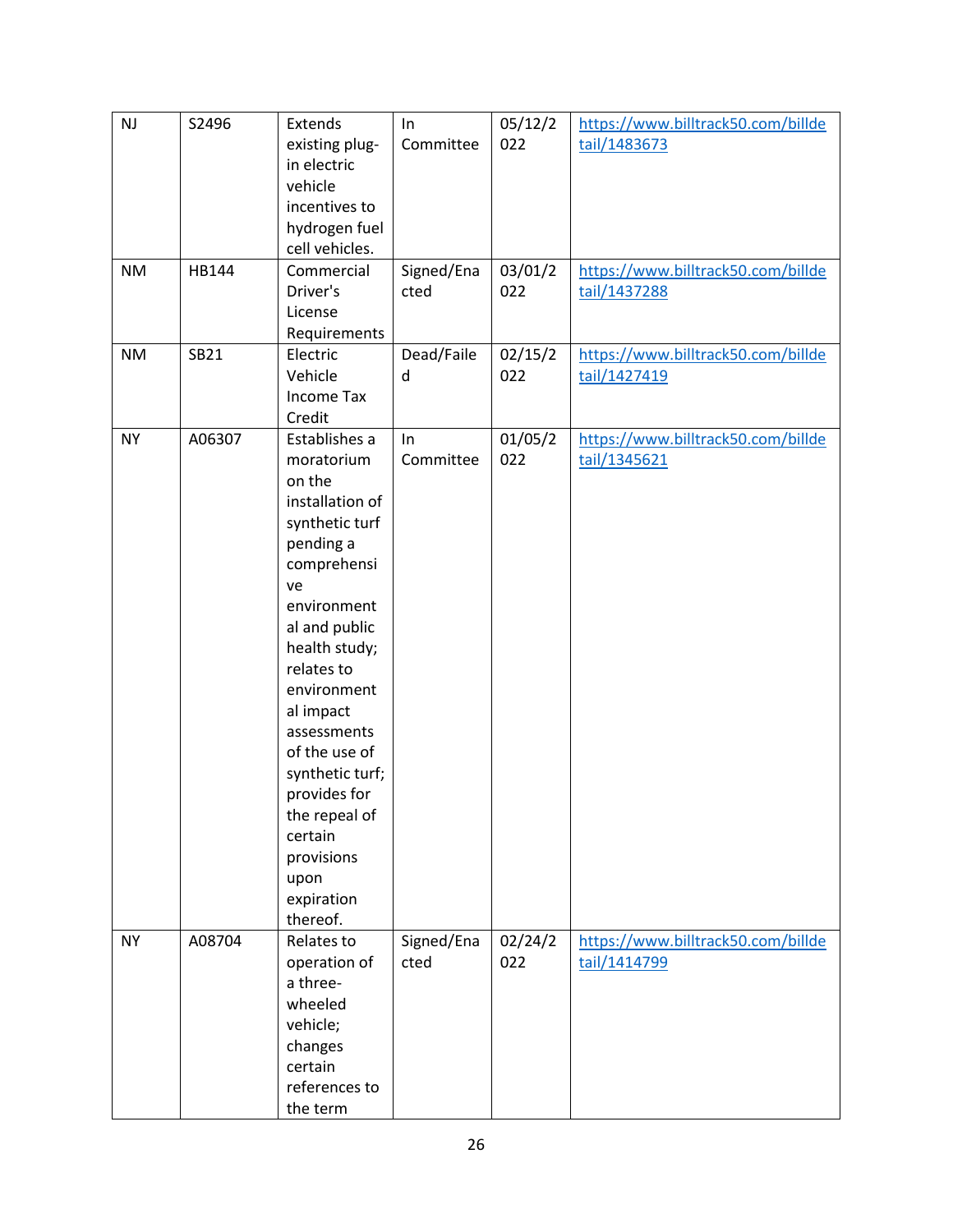|           |        | "wheel" to                  |            |         |                                    |
|-----------|--------|-----------------------------|------------|---------|------------------------------------|
|           |        | "mechanism".                |            |         |                                    |
| <b>NY</b> | A08797 | Establishes a               | In         | 02/28/2 | https://www.billtrack50.com/billde |
|           |        | commercial                  | Committee  | 022     | tail/1417862                       |
|           |        | tariff on                   |            |         |                                    |
|           |        | electric                    |            |         |                                    |
|           |        | vehicles;                   |            |         |                                    |
|           |        | requires the                |            |         |                                    |
|           |        | public service              |            |         |                                    |
|           |        | commission                  |            |         |                                    |
|           |        | to commence                 |            |         |                                    |
|           |        | a proceeding                |            |         |                                    |
|           |        | to establish a              |            |         |                                    |
|           |        | commercial                  |            |         |                                    |
|           |        | tariff utilizing            |            |         |                                    |
|           |        | alternatives                |            |         |                                    |
|           |        | to traditional              |            |         |                                    |
|           |        | demand-<br>based rate       |            |         |                                    |
|           |        | structures,                 |            |         |                                    |
|           |        | other                       |            |         |                                    |
|           |        | operating                   |            |         |                                    |
|           |        | cost relief                 |            |         |                                    |
|           |        | mechanisms,                 |            |         |                                    |
|           |        | or a                        |            |         |                                    |
|           |        | combination                 |            |         |                                    |
|           |        | thereof                     |            |         |                                    |
|           |        | (collectively,              |            |         |                                    |
|           |        | solutions) to               |            |         |                                    |
|           |        | facilitate                  |            |         |                                    |
|           |        | faster                      |            |         |                                    |
|           |        | charging for                |            |         |                                    |
|           |        | eligible light              |            |         |                                    |
|           |        | duty, heavy                 |            |         |                                    |
|           |        | duty, and                   |            |         |                                    |
|           |        | fleet electric<br>vehicles; |            |         |                                    |
|           |        | makes                       |            |         |                                    |
|           |        | technical                   |            |         |                                    |
|           |        | corrections to              |            |         |                                    |
|           |        | the effective               |            |         |                                    |
|           |        | date.                       |            |         |                                    |
| <b>NY</b> | A09042 | Enacts "The                 | Introduced | 01/31/2 | https://www.billtrack50.com/billde |
|           |        | Climate                     |            | 022     | tail/1441923                       |
|           |        | Forward                     |            |         |                                    |
|           |        | Concrete                    |            |         |                                    |
|           |        | Leadership                  |            |         |                                    |
|           |        | Act"; relates               |            |         |                                    |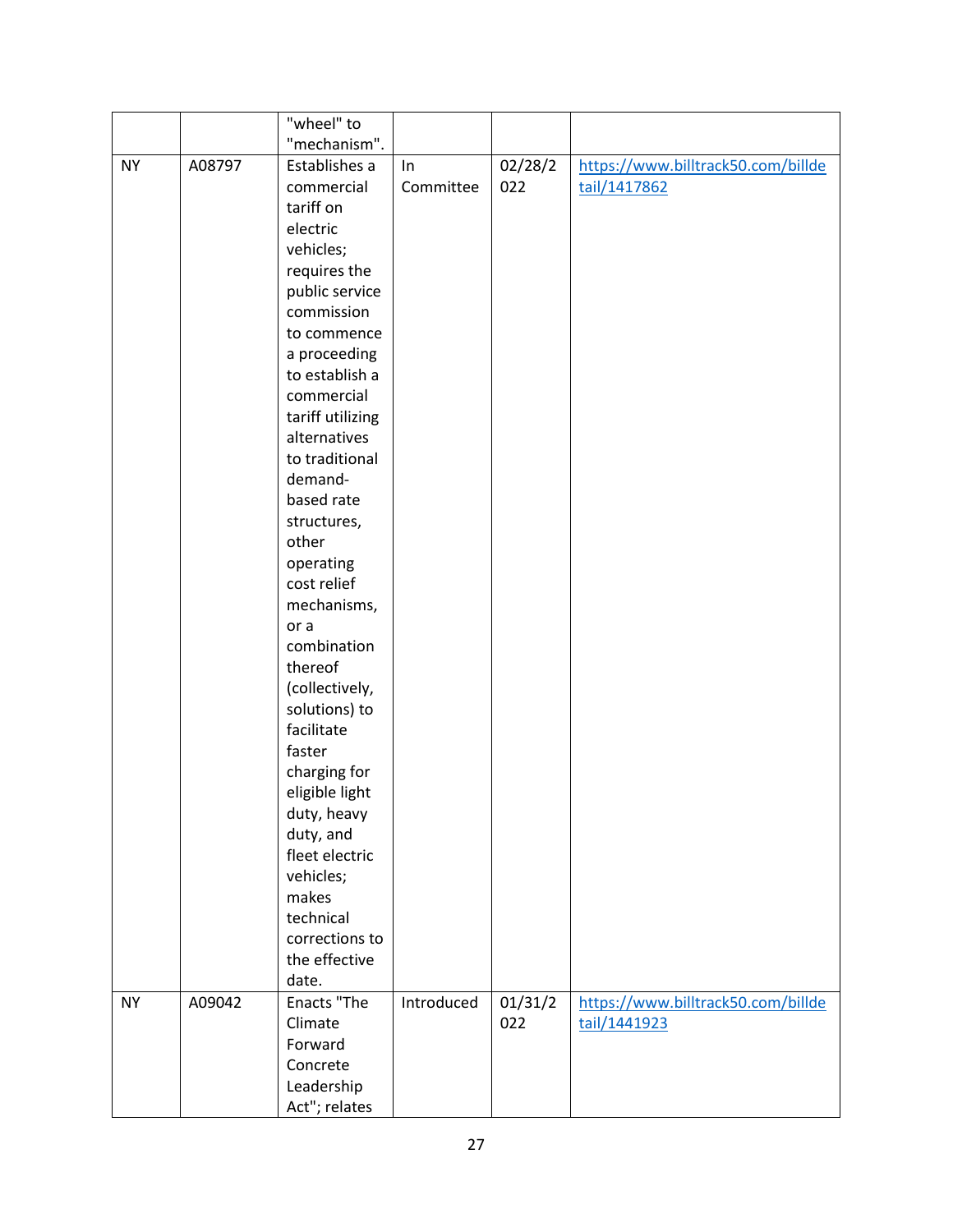| <b>NY</b> | A09485 | to green<br>procurement<br>specifications<br>for concrete.<br>Establishes<br>the New York<br>task force on                                                                                                                                                                            | Introduced | 03/07/2<br>022 | https://www.billtrack50.com/billde<br>tail/1468929 |
|-----------|--------|---------------------------------------------------------------------------------------------------------------------------------------------------------------------------------------------------------------------------------------------------------------------------------------|------------|----------------|----------------------------------------------------|
|           |        | automated<br>vehicle<br>technology to<br>study and<br>assess the<br>future of<br>automated<br>vehicle<br>technology.                                                                                                                                                                  |            |                |                                                    |
| <b>NY</b> | A09578 | Establishes a<br>tax deduction<br>for tires that<br>are blown out<br>from<br>potholes on<br>state and<br>local roads up<br>to one<br>thousand<br>dollars.                                                                                                                             | Introduced | 03/16/2<br>022 | https://www.billtrack50.com/billde<br>tail/1472534 |
| <b>NY</b> | A10324 | Directs the<br>commissioner<br>of motor<br>vehicles, in<br>cooperation<br>with<br>NYSERDA, to<br>create an<br>electric<br>vehicle clean<br>energy<br>website<br>containing a<br>carbon<br>footprint<br>calculator, a<br>cost-and-<br>mileage<br>calculator, an<br>electric<br>vehicle | Introduced | 05/13/2<br>022 | https://www.billtrack50.com/billde<br>tail/1485012 |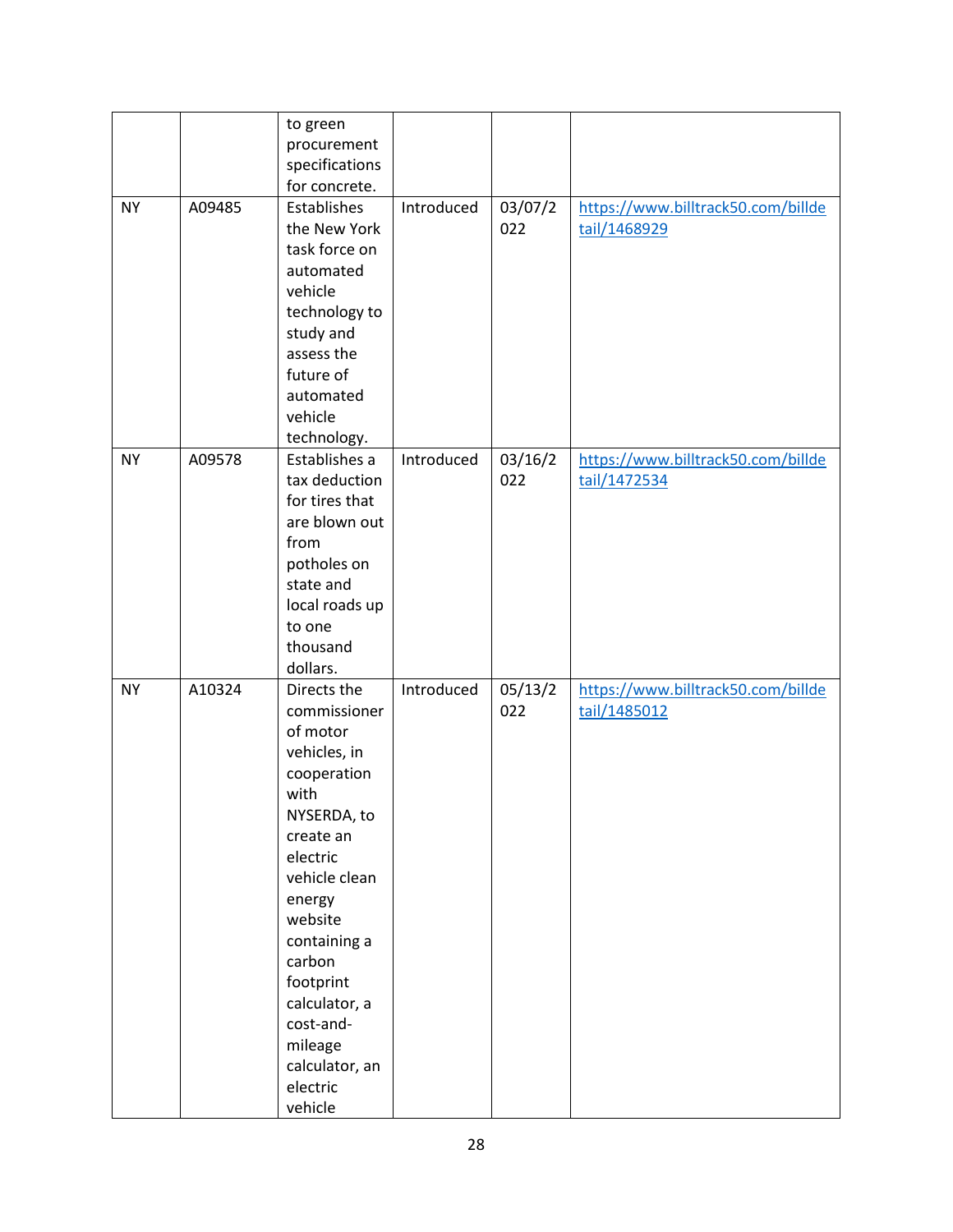|           |        | fueling          |            |         |                                    |
|-----------|--------|------------------|------------|---------|------------------------------------|
|           |        | station          |            |         |                                    |
|           |        | locator, and     |            |         |                                    |
|           |        | other electric   |            |         |                                    |
|           |        | vehicle          |            |         |                                    |
|           |        | ownership        |            |         |                                    |
|           |        | information.     |            |         |                                    |
| <b>NY</b> |        | Establishes a    | Crossed    | 05/05/2 |                                    |
|           | S05027 |                  |            |         | https://www.billtrack50.com/billde |
|           |        | carpet           | Over       | 022     | tail/1324656                       |
|           |        | collection       |            |         |                                    |
|           |        | program;         |            |         |                                    |
|           |        | creates a        |            |         |                                    |
|           |        | carpet           |            |         |                                    |
|           |        | stewardship      |            |         |                                    |
|           |        | advisory         |            |         |                                    |
|           |        | board;           |            |         |                                    |
|           |        | defines          |            |         |                                    |
|           |        | terms;           |            |         |                                    |
|           |        | imposes          |            |         |                                    |
|           |        | penalties for    |            |         |                                    |
|           |        | violations.      |            |         |                                    |
| <b>NY</b> | S07836 | Establishes a    | Signed/Ena | 03/18/2 | https://www.billtrack50.com/billde |
|           |        | commercial       | cted       | 022     | tail/1416592                       |
|           |        | tariff on        |            |         |                                    |
|           |        | electric         |            |         |                                    |
|           |        | vehicles;        |            |         |                                    |
|           |        | requires the     |            |         |                                    |
|           |        | public service   |            |         |                                    |
|           |        | commission       |            |         |                                    |
|           |        | to commence      |            |         |                                    |
|           |        | a proceeding     |            |         |                                    |
|           |        | to establish a   |            |         |                                    |
|           |        | commercial       |            |         |                                    |
|           |        | tariff utilizing |            |         |                                    |
|           |        | alternatives     |            |         |                                    |
|           |        | to traditional   |            |         |                                    |
|           |        | demand-          |            |         |                                    |
|           |        | based rate       |            |         |                                    |
|           |        | structures,      |            |         |                                    |
|           |        | other            |            |         |                                    |
|           |        | operating        |            |         |                                    |
|           |        | cost relief      |            |         |                                    |
|           |        | mechanisms,      |            |         |                                    |
|           |        | or a             |            |         |                                    |
|           |        | combination      |            |         |                                    |
|           |        | thereof          |            |         |                                    |
|           |        | (collectively,   |            |         |                                    |
|           |        | solutions) to    |            |         |                                    |
|           |        |                  |            |         |                                    |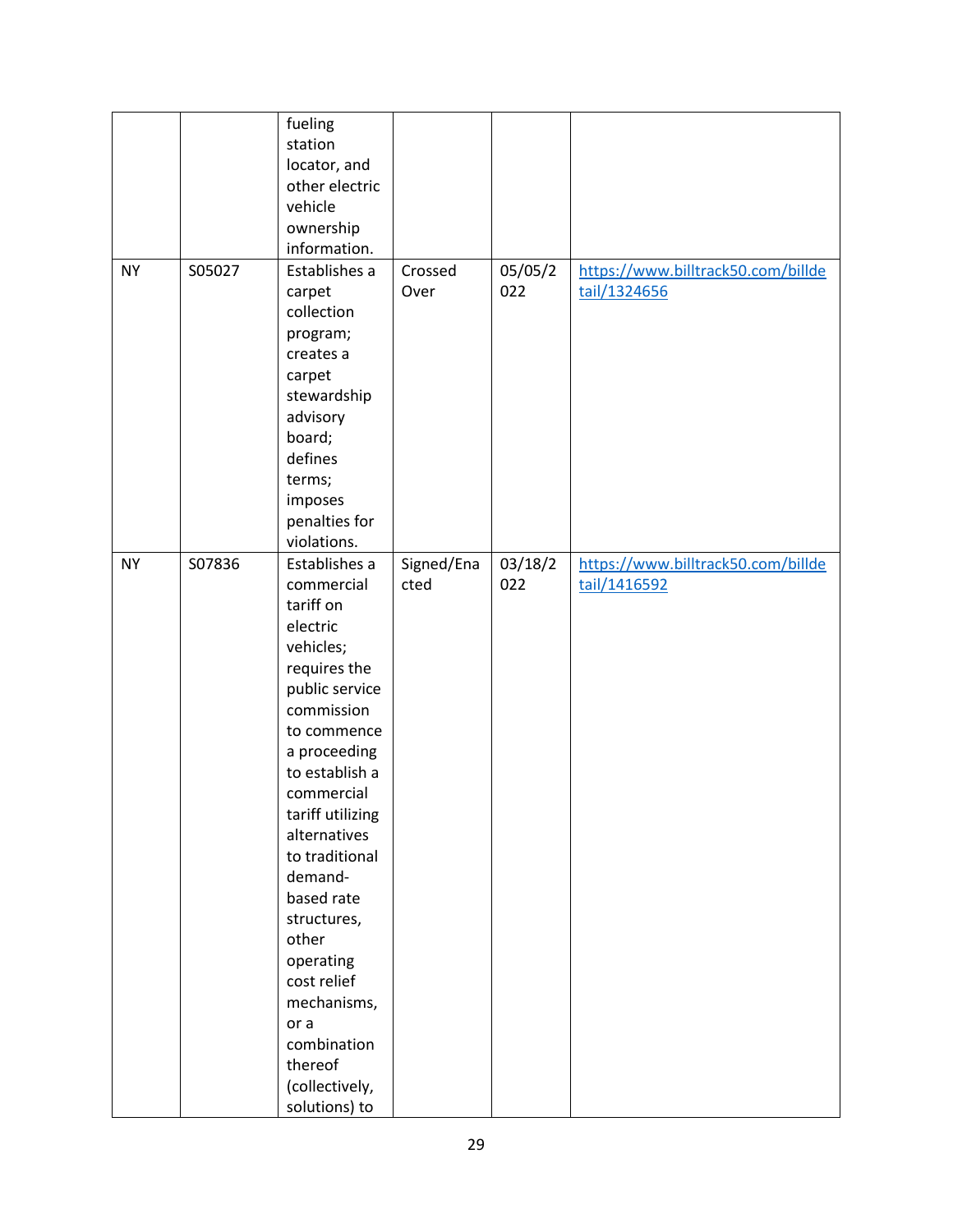|           |        | facilitate     |            |         |                                    |
|-----------|--------|----------------|------------|---------|------------------------------------|
|           |        | faster         |            |         |                                    |
|           |        |                |            |         |                                    |
|           |        | charging for   |            |         |                                    |
|           |        | eligible light |            |         |                                    |
|           |        | duty, heavy    |            |         |                                    |
|           |        | duty, and      |            |         |                                    |
|           |        | fleet electric |            |         |                                    |
|           |        | vehicles;      |            |         |                                    |
|           |        | makes          |            |         |                                    |
|           |        | technical      |            |         |                                    |
|           |        | corrections to |            |         |                                    |
|           |        | the effective  |            |         |                                    |
|           |        | date.          |            |         |                                    |
| <b>NY</b> | S07849 | Relates to     | Introduced | 02/09/2 | https://www.billtrack50.com/billde |
|           |        | operation of   |            | 022     | tail/1416824                       |
|           |        | a three-       |            |         |                                    |
|           |        | wheeled        |            |         |                                    |
|           |        | vehicle;       |            |         |                                    |
|           |        | changes        |            |         |                                    |
|           |        | certain        |            |         |                                    |
|           |        | references to  |            |         |                                    |
|           |        | the term       |            |         |                                    |
|           |        | "wheel" to     |            |         |                                    |
|           |        | "mechanism".   |            |         |                                    |
|           |        |                |            |         |                                    |
| <b>NY</b> | S08174 | Enacts "The    | In         | 05/17/2 | https://www.billtrack50.com/billde |
|           |        | Climate        | Committee  | 022     | tail/1442160                       |
|           |        | Forward        |            |         |                                    |
|           |        | Concrete       |            |         |                                    |
|           |        | Leadership     |            |         |                                    |
|           |        | Act"; relates  |            |         |                                    |
|           |        | to green       |            |         |                                    |
|           |        | procurement    |            |         |                                    |
|           |        | specifications |            |         |                                    |
|           |        | for concrete.  |            |         |                                    |
| <b>NY</b> | S08473 | Directs the    | Introduced | 03/04/2 | https://www.billtrack50.com/billde |
|           |        | commissioner   |            | 022     | tail/1467620                       |
|           |        | of motor       |            |         |                                    |
|           |        | vehicles, in   |            |         |                                    |
|           |        | cooperation    |            |         |                                    |
|           |        | with           |            |         |                                    |
|           |        | NYSERDA, to    |            |         |                                    |
|           |        | create an      |            |         |                                    |
|           |        | electric       |            |         |                                    |
|           |        | vehicle clean  |            |         |                                    |
|           |        | energy         |            |         |                                    |
|           |        | website        |            |         |                                    |
|           |        | containing a   |            |         |                                    |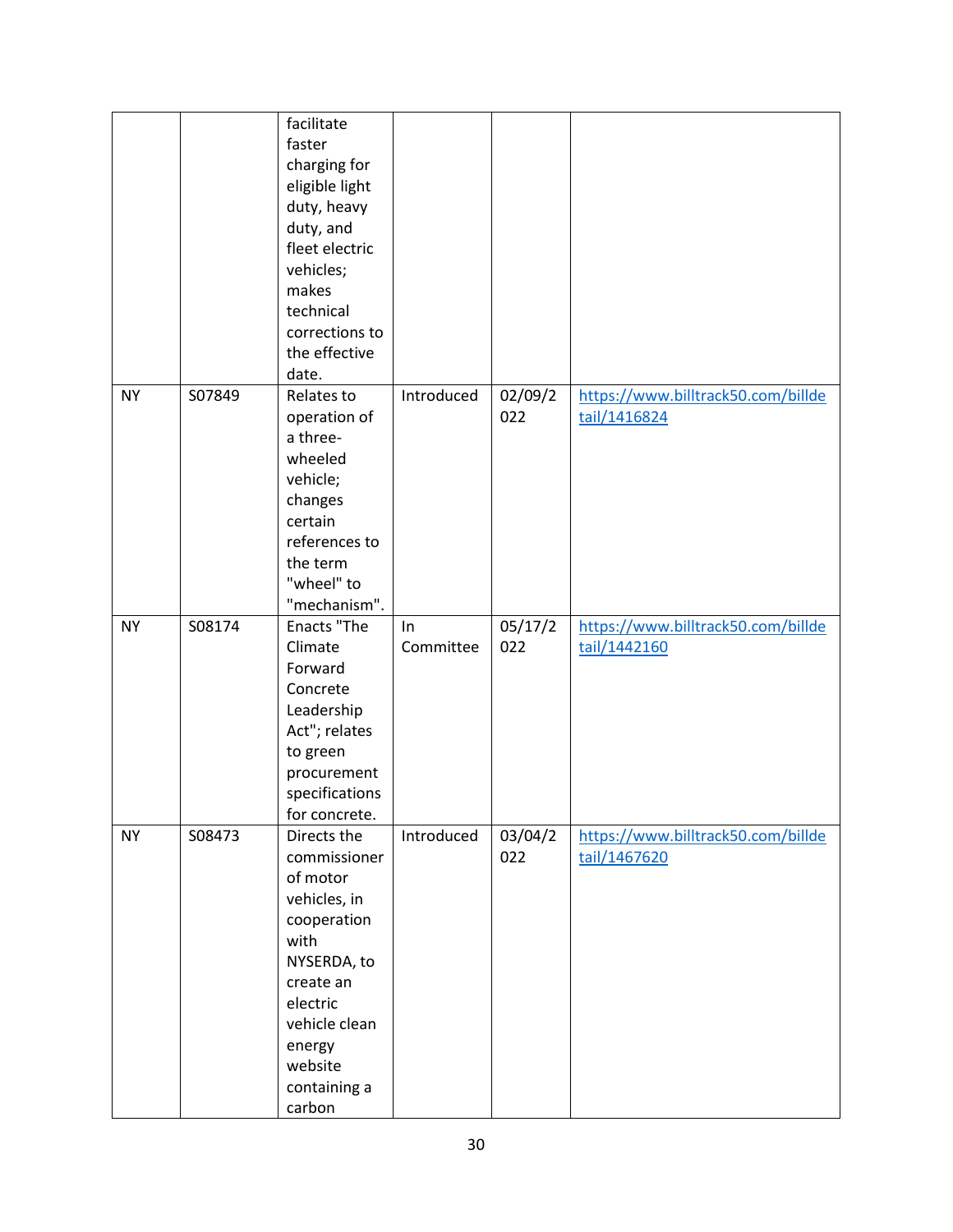|           |        | footprint<br>calculator, a<br>cost-and-<br>mileage<br>calculator, an<br>electric<br>vehicle<br>fueling<br>station<br>locator, and<br>other electric<br>vehicle<br>ownership<br>information.                                                                                                                         |                 |                |                                                    |
|-----------|--------|---------------------------------------------------------------------------------------------------------------------------------------------------------------------------------------------------------------------------------------------------------------------------------------------------------------------|-----------------|----------------|----------------------------------------------------|
| <b>NY</b> | S08917 | Relates to the<br>purchase of<br>zero-emission<br>capable<br>hybrid and<br>zero-emission<br>buses; relates<br>to the<br>procurement<br>of electric-<br>powered<br>buses,<br>vehicles or<br>other related<br>equipment;<br>provides for<br>the repeal of<br>such<br>provisions<br>upon the<br>expiration<br>thereof. | Introduced      | 04/28/2<br>022 | https://www.billtrack50.com/billde<br>tail/1481993 |
| OK        | HB3994 | Motor vehicle<br>dealers;<br>license<br>requirements<br>; effective<br>date.                                                                                                                                                                                                                                        | In<br>Committee | 03/22/2<br>022 | https://www.billtrack50.com/billde<br>tail/1432122 |
| OK        | SB1722 | Vehicle excise<br>tax; providing<br>for certain<br>valuation of<br>vehicles.                                                                                                                                                                                                                                        | In<br>Committee | 02/08/2<br>022 | https://www.billtrack50.com/billde<br>tail/1431570 |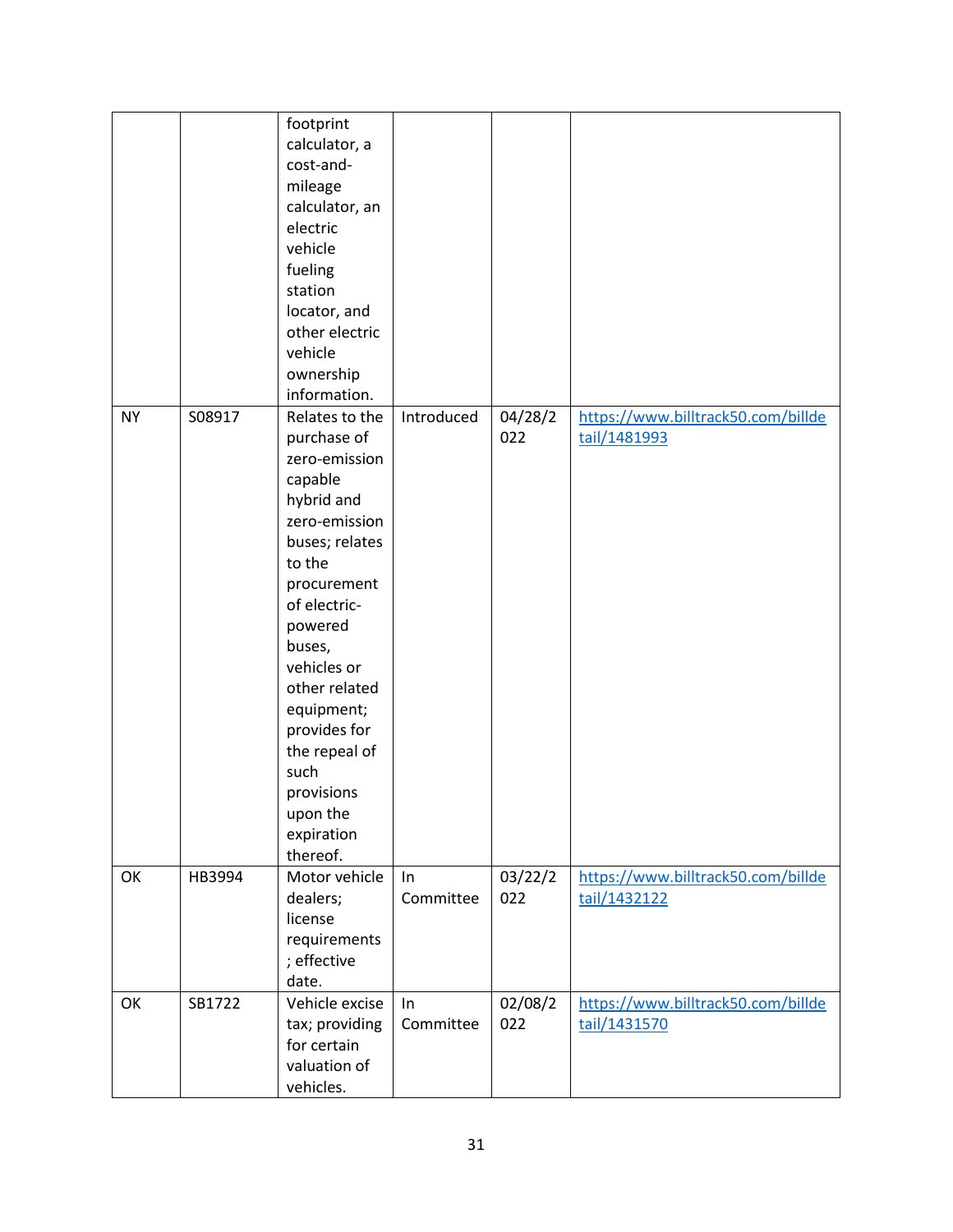|    |        | Effective                                                                                                                                                                        |                    |                |                                                    |
|----|--------|----------------------------------------------------------------------------------------------------------------------------------------------------------------------------------|--------------------|----------------|----------------------------------------------------|
|    |        | date.                                                                                                                                                                            |                    |                |                                                    |
| OR | HB4139 | Relating to<br>reductions of<br>greenhouse<br>gas emissions<br>in the state's<br>transportatio<br>n system; and<br>prescribing<br>an effective<br>date.                          | Signed/Ena<br>cted | 04/01/2<br>022 | https://www.billtrack50.com/billde<br>tail/1437618 |
| OR | SB1558 | Relating to<br>transportatio<br>n; and<br>prescribing<br>an effective<br>date.                                                                                                   | Signed/Ena<br>cted | 03/11/2<br>022 | https://www.billtrack50.com/billde<br>tail/1437736 |
| PA | HB2476 | In general<br>provisions,<br>further<br>providing for<br>definitions;<br>and, in other<br>required<br>equipment,<br>providing for<br>side<br>underride<br>protection<br>systems. | In<br>Committee    | 04/04/2<br>022 | https://www.billtrack50.com/billde<br>tail/1477221 |
| PA | HB2608 | In safety and<br>anti-pollution<br>equipment,<br>further<br>providing for<br>tire<br>equipment<br>and traction<br>surfaces.                                                      | Introduced         | 05/23/2<br>022 | https://www.billtrack50.com/billde<br>tail/1486283 |
| PA | SB1220 | Amending<br>the act of<br>December 19,<br>1996<br>(P.L.1478,<br>No.190),<br>entitled "An                                                                                         | Introduced         | 05/23/2<br>022 | https://www.billtrack50.com/billde<br>tail/1486289 |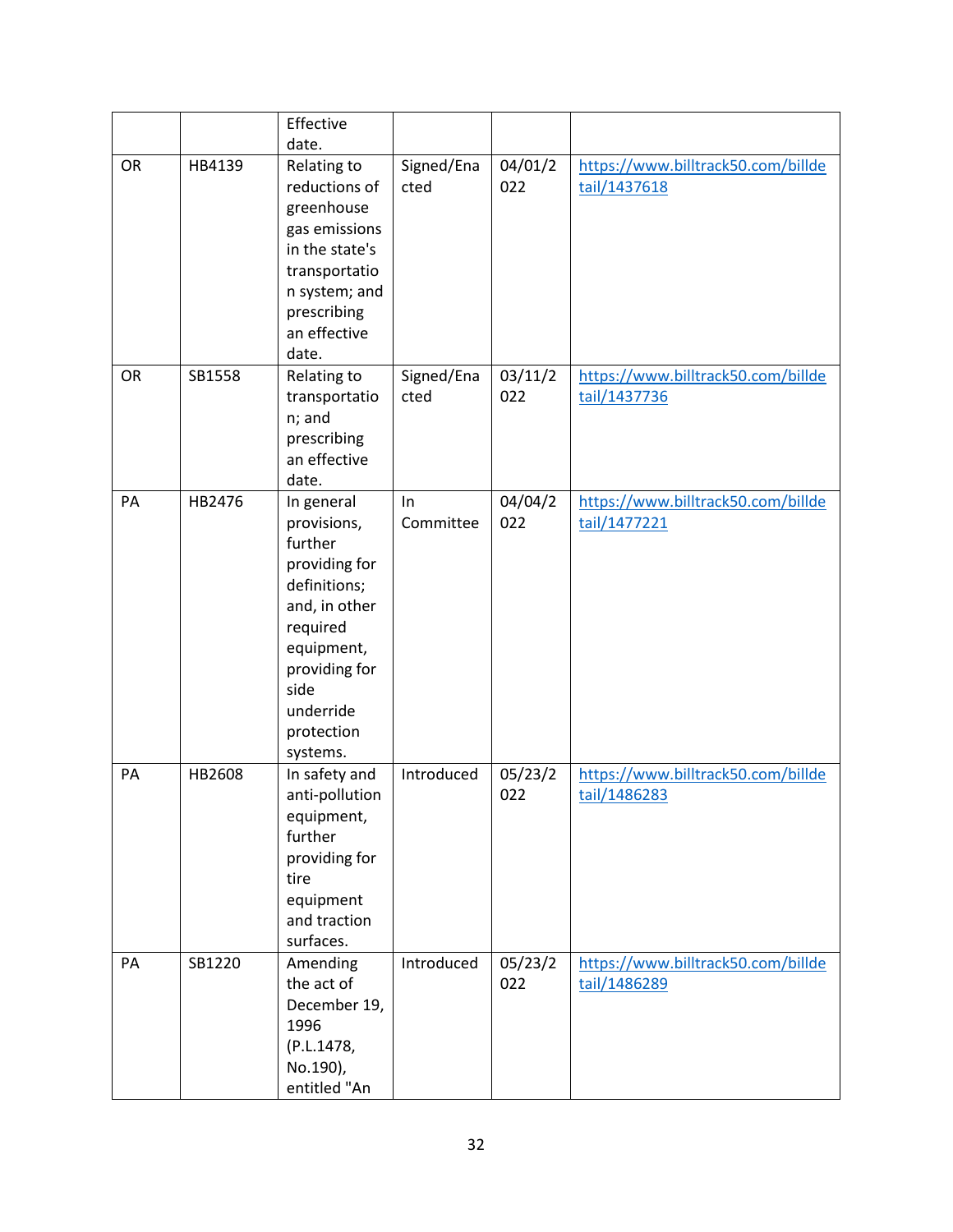|                |       | act relating to     |            |         |                                    |
|----------------|-------|---------------------|------------|---------|------------------------------------|
|                |       | the recycling       |            |         |                                    |
|                |       | and reuse of        |            |         |                                    |
|                |       | waste tires;        |            |         |                                    |
|                |       | providing for       |            |         |                                    |
|                |       | the proper          |            |         |                                    |
|                |       | disposal of         |            |         |                                    |
|                |       | waste tires         |            |         |                                    |
|                |       | and the             |            |         |                                    |
|                |       | cleanup of          |            |         |                                    |
|                |       | stockpiled          |            |         |                                    |
|                |       | tires;              |            |         |                                    |
|                |       | authorizing         |            |         |                                    |
|                |       | investment          |            |         |                                    |
|                |       | tax credits for     |            |         |                                    |
|                |       | utilizing           |            |         |                                    |
|                |       | waste tires;        |            |         |                                    |
|                |       | providing           |            |         |                                    |
|                |       | remediation         |            |         |                                    |
|                |       | grants for the      |            |         |                                    |
|                |       | cleanup of          |            |         |                                    |
|                |       | tire piles and      |            |         |                                    |
|                |       | for pollution       |            |         |                                    |
|                |       | prevention          |            |         |                                    |
|                |       | programs for        |            |         |                                    |
|                |       | small               |            |         |                                    |
|                |       | business and        |            |         |                                    |
|                |       | households;         |            |         |                                    |
|                |       | establishing        |            |         |                                    |
|                |       | the Small           |            |         |                                    |
|                |       | <b>Business and</b> |            |         |                                    |
|                |       | Household           |            |         |                                    |
|                |       | Pollution           |            |         |                                    |
|                |       | Prevention          |            |         |                                    |
|                |       | Program and         |            |         |                                    |
|                |       | management          |            |         |                                    |
| R1             | H6645 | <b>Transfer Of</b>  | Introduced | 01/06/2 | https://www.billtrack50.com/billde |
|                |       | Vehicles            |            | 022     | tail/1412638                       |
| R <sub>l</sub> | H7099 | Registration        | Introduced | 05/05/2 | https://www.billtrack50.com/billde |
|                |       | Fees                |            | 022     | tail/1416758                       |
| R1             | H7317 | Registration        | Introduced | 02/15/2 | https://www.billtrack50.com/billde |
|                |       | Of Vehicles         |            | 022     | tail/1445181                       |
|                |       | <b>Transfer Of</b>  |            |         |                                    |
| R1             | H7420 |                     | Crossed    | 05/20/2 | https://www.billtrack50.com/billde |
|                |       | Vehicles            | Over       | 022     | tail/1451142                       |
| R <sub>l</sub> | H7652 | Registration        | Introduced | 03/02/2 | https://www.billtrack50.com/billde |
|                |       | Of Vehicles         |            | 022     | tail/1465776                       |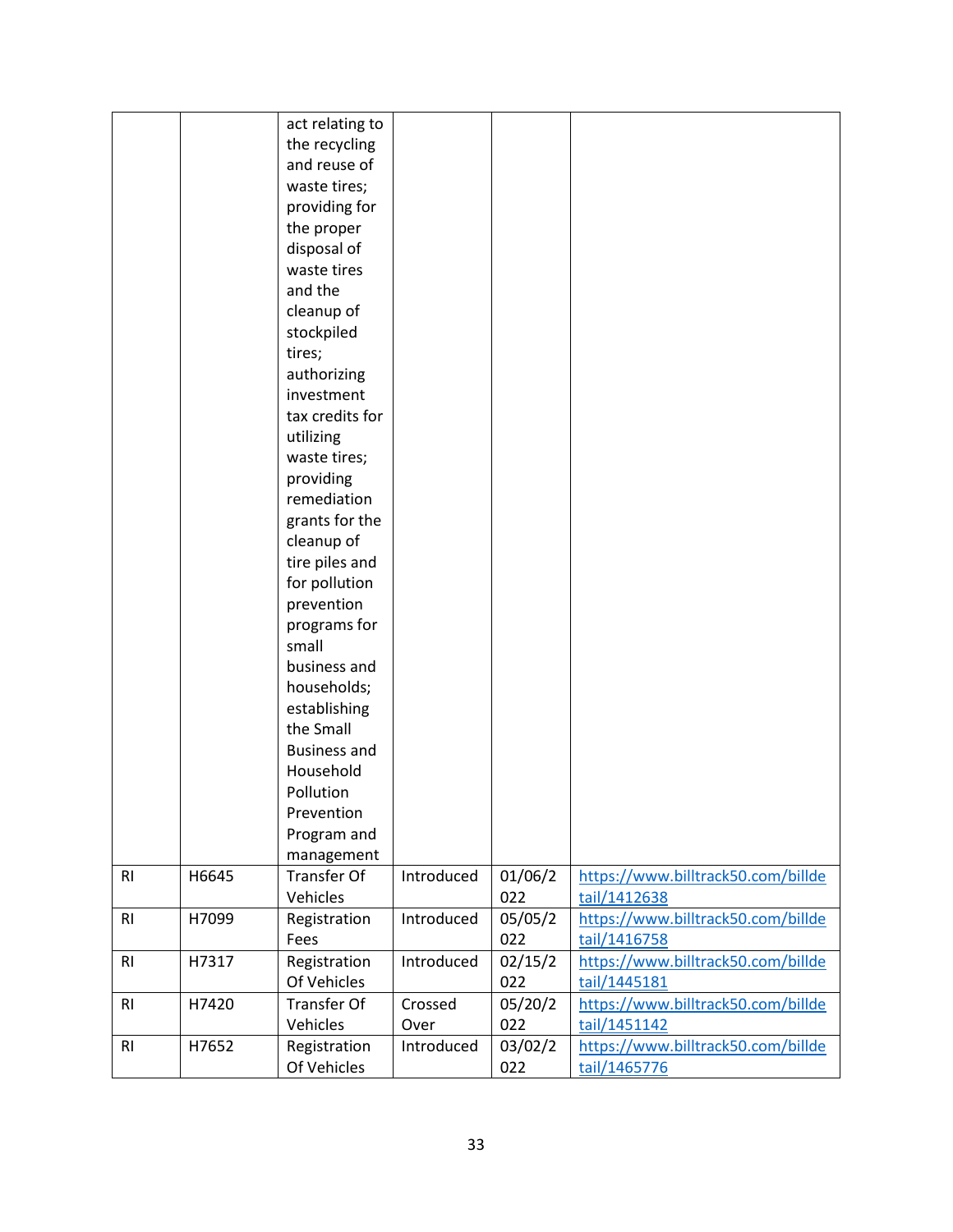| R <sub>l</sub> | H7653  | Electric<br>Transportatio        | Introduced         | 04/26/2<br>022 | https://www.billtrack50.com/billde<br>tail/1465622 |
|----------------|--------|----------------------------------|--------------------|----------------|----------------------------------------------------|
|                |        | n Act                            |                    |                |                                                    |
| R <sub>l</sub> | H7845  | Department                       | Introduced         | 04/12/2        | https://www.billtrack50.com/billde                 |
|                |        | Of Business                      |                    | 022            | tail/1467939                                       |
|                |        | Regulation--<br>automobile       |                    |                |                                                    |
|                |        | <b>Wrecking And</b>              |                    |                |                                                    |
|                |        | Salvage Yards                    |                    |                |                                                    |
| R <sub>l</sub> | H7849  | <b>Relating To</b>               | Introduced         | 03/30/2        | https://www.billtrack50.com/billde                 |
|                |        | Motor And                        |                    | 022            | tail/1468118                                       |
|                |        | Other                            |                    |                |                                                    |
|                |        | Vehicles                         |                    |                |                                                    |
| R1             | H8009  | Uniform                          | Introduced         | 04/13/2        | https://www.billtrack50.com/billde                 |
|                |        | Controlled<br>Substances         |                    | 022            | tail/1473452                                       |
|                |        | Act                              |                    |                |                                                    |
| R1             | H8089  | Refuse                           | Introduced         | 04/06/2        | https://www.billtrack50.com/billde                 |
|                |        | Disposal                         |                    | 022            | tail/1478584                                       |
| R <sub>l</sub> | H8197  | Registration                     | Introduced         | 05/10/2        | https://www.billtrack50.com/billde                 |
|                |        | Of Vehicles                      |                    | 022            | tail/1482210                                       |
| R <sub>l</sub> | S2249  | <b>Transfer Of</b>               | Crossed            | 05/13/2        | https://www.billtrack50.com/billde                 |
|                |        | Vehicles                         | Over               | 022            | tail/1451197                                       |
| R <sub>l</sub> | S2448  | Electric<br>Transportatio        | Introduced         | 05/04/2<br>022 | https://www.billtrack50.com/billde<br>tail/1465489 |
|                |        | n Act                            |                    |                |                                                    |
| R1             | S2539  | Refuse                           | Introduced         | 03/01/2        | https://www.billtrack50.com/billde                 |
|                |        | Disposal                         |                    | 022            | tail/1465216                                       |
| R <sub>l</sub> | S2788  | Refuse                           | Introduced         | 04/26/2        | https://www.billtrack50.com/billde                 |
|                |        | Disposal                         |                    | 022            | tail/1475389                                       |
| SD             | HB1078 | Authorize the<br>use of electric | Signed/Ena<br>cted | 02/24/2<br>022 | https://www.billtrack50.com/billde                 |
|                |        | all-terrain                      |                    |                | tail/1426525                                       |
|                |        | and off-road                     |                    |                |                                                    |
|                |        | vehicles on                      |                    |                |                                                    |
|                |        | public                           |                    |                |                                                    |
|                |        | highways and                     |                    |                |                                                    |
|                |        | to declare an                    |                    |                |                                                    |
|                |        | emergency.                       |                    |                |                                                    |
| SD             | HB1167 | Expand the<br>duty of public     | Dead/Faile<br>d    | 02/01/2<br>022 | https://www.billtrack50.com/billde<br>tail/1439296 |
|                |        | road repair                      |                    |                |                                                    |
|                |        | and                              |                    |                |                                                    |
|                |        | maintenance.                     |                    |                |                                                    |
| SD             | HB1247 | Reduce the                       | Dead/Faile         | 02/16/2        | https://www.billtrack50.com/billde                 |
|                |        | gross receipts                   | d                  | 022            | tail/1439745                                       |
|                |        | tax rate on                      |                    |                |                                                    |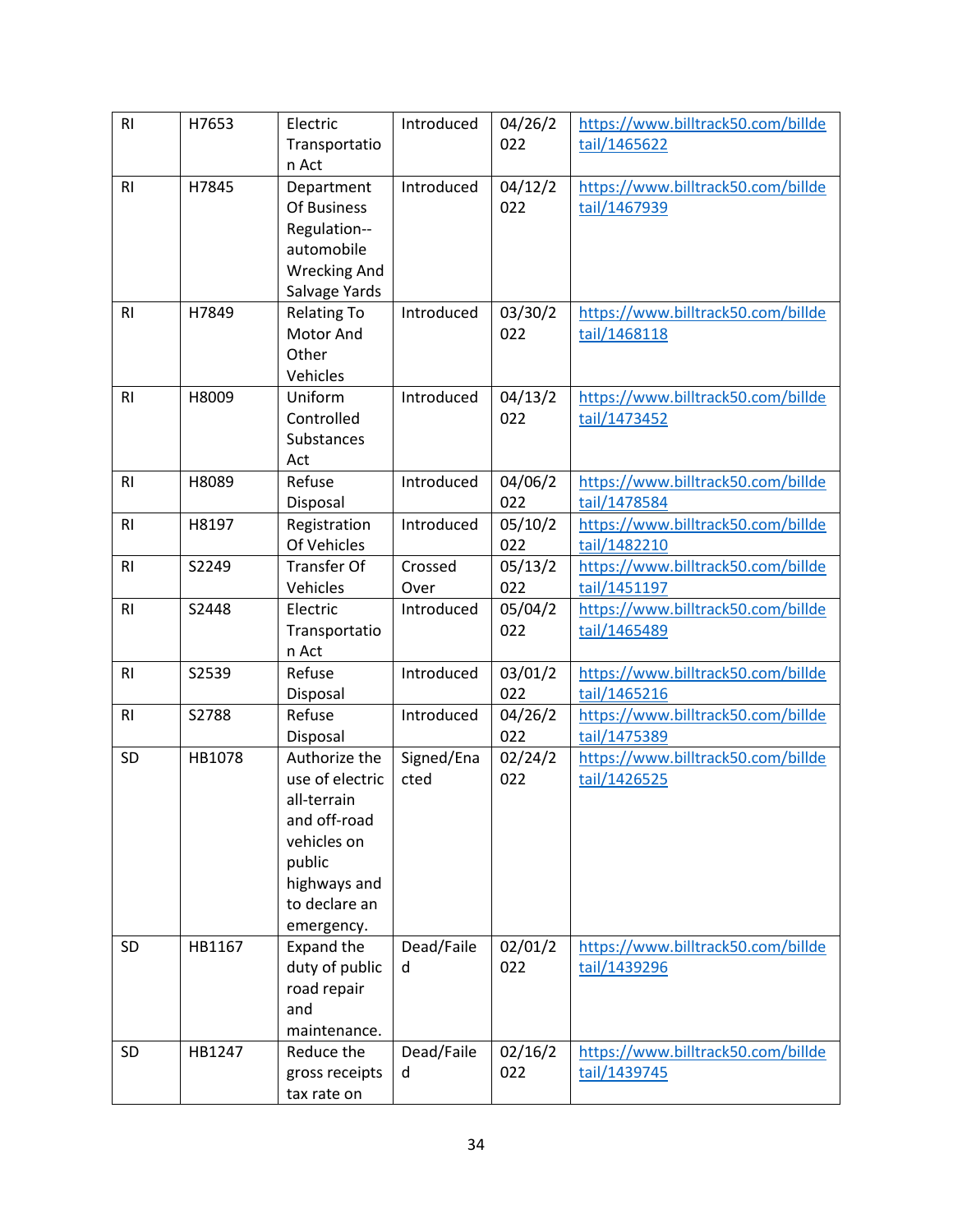| SD        | <b>SB66</b> | retail sales<br>and service<br>and a certain<br>use tax rate<br>to four<br>percent.<br>Authorize the<br>use of electric<br>all-terrain<br>and off-road<br>vehicles on<br>public<br>highways. | Dead/Faile<br>d | 02/15/2<br>022 | https://www.billtrack50.com/billde<br>tail/1413410 |
|-----------|-------------|----------------------------------------------------------------------------------------------------------------------------------------------------------------------------------------------|-----------------|----------------|----------------------------------------------------|
| <b>TN</b> | HB1833      | AN ACT to<br>amend<br>Tennessee<br>Code<br>Annotated,<br>Title 39,<br>Chapter 14,<br>Part 5; Title<br>55 and Title<br>68, Chapter<br>211, relative<br>to littering.                          | In<br>Committee | 04/27/2<br>022 | https://www.billtrack50.com/billde<br>tail/1428148 |
| <b>TN</b> | HB2007      | AN ACT to<br>amend<br>Tennessee<br>Code<br>Annotated,<br>Title 4,<br>Chapter 3,<br>Part 3; Title<br>67, Chapter 4,<br>Part 16 and<br>Title 68,<br>relative to<br>tires.                      | Introduced      | 01/31/2<br>022 | https://www.billtrack50.com/billde<br>tail/1438255 |
| <b>TN</b> | HB2381      | AN ACT to<br>amend<br>Tennessee<br>Code<br>Annotated,<br>Title 55,<br>Chapter 14;<br>Title 67,<br>Chapter 4,<br>Part 16 and                                                                  | Dead/Faile<br>d | 03/15/2<br>022 | https://www.billtrack50.com/billde<br>tail/1444102 |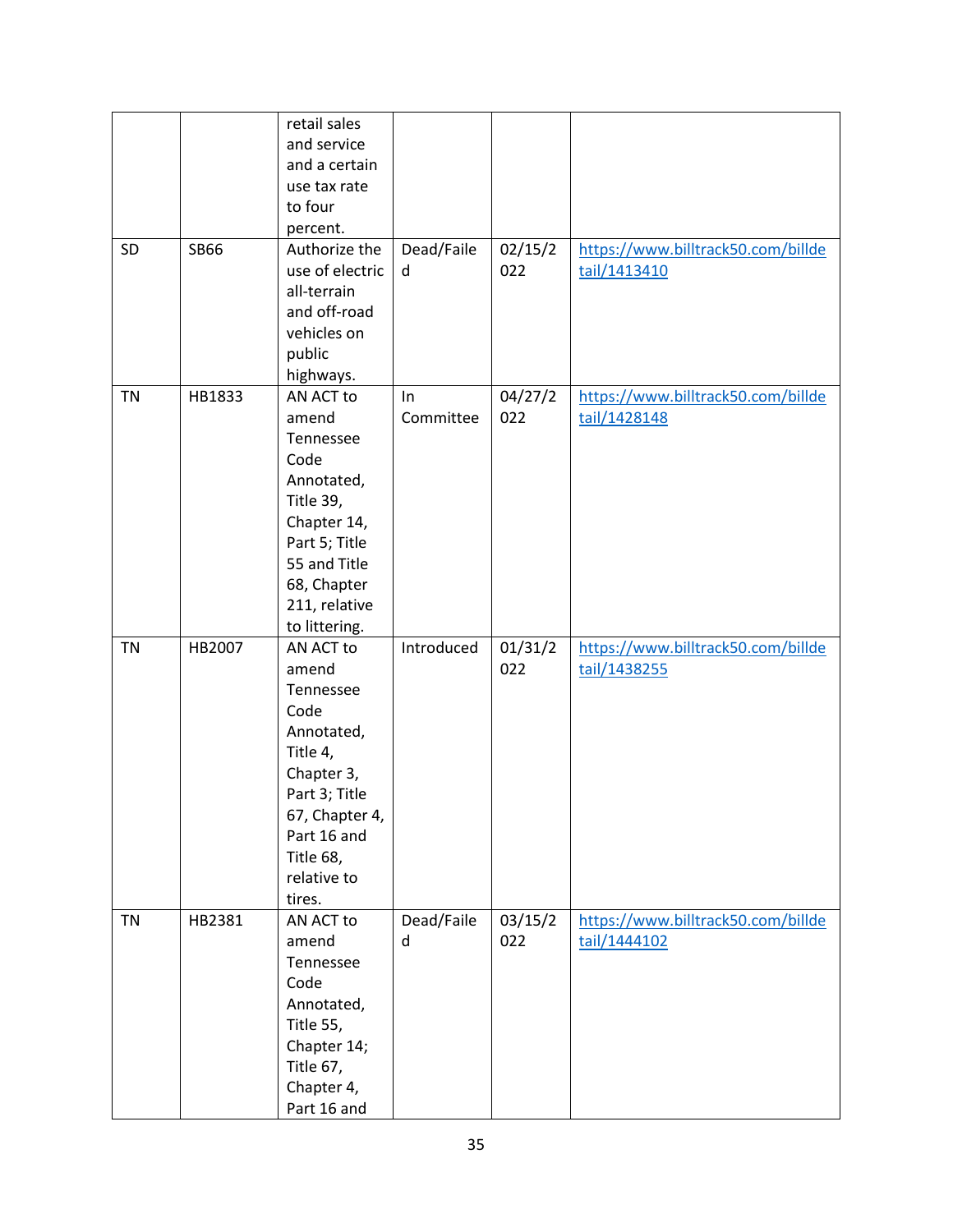|           |        | Title 68,            |            |         |                                    |
|-----------|--------|----------------------|------------|---------|------------------------------------|
|           |        | Chapter 211,         |            |         |                                    |
|           |        | relative to          |            |         |                                    |
|           |        | tires.               |            |         |                                    |
| <b>TN</b> | HB2487 | AN ACT to            | Dead/Faile | 02/15/2 | https://www.billtrack50.com/billde |
|           |        | amend                | d          | 022     | tail/1444213                       |
|           |        | Tennessee            |            |         |                                    |
|           |        | Code                 |            |         |                                    |
|           |        | Annotated,           |            |         |                                    |
|           |        | Title 55,            |            |         |                                    |
|           |        | Chapter 3;           |            |         |                                    |
|           |        | Title 55,            |            |         |                                    |
|           |        | Chapter 4            |            |         |                                    |
|           |        | and Title 55,        |            |         |                                    |
|           |        | Chapter 8,           |            |         |                                    |
|           |        | relative to          |            |         |                                    |
|           |        | operation of         |            |         |                                    |
|           |        | off-highway          |            |         |                                    |
|           |        | vehicles on          |            |         |                                    |
|           |        | certain roads.       |            |         |                                    |
| <b>TN</b> | HB2607 | AN ACT to            | Signed/Ena | 04/04/2 | https://www.billtrack50.com/billde |
|           |        | amend                | cted       | 022     | tail/1445569                       |
|           |        | Tennessee            |            |         |                                    |
|           |        | Code                 |            |         |                                    |
|           |        | Annotated,           |            |         |                                    |
|           |        | Title 67 and         |            |         |                                    |
|           |        | Title 68,            |            |         |                                    |
|           |        | relative to          |            |         |                                    |
|           |        | solid waste<br>fees. |            |         |                                    |
| <b>TN</b> | SB1962 | AN ACT to            | Introduced | 03/08/2 | https://www.billtrack50.com/billde |
|           |        | amend                |            | 022     | tail/1438496                       |
|           |        | Tennessee            |            |         |                                    |
|           |        | Code                 |            |         |                                    |
|           |        | Annotated,           |            |         |                                    |
|           |        | Title 4,             |            |         |                                    |
|           |        | Chapter 3,           |            |         |                                    |
|           |        | Part 3; Title        |            |         |                                    |
|           |        | 67, Chapter 4,       |            |         |                                    |
|           |        | Part 16 and          |            |         |                                    |
|           |        | Title 68,            |            |         |                                    |
|           |        | relative to          |            |         |                                    |
|           |        | tires.               |            |         |                                    |
| <b>TN</b> | SB2012 | AN ACT to            | Passed     | 05/23/2 | https://www.billtrack50.com/billde |
|           |        | amend                |            | 022     | tail/1439554                       |
|           |        | Tennessee            |            |         |                                    |
|           |        | Code                 |            |         |                                    |
|           |        | Annotated,           |            |         |                                    |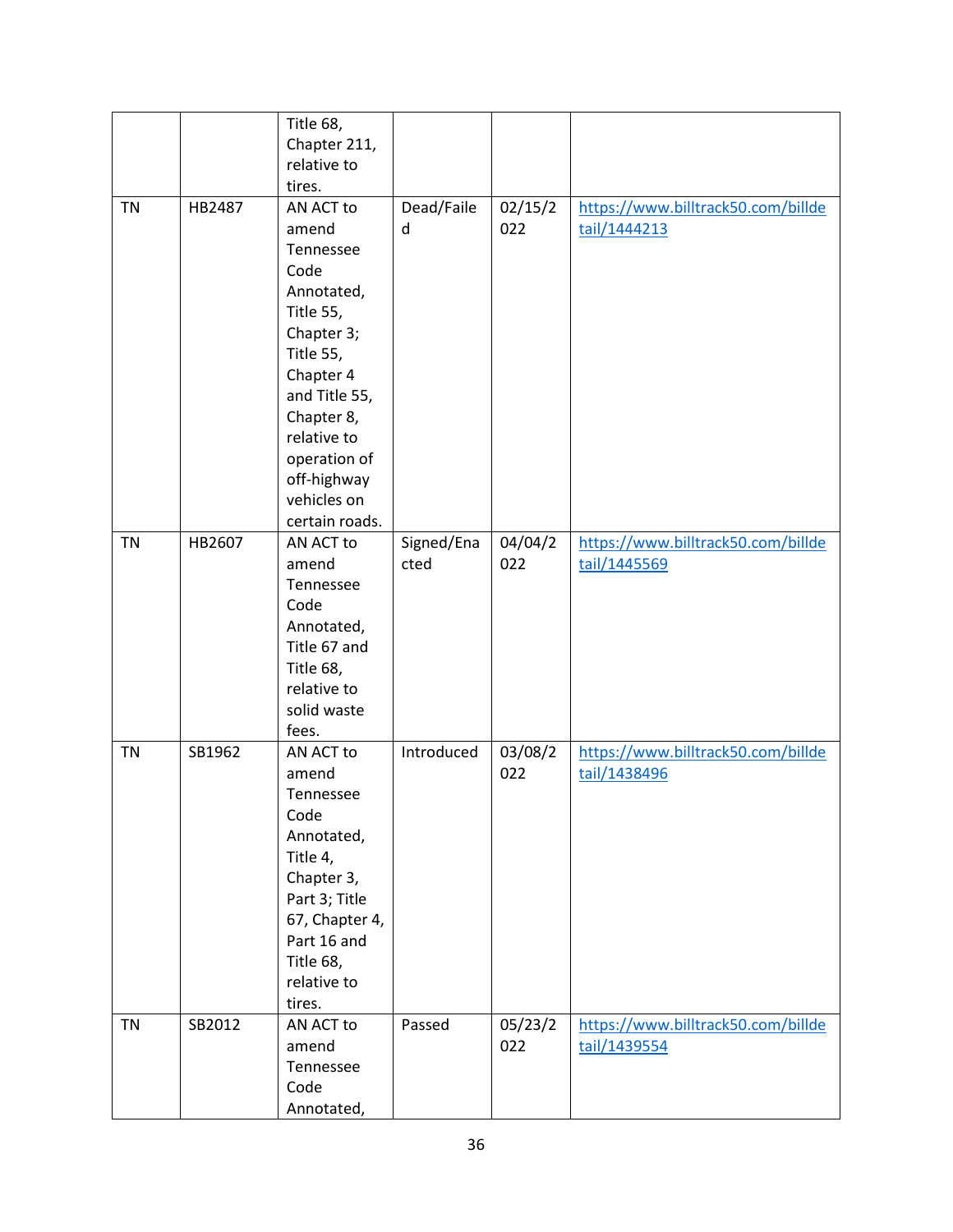|           |        | Title 39,<br>Chapter 14,<br>Part 5; Title<br>55 and Title<br>68, Chapter<br>211, relative<br>to littering.                                                                                                               |                    |                |                                                    |
|-----------|--------|--------------------------------------------------------------------------------------------------------------------------------------------------------------------------------------------------------------------------|--------------------|----------------|----------------------------------------------------|
| <b>TN</b> | SB2333 | AN ACT to<br>amend<br>Tennessee<br>Code<br>Annotated,<br>Title 55,<br>Chapter 3;<br>Title 55,<br>Chapter 4<br>and Title 55,<br>Chapter 8,<br>relative to<br>operation of<br>off-highway<br>vehicles on<br>certain roads. | Introduced         | 02/16/2<br>022 | https://www.billtrack50.com/billde<br>tail/1443914 |
| <b>TN</b> | SB2344 | AN ACT to<br>amend<br>Tennessee<br>Code<br>Annotated,<br>Title 55,<br>Chapter 14;<br>Title 67,<br>Chapter 4,<br>Part 16 and<br>Title 68,<br>Chapter 211,<br>relative to<br>tires.                                        | Introduced         | 03/02/2<br>022 | https://www.billtrack50.com/billde<br>tail/1443910 |
| <b>TN</b> | SB2450 | AN ACT to<br>amend<br>Tennessee<br>Code<br>Annotated,<br>Title 67 and<br>Title 68,<br>relative to<br>solid waste<br>fees.                                                                                                | Signed/Ena<br>cted | 04/04/2<br>022 | https://www.billtrack50.com/billde<br>tail/1445362 |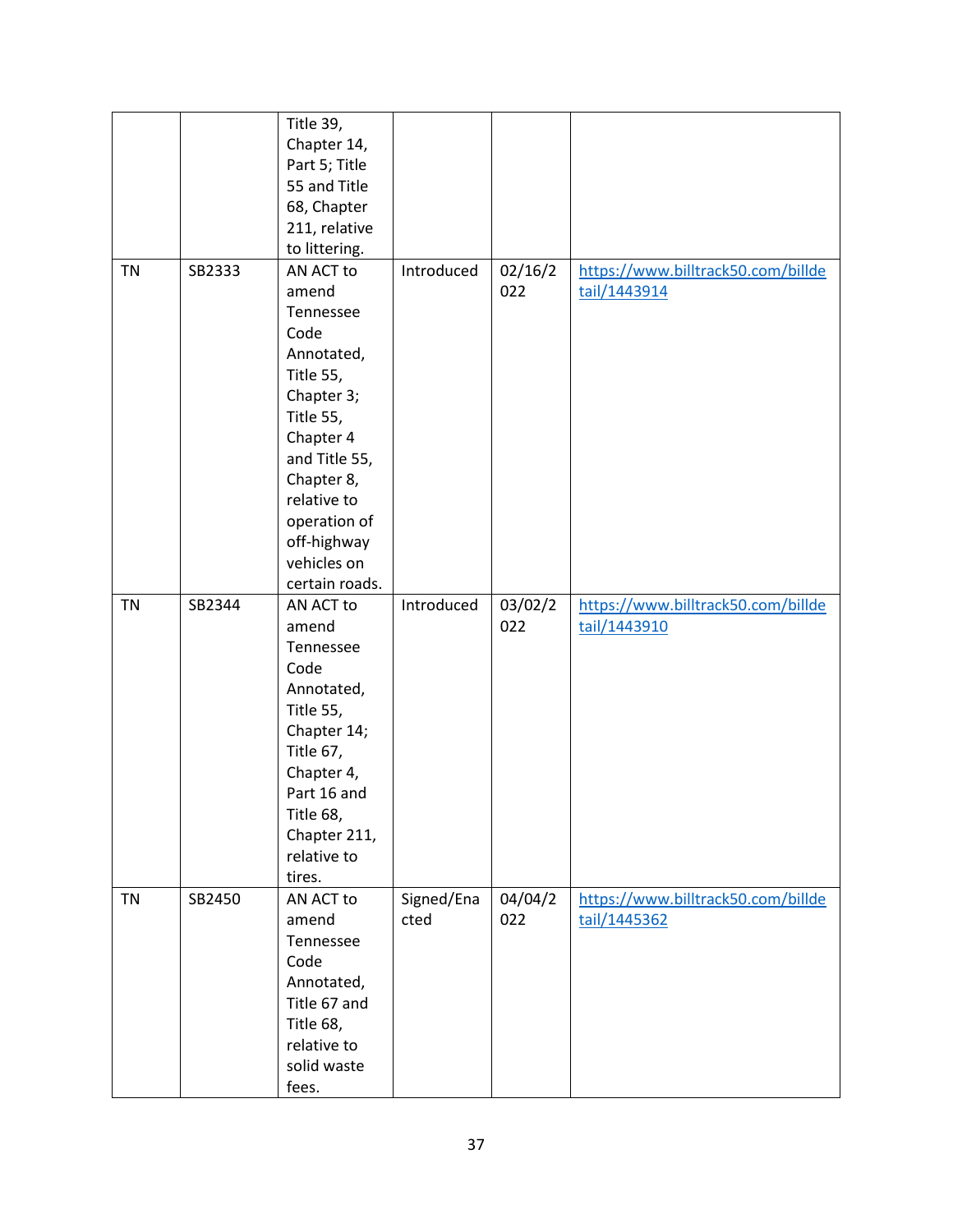| 01/26/2<br>https://www.billtrack50.com/billde<br>Expressing<br>the sense of<br>Committee<br>022<br>tail/1437936<br>Congress that<br>passengers in<br>motor<br>vehicles<br>should be<br>educated and<br>encouraged<br>to advocate<br>for their own<br>safety and<br>the safety of |  |
|----------------------------------------------------------------------------------------------------------------------------------------------------------------------------------------------------------------------------------------------------------------------------------|--|
|                                                                                                                                                                                                                                                                                  |  |
|                                                                                                                                                                                                                                                                                  |  |
|                                                                                                                                                                                                                                                                                  |  |
|                                                                                                                                                                                                                                                                                  |  |
|                                                                                                                                                                                                                                                                                  |  |
|                                                                                                                                                                                                                                                                                  |  |
|                                                                                                                                                                                                                                                                                  |  |
|                                                                                                                                                                                                                                                                                  |  |
|                                                                                                                                                                                                                                                                                  |  |
|                                                                                                                                                                                                                                                                                  |  |
|                                                                                                                                                                                                                                                                                  |  |
|                                                                                                                                                                                                                                                                                  |  |
| others during                                                                                                                                                                                                                                                                    |  |
| National                                                                                                                                                                                                                                                                         |  |
| Passenger                                                                                                                                                                                                                                                                        |  |
| Safety Week,                                                                                                                                                                                                                                                                     |  |
| January 23                                                                                                                                                                                                                                                                       |  |
| through 29,                                                                                                                                                                                                                                                                      |  |
| 2022, and                                                                                                                                                                                                                                                                        |  |
| throughout                                                                                                                                                                                                                                                                       |  |
| the year.                                                                                                                                                                                                                                                                        |  |
| 01/14/2<br>HR6394<br><b>PART Act</b><br>https://www.billtrack50.com/billde<br>US<br>In                                                                                                                                                                                           |  |
| 022<br>Committee<br>tail/1424344<br>Preventing                                                                                                                                                                                                                                   |  |
| Auto                                                                                                                                                                                                                                                                             |  |
| Recycling                                                                                                                                                                                                                                                                        |  |
| Theft Act                                                                                                                                                                                                                                                                        |  |
| <b>US</b><br>HR6570<br>Introduced<br>02/02/2<br>https://www.billtrack50.com/billde<br><b>REPAIR Act.</b>                                                                                                                                                                         |  |
| Right to<br>022<br>tail/1446464                                                                                                                                                                                                                                                  |  |
| Equitable and                                                                                                                                                                                                                                                                    |  |
| Professional                                                                                                                                                                                                                                                                     |  |
| Auto Industry                                                                                                                                                                                                                                                                    |  |
| Repair Act                                                                                                                                                                                                                                                                       |  |
| US<br>S3543<br>Vehicle<br>Introduced<br>02/01/2<br>https://www.billtrack50.com/billde                                                                                                                                                                                            |  |
| Innovation<br>022<br>tail/1444648                                                                                                                                                                                                                                                |  |
| Act of 2022                                                                                                                                                                                                                                                                      |  |
| Signed/Ena<br>UT<br>HB0250<br>03/24/2<br>https://www.billtrack50.com/billde<br>Environment                                                                                                                                                                                       |  |
| al Quality<br>022<br>tail/1439340<br>cted                                                                                                                                                                                                                                        |  |
| Revenue                                                                                                                                                                                                                                                                          |  |
| Amendments<br>03/04/2<br>UT<br>HB0311<br>Clean Air<br>Dead/Faile<br>https://www.billtrack50.com/billde                                                                                                                                                                           |  |
| 022                                                                                                                                                                                                                                                                              |  |
| Heavy<br>tail/1446428<br>d<br>Equipment                                                                                                                                                                                                                                          |  |
| <b>Tax Credit</b>                                                                                                                                                                                                                                                                |  |
| UT<br>HB0391<br>Signed/Ena<br>03/22/2<br>Autocycle<br>https://www.billtrack50.com/billde                                                                                                                                                                                         |  |
| Amendments<br>022<br>tail/1455332<br>cted                                                                                                                                                                                                                                        |  |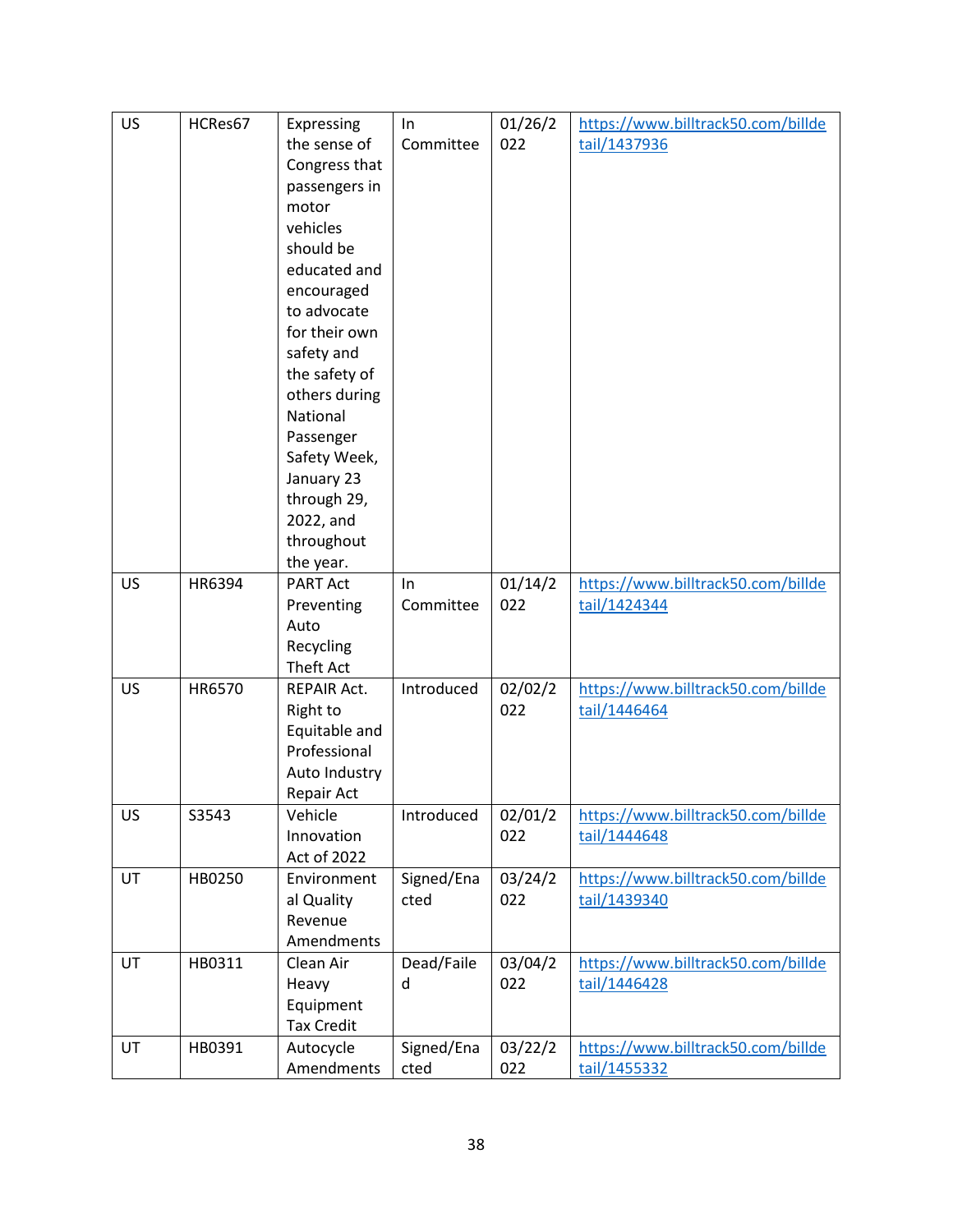| UT | SB0203       | <b>Tire Recycling</b><br>Fund<br>Amendments                                                                                                   | Passed           | 03/24/2<br>022 | https://www.billtrack50.com/billde<br>tail/1454028 |
|----|--------------|-----------------------------------------------------------------------------------------------------------------------------------------------|------------------|----------------|----------------------------------------------------|
| VA | HB647        | Packaging<br>Stewardship<br>Program and<br>Fund;<br>established.                                                                              | Dead/Faile<br>d  | 02/15/2<br>022 | https://www.billtrack50.com/billde<br>tail/1416802 |
| VA | <b>HB737</b> | Virginia<br>Consumer<br>Protection<br>Act; certain<br>disclosure in<br>advertising<br>required.                                               | Dead/Faile<br>d  | 02/15/2<br>022 | https://www.billtrack50.com/billde<br>tail/1417472 |
| VA | HB1094       | Fair Repair<br>Act; access to<br>diagnostics,<br>tools, service<br>documentati<br>on, and<br>firmware,<br>penalties.                          | Dead/Faile<br>d  | 02/01/2<br>022 | https://www.billtrack50.com/billde<br>tail/1419076 |
| VT | H0552        | An act<br>relating to<br>transportatio<br>n initiatives<br>to reduce<br>carbon<br>emissions                                                   | In.<br>Committee | 02/23/2<br>022 | https://www.billtrack50.com/billde<br>tail/1412867 |
| VT | H0642        | An act<br>relating to<br>utility-terrain<br>vehicles                                                                                          | In<br>Committee  | 01/14/2<br>022 | https://www.billtrack50.com/billde<br>tail/1423868 |
| VT | H0736        | An act<br>relating to<br>the<br>Transportatio<br>n Program<br>and<br>miscellaneou<br>s changes to<br>laws related<br>to<br>transportatio<br>n | Passed           | 05/10/2<br>022 | https://www.billtrack50.com/billde<br>tail/1472282 |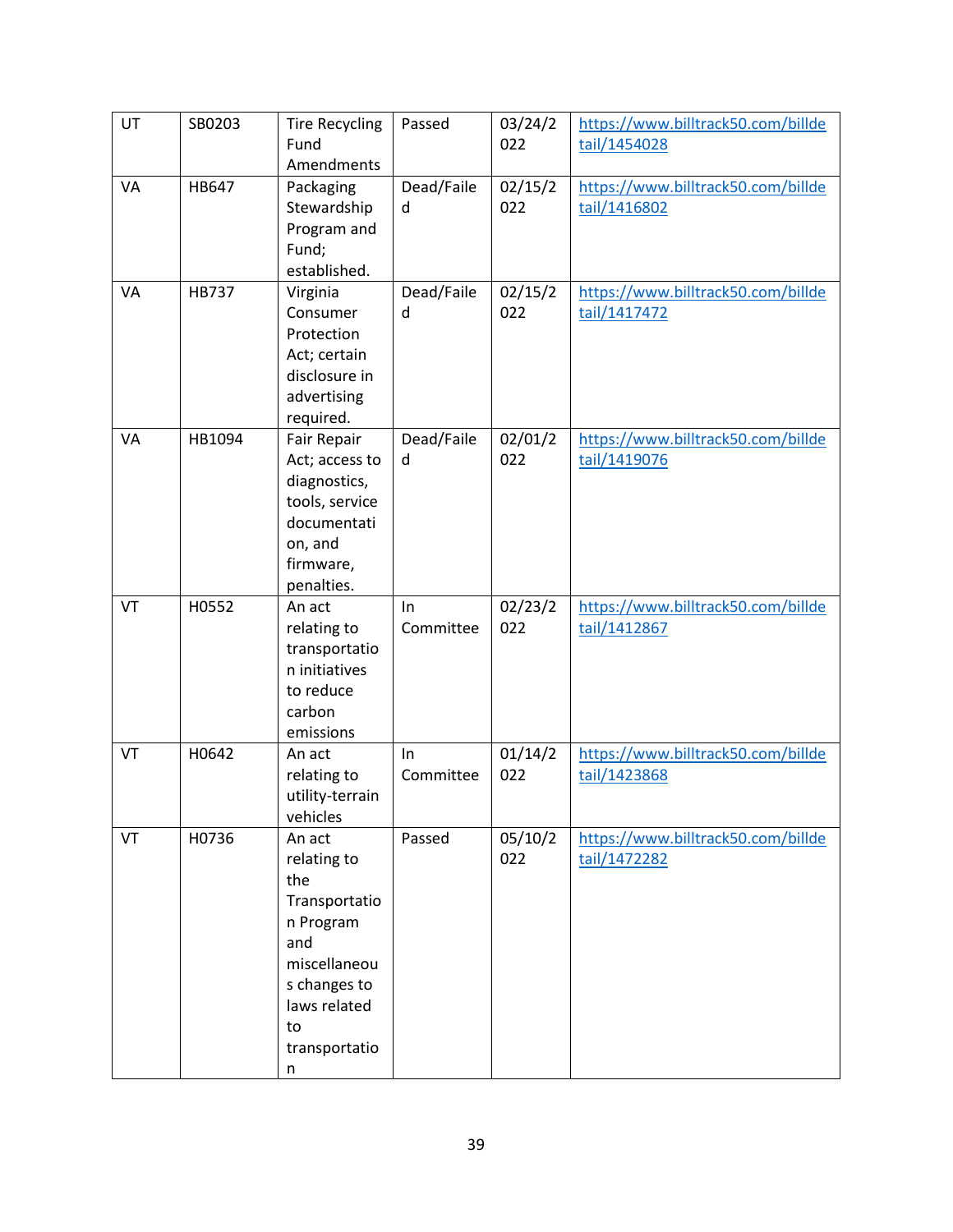| VT        | S0267  | An act          | Introduced | 01/18/2 | https://www.billtrack50.com/billde |
|-----------|--------|-----------------|------------|---------|------------------------------------|
|           |        | relating to     |            | 022     | tail/1426010                       |
|           |        | regulating      |            |         |                                    |
|           |        | cosmetic        |            |         |                                    |
|           |        | products        |            |         |                                    |
|           |        | containing      |            |         |                                    |
|           |        | certain         |            |         |                                    |
|           |        |                 |            |         |                                    |
|           |        | chemicals       |            |         |                                    |
|           |        | and chemical    |            |         |                                    |
|           |        | classes and     |            |         |                                    |
|           |        | prohibiting     |            |         |                                    |
|           |        | the             |            |         |                                    |
|           |        | installation of |            |         |                                    |
|           |        | athletic turf   |            |         |                                    |
|           |        | fields          |            |         |                                    |
|           |        | containing      |            |         |                                    |
|           |        | perfluoroalkyl  |            |         |                                    |
|           |        | and             |            |         |                                    |
|           |        | polyfluoroalk   |            |         |                                    |
|           |        | yl substances   |            |         |                                    |
| <b>WA</b> | HB1870 | Concerning      | Dead/Faile | 02/04/2 | https://www.billtrack50.com/billde |
|           |        | certain         | d          | 022     | tail/1413635                       |
|           |        | wheeled all-    |            |         |                                    |
|           |        | terrain         |            |         |                                    |
|           |        | vehicles.       |            |         |                                    |
| <b>WA</b> | HB2003 | Renewing        | Dead/Faile | 01/17/2 | https://www.billtrack50.com/billde |
|           |        | Washington's    | d          | 022     | tail/1425132                       |
|           |        | recycling       |            |         |                                    |
|           |        | system and      |            |         |                                    |
|           |        | reducing        |            |         |                                    |
|           |        | waste.          |            |         |                                    |
| <b>WA</b> | SB5697 | Renewing        | Dead/Faile | 02/05/2 | https://www.billtrack50.com/billde |
|           |        | Washington's    | d          | 022     | tail/1413095                       |
|           |        | recycling       |            |         |                                    |
|           |        | system and      |            |         |                                    |
|           |        | reducing        |            |         |                                    |
|           |        | waste.          |            |         |                                    |
| <b>WA</b> | SB5739 | Providing       | Dead/Faile | 01/24/2 | https://www.billtrack50.com/billde |
|           |        | funds           | d          | 022     | tail/1413820                       |
|           |        | primarily for   |            |         |                                    |
|           |        | the cleanup     |            |         |                                    |
|           |        | of large        |            |         |                                    |
|           |        | debris litter   |            |         |                                    |
|           |        | along state     |            |         |                                    |
|           |        | highways.       |            |         |                                    |
| WI        | AB928  | Registration    | Dead/Faile | 03/15/2 | https://www.billtrack50.com/billde |
|           |        | periods for     | d          | 022     | tail/1441234                       |
|           |        |                 |            |         |                                    |